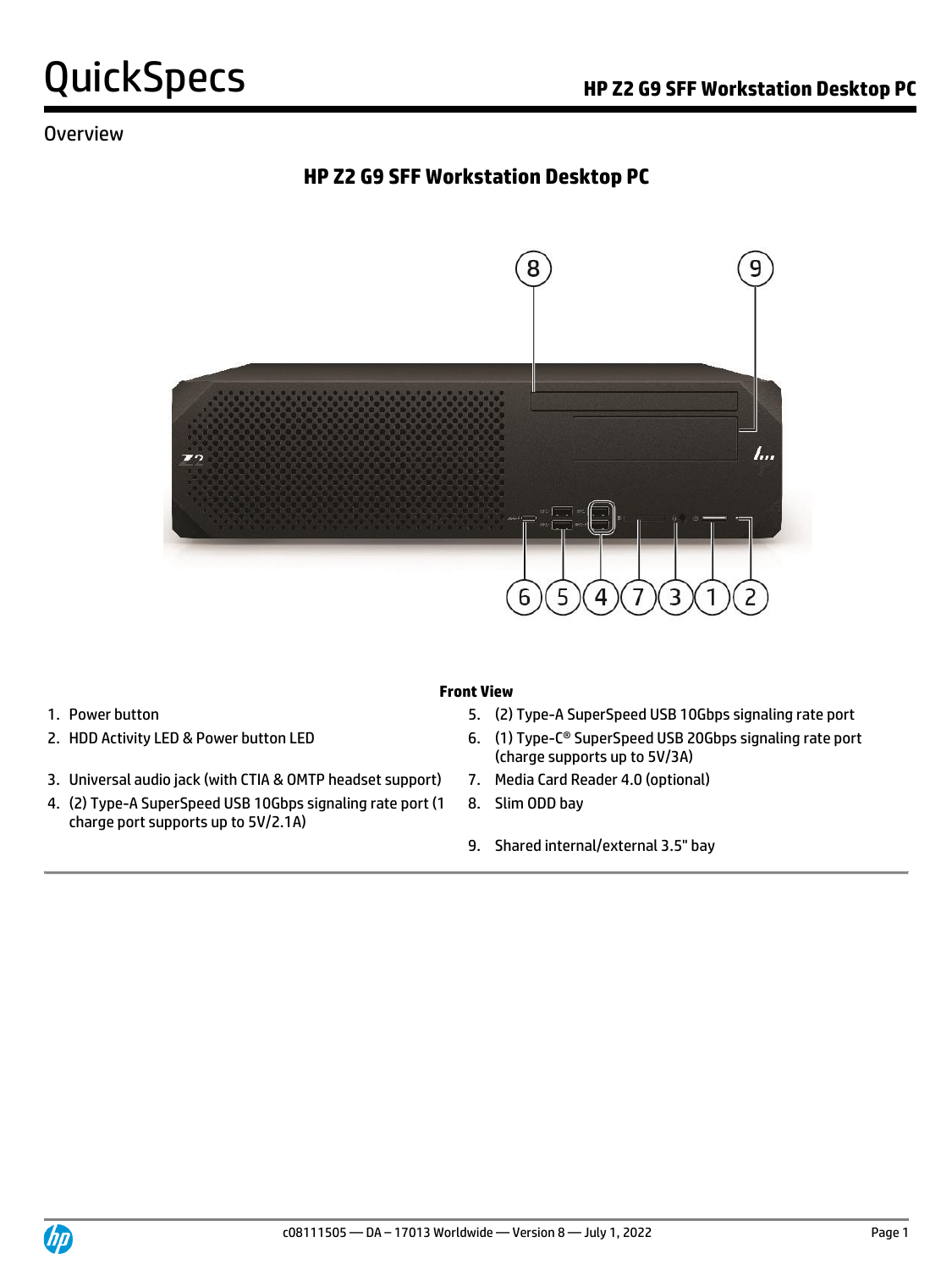#### Overview



#### **Rear View (Riser Chassis)**

- 
- 
- 3. Flex I/O module: choose one from the following: (1) DisplayPort 1.4, (1) HDMI 2.0b, (1) VGA, 1 Dual SuperSpeed USB Type-A 5Gbps signaling rate, 1 SuperSpeed USB Type-C® 10Gbps signaling rate (Power Delivery 15W, Alt Mode DisplayPort), (1) 2nd 1GbE LAN, (1) 1Gbps Fiber LC LAN, (1) Thunderbolt 3\*\* with SuperSpeed USB4 Type-C® 40Gbps signaling rate (cabled to PCIe AIC)
- 1. Audio line out 5. (3) Type A SuperSpeed USB 5Gbps signaling rate port (1) Hi-Speed USB 480Mbps signaling rate port
- 2. (2) DisplayPort 1.4 6. WLAN Antenna (optional)
	- a. Internal
	- b. External
	- 7. 2nd serial port (optional)
	- 8. RJ-45
	- 9. Release latch
	- 10. Power connector
		- a. 550W PSU (full height graphic/chassis)

4. (2) Hi-Speed USB 480Mbps signaling rate port

Note: Onboard Display support DP1.4/HBR2. Flex I/O module Display support DP1.4/HBR3. Resolution all support up to 5120x3200 24bpp @60Hz.

\*\*Thunderbolt only support on PCI-E slot3.

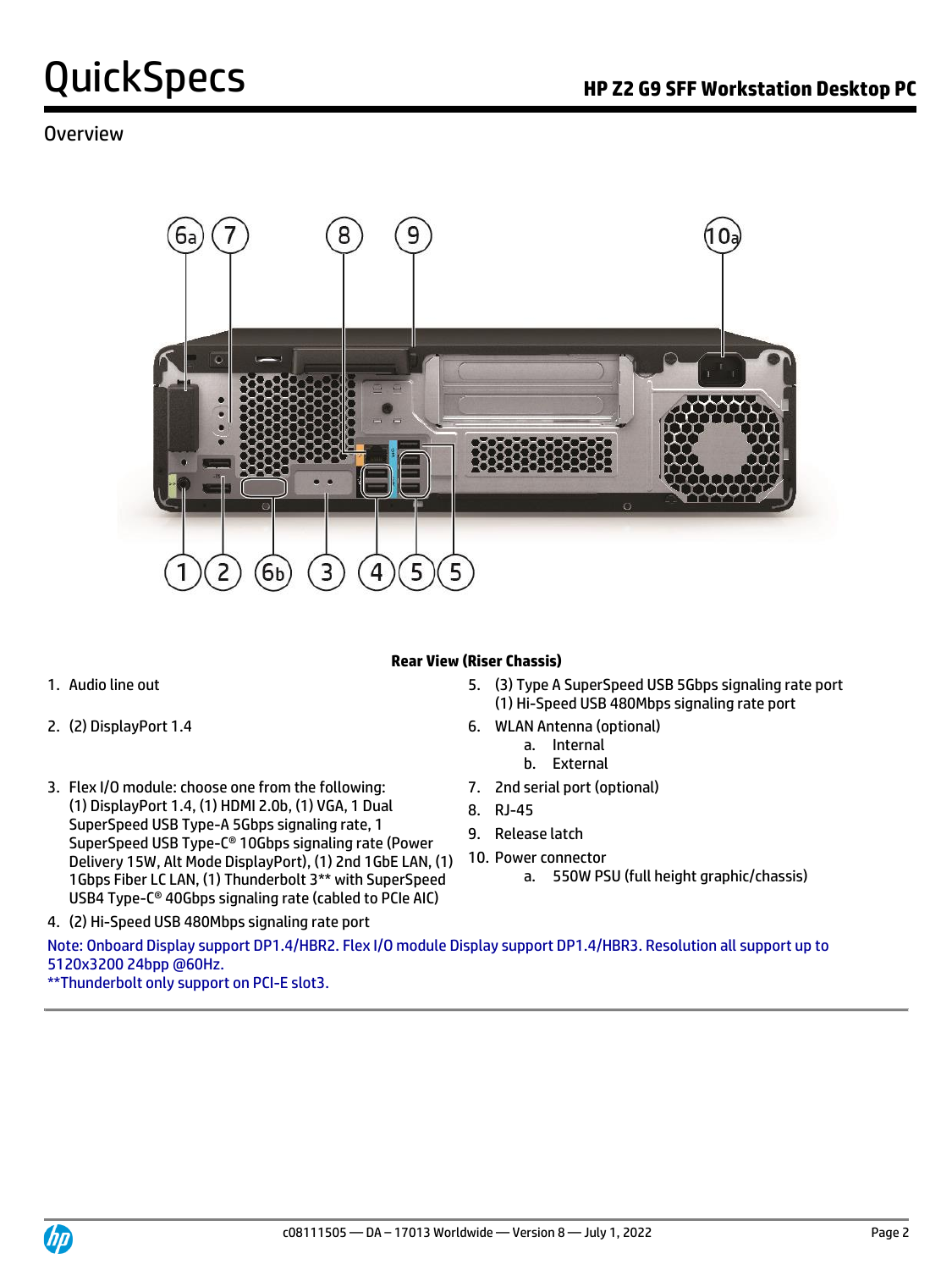#### Overview



#### **Rear View (Standard Chassis)**

- 
- 
- 3. Flex I/O module: choose one from the following: (1) DisplayPort 1.4, (1) HDMI 2.0b, (1) VGA, 1 Dual SuperSpeed USB Type-A 5Gbps signaling rate, 1 SuperSpeed USB Type-C® 10Gbps signaling rate (Power Delivery 15W, Alt Mode DisplayPort), (1) 2nd 1GbE LAN, (1) 1Gbps Fiber LC LAN, (1) Thunderbolt 3\*\* with SuperSpeed USB4 Type-C® 40Gbps signaling rate (cabled to PCIe AIC)
- 1. Audio line out 5. (3) Type A SuperSpeed USB 5Gbps signaling rate port (1) Hi-Speed USB 480Mbps signaling rate port
- 2. (2) DisplayPort 1.4 6. WLAN Antenna (optional)
	- a. Internal b. External
	-
	- 7. 2nd serial port (optional)
	- 8. RJ-45
	- 9. Release latch
	- 10. Power connector
		- b. 260W/450W PSU (low-profile graphic/chassis)
- 4. (2) Hi-Speed USB 480Mbps signaling rate port 11. GS Mark Cover

Note: Onboard Display support DP1.4/HBR2. Flex I/O module Display support DP1.4/HBR3. Resolution all support up to 5120x3200 24bpp @60Hz.

\*\*Thunderbolt only support on PCI-E slot3.

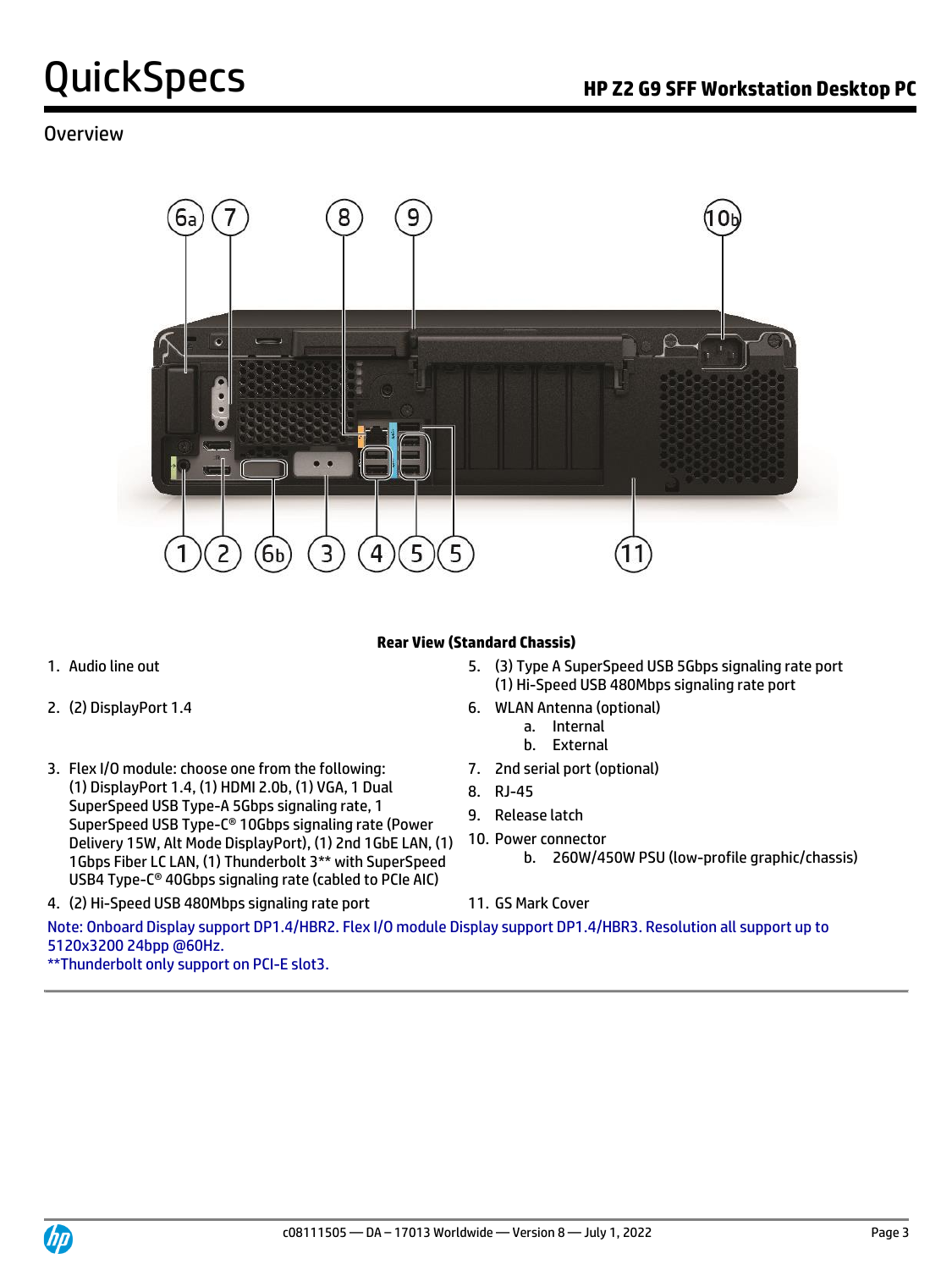#### Overview

#### **Form Factor** Small Form Factor **Operating Systems** Preinstalled:

- Windows 11 Pro HP recommends Windows 11 Pro<sup>2</sup>
- Windows 11 Home HP recommends Windows 11 Pro<sup>2</sup>
- Windows 10 Pro (available through downgrade rights from Windows 11 Pro)  $1,2,3$
- Linux®-ready<sup>5</sup>
- Ubuntu 20.04 LTS<sup>4</sup>

Web-supported only:

• Windows 10 Enterprise 64<sup>2</sup>

Supported Version:

- HP tested Windows 10, versions 20H2, 21H1 and 21H2 on this platform. For testing information on newer versions of Windows 10, please see: [https://support.hp.com/document/c05195282.](https://support.hp.com/document/c05195282)
- Red Hat® Enterprise Linux® Workstation 8<sup>5</sup>
- SUSE Linux<sup>®</sup> Enterprise Desktop 15<sup>5</sup>
- Ubuntu 20.04, 22.04 LTS<sup>4,5</sup>

<sup>1</sup> Device comes with Windows 10 and a free Windows 11 upgrade or may be preloaded with Windows 11. Upgrade timing may vary by device. Features and app availability may vary by region. Certain features require specific hardware (see Windows 11 Specifications).

<sup>2</sup> Not all features are available in all editions or versions of Windows. Systems may require upgraded and/or separately purchased hardware, drivers, software or BIOS update to take full advantage of Windows functionality. Windows is automatically updated and enabled. High speed internet and Microsoft account required. ISP fees may apply and additional requirements may apply over time for updates. See [http://www.windows.com.](http://www.windows.com/)

<sup>3</sup>This system is preinstalled with Windows 10 Pro software and also comes with a license for Windows 11 Pro software and provision for recovery software. You may only use one version of the Windows software at a time. Switching between versions will require you to uninstall one version and install the other version. You must back up all data (files, photos, etc.) before uninstalling and installing operating systems to avoid loss of your data.

<sup>4</sup> Not all features are available in all editions or versions of Ubuntu. Systems may require upgraded and/or separately purchased hardware, drivers, software or BIOS to take full advantage of Ubuntu functionality. Ubuntu may be automatically updated. ISP fees may apply, and additional requirements may apply over time for updates.

<sup>5</sup>For detailed Linux® OS/hardware support information, see: [http://www.hp.com/support/linux\\_hardware\\_matrix](http://www.hp.com/support/linux_hardware_matrix)

**NOTE:** Your product does not support Windows 8 or Windows 7. In accordance with Microsoft's support policy, HP does not support the Windows® 8 or Windows 7 operating system on products configured with Intel® and AMD® 7th generation and forward processors or provide any Windows® 8 or Windows 7 drivers o[n http://www.support.hp.com.](http://www.support.hp.com/) A full list of HP products and the Windows 10 versions tested is available on the HP support website[. https://support.hp.com/us](https://support.hp.com/us-en/document/c05195282)[en/document/c05195282](https://support.hp.com/us-en/document/c05195282)

#### **Processors\***

| <b>Name</b>                         |    | <b>Clock</b><br>(GHz) | <b>Cores Speed Threads</b> | Cache <br>(MB) | <b>Memory</b><br><b>Speed</b><br>(MT/s) <sup>5</sup> | Hyper-<br><b>Threadin</b> | <b>Integrated</b><br>Graphics          | Intel <sup>®</sup> Turbo Featuring<br>Boost Intel® vPro® 16GB Intel®<br>Technology Technology | Optane™<br>memory <sup>2</sup> | (W)              |
|-------------------------------------|----|-----------------------|----------------------------|----------------|------------------------------------------------------|---------------------------|----------------------------------------|-----------------------------------------------------------------------------------------------|--------------------------------|------------------|
| Intel® Core™ i9-12900K<br>Processor | 16 |                       | 24                         | 30             | 4800                                                 |                           | Intel <sup>®</sup> UHD<br>Graphics 770 | 5.2                                                                                           | Ν                              | 125 <sub>1</sub> |

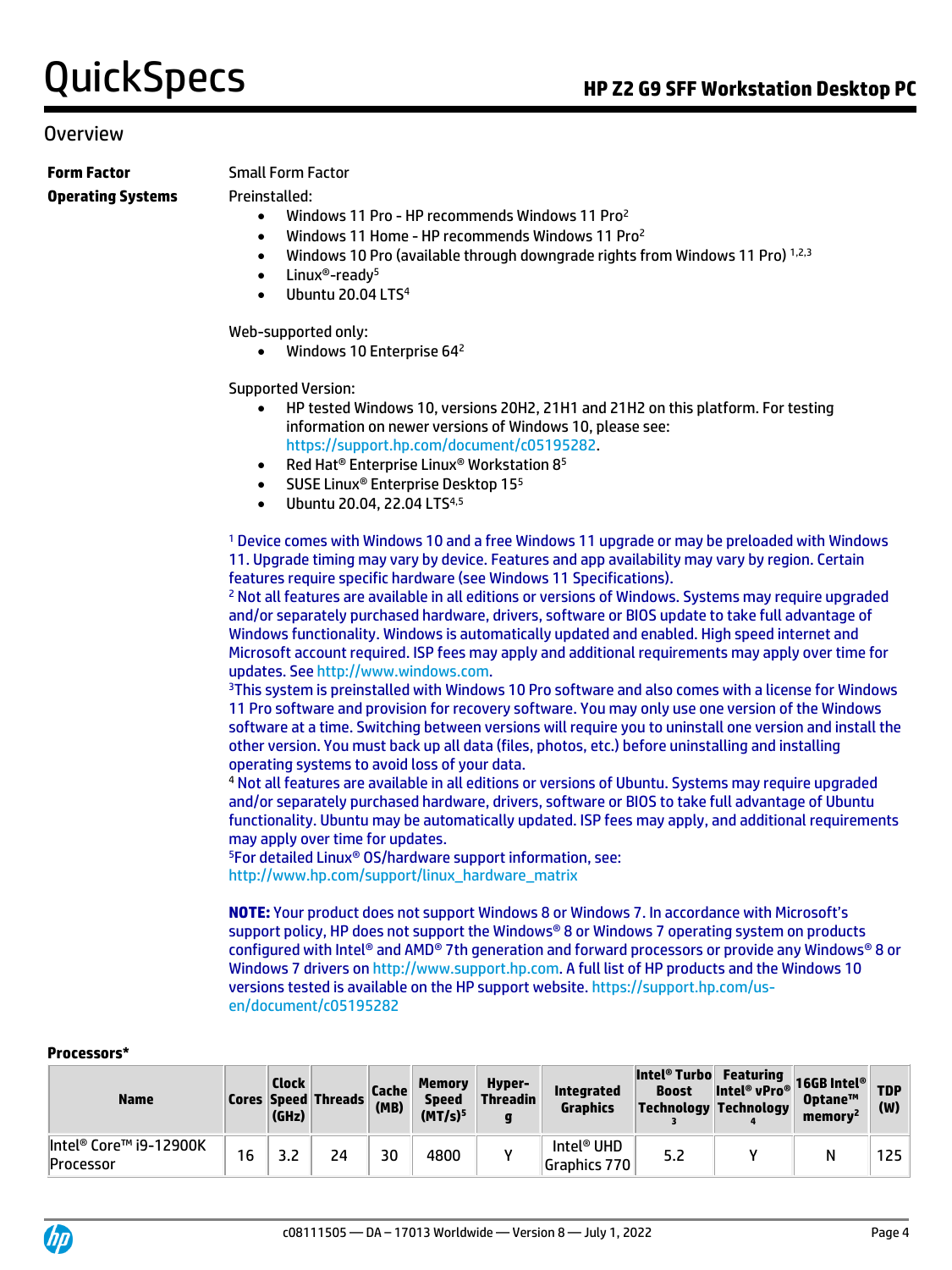#### Overview

| Intel® Core™ i9-12900<br>Processor  | 16 | 2.1 | 24 | 30 | 4800 | Υ | Intel <sup>®</sup> UHD<br>Graphics 770 | 5.1 | Υ   | N | 65  |
|-------------------------------------|----|-----|----|----|------|---|----------------------------------------|-----|-----|---|-----|
| Intel® Core™ i7-12700K<br>Processor | 12 | 3.6 | 20 | 25 | 4800 | Υ | Intel <sup>®</sup> UHD<br>Graphics 770 | 5.0 | Υ   | N | 125 |
| Intel® Core™ i7-12700<br>Processor  | 12 | 2.1 | 20 | 25 | 4800 | Υ | Intel <sup>®</sup> UHD<br>Graphics 770 | 4.9 | Υ   | N | 65  |
| ∥ntel® Core™ i5-12600K<br>Processor | 10 | 3.7 | 16 | 20 | 4800 | Υ | Intel <sup>®</sup> UHD<br>Graphics 770 | 4.9 | Υ   | N | 125 |
| ∥ntel® Core™ i5-12600<br>processor  | 6  | 3.3 | 12 | 18 | 4800 | Υ | Intel <sup>®</sup> UHD<br>Graphics 770 | 4.8 | Υ   | N | 65  |
| Intel® Core™ i5-12500<br>processor  | 6  | 3.0 | 12 | 18 | 4800 | Υ | Intel <sup>®</sup> UHD<br>Graphics 770 | 4.6 | Y   | N | 65  |
| Intel® Core™ i5-12400<br>processor  | 6  | 2.5 | 12 | 18 | 4800 | Υ | Intel <sup>®</sup> UHD<br>Graphics 730 | 4.4 | N/A | N | 65  |
| Intel® Core™ i3-12300<br>processor  | 4  | 3.5 | 8  | 12 | 4800 | Υ | Intel <sup>®</sup> UHD<br>Graphics 730 | 4.4 | N/A | N | 60  |
| ∥ntel® Core™ i3-12100<br>processor  | 4  | 3.3 | 8  | 12 | 4800 | Υ | Intel <sup>®</sup> UHD<br>Graphics 730 | 4.3 | N/A | N | 60  |

<sup>1</sup> Multicore is designed to improve performance of certain software products. Not all customers or software applications will necessarily benefit from use of this technology. Performance and clock frequency will vary depending on application workload and your hardware and software configurations. Intel's numbering, branding and/or naming is not a measurement of higher performance.

2 Intel® Optane™ memory system acceleration does not replace or increase the DRAM in your system.

3 Intel Turbo Boost performance varies depending on hardware, software and overall system configuration. See <http://www.intel.com/technology/turboboost> for more information.

4 Intel vPro® requires Windows 10 Pro 64 bit or higher, a vPro supported processor, vPro enabled chipset, vPro enabled wired LAN and/or Wi-Fi 6E WLAN and TPM 2.0. Some functionality requires additional 3rd party software in order to run. Features of vPro® Essentials and Enterprise vary. See<http://intel.com/vpro>

 $5$ Memory will run at 4400 speed (MT/s) if there is one DIMM per channel. 2 DIMMS per channel will run 4800 speed (MT/s)

**Note:** ECC memory is supported on the following: Intel® Core™ i9-12900K, Intel® Core™ i9-12900, Intel® Core™ i7-12700K, Intel® Core™ i7-12700, Intel® Core™ i5-12600K, Intel® Core™ i5-12600 and Intel® Core™ i5-12500 processors

| <b>Color</b><br>Convertibility                                                                       | Black<br>The SFF can either be placed flat on the desktop or made to stand on the desk with the optional tower<br>stand. |
|------------------------------------------------------------------------------------------------------|--------------------------------------------------------------------------------------------------------------------------|
| <b>Expansion Slots</b><br>(see system board section PCIe Gen4 x16)<br>for more details) <sup>1</sup> | Slot 1:<br>Slot2:<br>PCIe Gen3 x4<br>Slot 3:<br>PCIe Gen3 x4 - with x16 Connector<br>Slot 4:<br>PCIe Gen3 x1             |

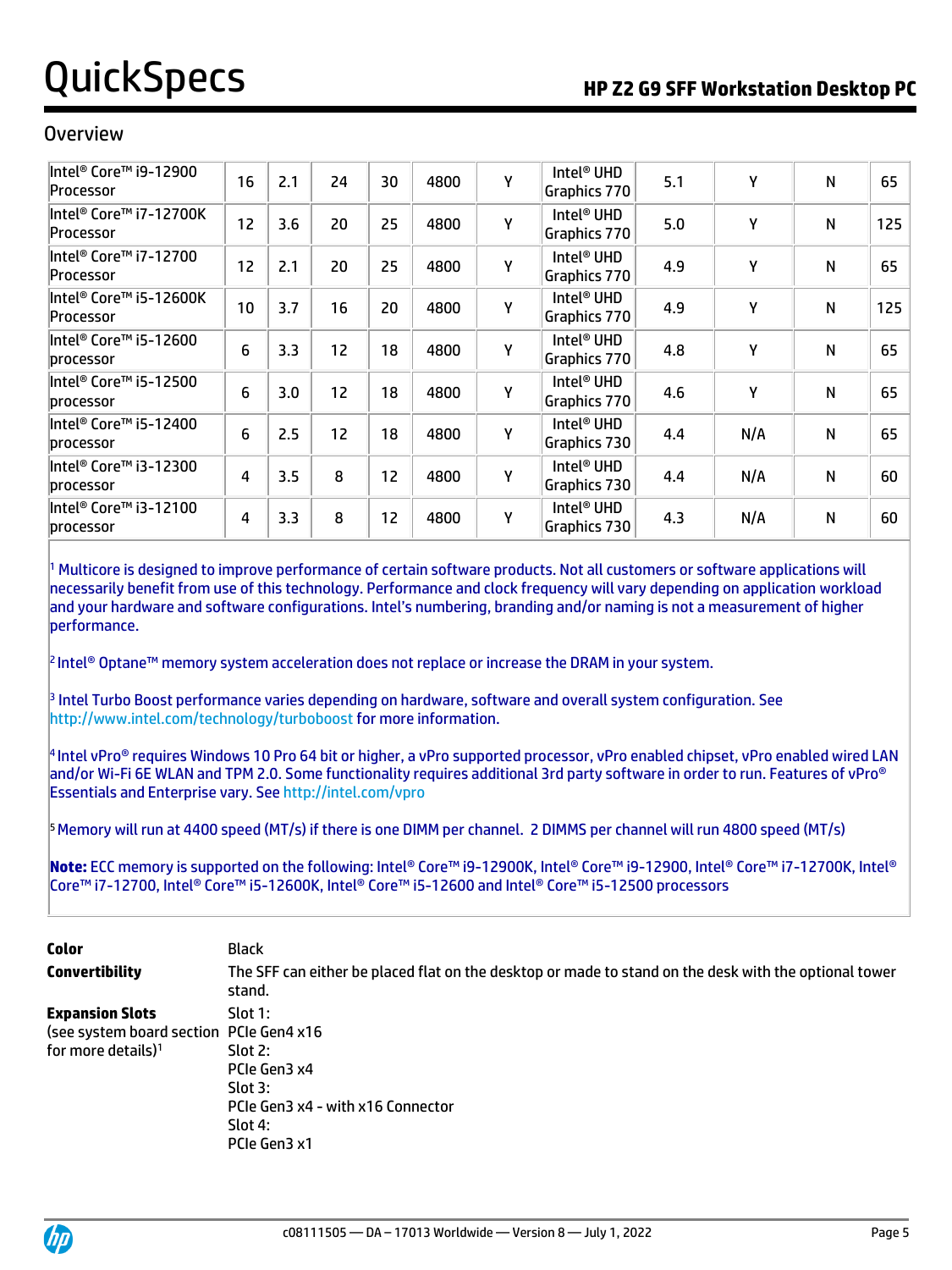#### Overview

| <b>Expansion Bays (see</b><br>storage section for more<br>details) | (1) Shared internal/external 3.5" bay<br>(1) Internal 3.5" bay<br>(1) Internal 3.5" bay (optional)<br>(1) Dedicated 9.5mm slim optical disk drive bay                                                                                                                                                                                                                                                                                                                                                               |
|--------------------------------------------------------------------|---------------------------------------------------------------------------------------------------------------------------------------------------------------------------------------------------------------------------------------------------------------------------------------------------------------------------------------------------------------------------------------------------------------------------------------------------------------------------------------------------------------------|
| Front I/O                                                          | 2 Type-A SuperSpeed USB 10Gbps signaling rate port (1 charge port supports up to 5V/2.1A), 2 Type-A<br>SuperSpeed USB 10Gbps signaling rate port, 1 Type-C SuperSpeed® USB 20Gbps signaling rate port<br>(charge supports up to 5V/3A), 1 SD card reader (optional), 1 universal audio jack                                                                                                                                                                                                                         |
| Internal I/O [5]                                                   | (1) Hi-Speed USB 480Mbps signaling rate header for SD card reader<br>(1) serial port available with header<br>(1) serial and PS/2 available with header                                                                                                                                                                                                                                                                                                                                                             |
| Rear I/O                                                           | 2 DisplayPort 1.4 [3], 1 Audio Line out, 1 RJ-45, 3 Hi-Speed USB 480Mbps signaling rate port, 3 Type-A<br>SuperSpeed USB 5Gbps signaling rate port, 1 serial (optional), 1 Flex I/O port (VGA, HDMI 2.0b,<br>DisplayPort 1.4, Type-C® SuperSpeed USB 10Gbps signaling rate port (Power Delivery 15W, Alt Mode<br>Display Port), Dual Tye-A SuperSpeed USB 5Gbps signaling rate port, 2nd 1GbE LAN, 1 Thunderbolt 3<br>with SuperSpeed USB4 Type-C® 40Gbps signaling rate (cabled to PCIe AIC), 1 1Gbps Fiber LC NIC |
| <b>Optional I/O</b>                                                | Flex IO* - choose one of the following options: 1 DisplayPort™ 1.4, 1 HDMI 2.0b, 1 VGA, 1 2nd 1GbE<br>LAN, 1 1Gbps Fiber LC NIC, 1 Dual SuperSpeed USB Type-A 5Gbps signaling rate, 1 SuperSpeed USB<br>Type-C® 10Gbps signaling rate (15W USB Power Delivery, Alt Mode DisplayPort™) 1 Thunderbolt™ 3<br>with SuperSpeed USB4 Type-C® 40Gbps signaling rate (cabled to PCIe® AIC); Front - 1 SD card reader;<br>Rear - 1 serial; 1 SD 4.0 card reader                                                              |
|                                                                    | * Flex IO port and one PCIe slot will be occupied when Thunderbolt is installed.<br>Thunderbolt will be available in Q2, 2022 (1 <sup>st</sup> refresh).                                                                                                                                                                                                                                                                                                                                                            |
| <b>Interfaces Supported</b>                                        | SD card reader (optional)                                                                                                                                                                                                                                                                                                                                                                                                                                                                                           |
| <b>On-board RAID Support</b>                                       | <b>SATA and NVME RAID 0 Striped Array</b><br>SATA RAID and NVME RAID 1 Mirror Array                                                                                                                                                                                                                                                                                                                                                                                                                                 |
| <b>Chassis Dimensions</b><br>$(H \times W \times D)$               | H: 3.95" [100mm]<br>W: 15.1" [384mm]<br>D: 12.1" [308mm] (Standard desktop orientation)                                                                                                                                                                                                                                                                                                                                                                                                                             |
| <b>Packaged Dimensions</b>                                         | H: 20.4" (514mm)<br>W: 7.83" (199mm)<br>D: 19.29" (490mm)                                                                                                                                                                                                                                                                                                                                                                                                                                                           |
| Weight                                                             | Exact weights depend upon configuration (System weight only).<br>Starting at 5.0kg (11.1lbs.)                                                                                                                                                                                                                                                                                                                                                                                                                       |
| <b>Temperature</b>                                                 | Operating: 5° to 35° C (40° to 95° F)<br>Above 1524 m (5,000 feet) altitude, the maximum operating temperature is reduced by 1°C (1.8°F) for<br>every 305 m (1,000 feet) increase in elevation<br>Non-operating: -40° to 60° C (-40° to 140° F)<br>Maximum rate of change: 10°C/hr                                                                                                                                                                                                                                  |
| <b>Humidity</b>                                                    | Operating: 10% to 85% RH, non-condensing, 35° C maximum wet bulb<br>Non-operating: 10% to 90% RH, non-condensing, 35° C maximum wet bulb                                                                                                                                                                                                                                                                                                                                                                            |
| <b>Maximum Altitude (non-</b><br>pressurized)                      | Operating (with Rotational Hard Drives): 3,048 m (10,000 feet)<br>Operating (with only Solid-State Drives): 5,000 m (16,404 feet)<br>Non-operating: 12,192 m (40,000 feet)<br>Maximum operating temperature is reduced as altitude increases. See<br>Temperature for details.                                                                                                                                                                                                                                       |
| <b>Power Supply</b>                                                |                                                                                                                                                                                                                                                                                                                                                                                                                                                                                                                     |
|                                                                    | 550W wide-ranging, active Power Factor Correction, 92% Efficiency. 450W wide-ranging, active Power<br>Factor Correction, 90% Efficiency. 260W wide-ranging, active Power Factor Correction, 92% Efficiency.<br>NOTE: The Power Supply Efficiency Report for the 450W 90% Efficiency and 260W 92% Efficiency<br>Power Supply may be found at the following links:                                                                                                                                                    |

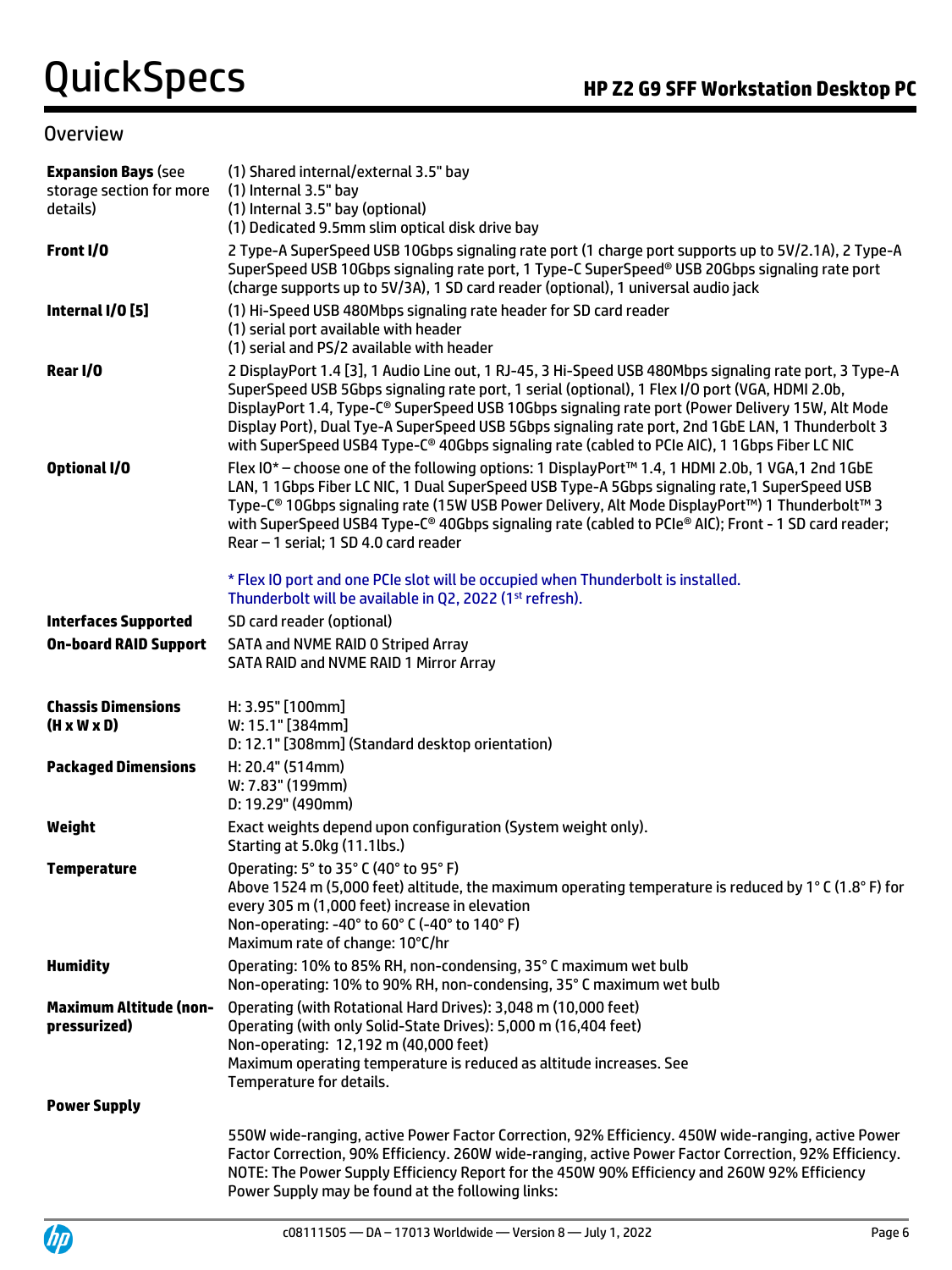#### **Overview**

|                       | 550W PSU:<br>https://www.plugloadsolutions.com/80PlusPowerSuppliesDetail.aspx?id=0&type=2                                                                          |
|-----------------------|--------------------------------------------------------------------------------------------------------------------------------------------------------------------|
|                       | 450W PSU:<br>https://www.plugloadsolutions.com/80PlusPowerSuppliesDetail.aspx?id=0&type=2                                                                          |
|                       | 260W PSU:<br>https://www.plugloadsolutions.com/80PlusPowerSuppliesDetail.aspx?id=0&type=2                                                                          |
| <b>Backup Devices</b> | For a complete listing of compatible DAT tape drives, LTO tape drives and RDX Removable Disk Backup<br>System offerings, please visit http://www.hp.com/go/connect |
| <b>Chipset</b>        | Intel® W680 chipset                                                                                                                                                |
| <b>Memory</b>         | 4 DIMM slots, supporting up to 128GB ECC/non-ECC, DDR5 4800 MT/s speed depending on the system<br>configuration                                                    |

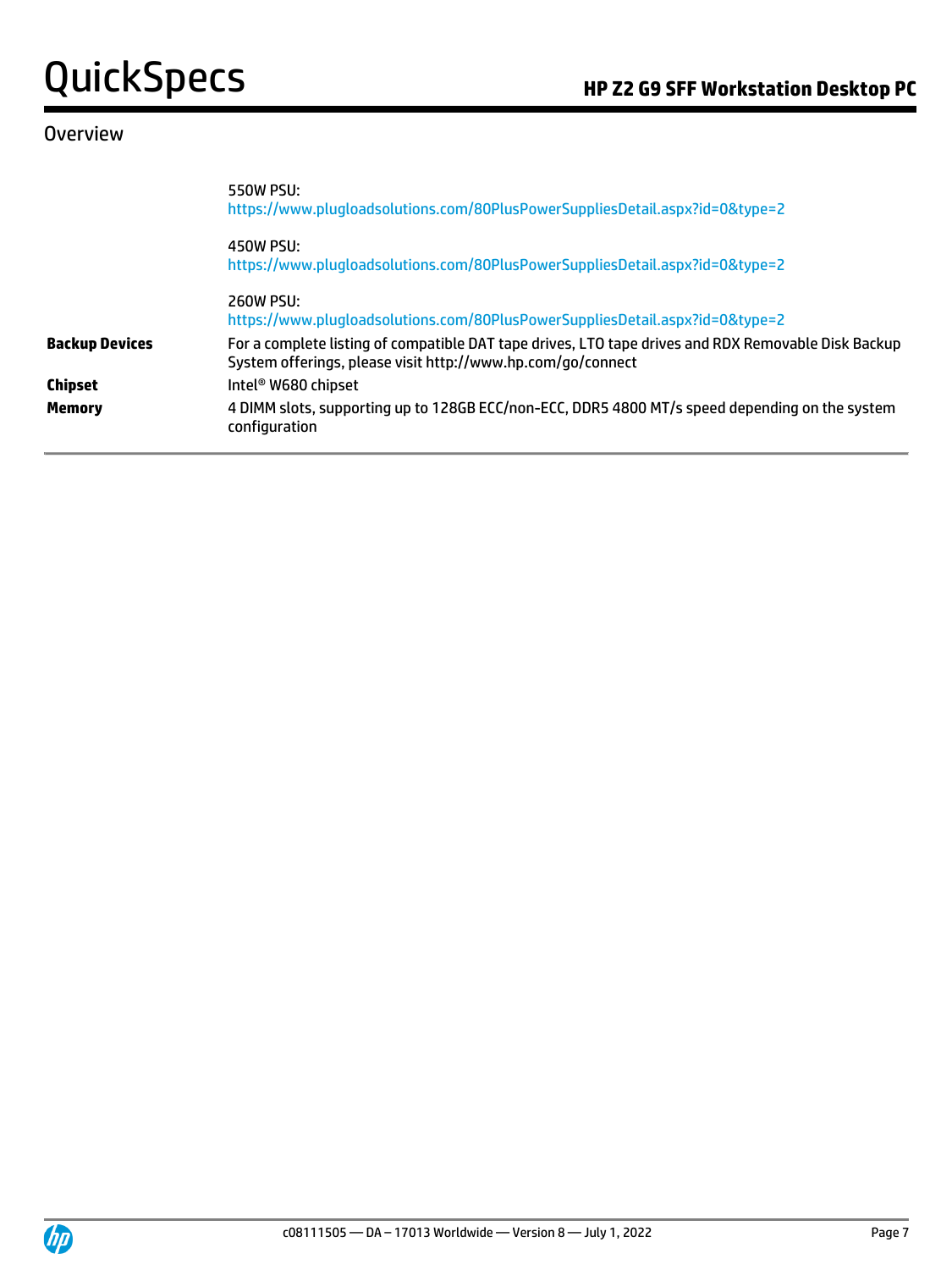### Supported Components

**Processors Factory** 

|                                                    | <b>Factory</b><br>Configured | <b>Option Kit</b> | <b>Option Kit Part</b><br><b>Number</b> | <b>Support</b><br><b>Notes</b> |
|----------------------------------------------------|------------------------------|-------------------|-----------------------------------------|--------------------------------|
| 12th Generation Intel Core Processors <sup>1</sup> |                              |                   |                                         |                                |
| Intel® Core™ i9-12900K Processor                   |                              | N                 |                                         |                                |
| Intel® Core™ i9-12900 Processor                    |                              | N                 |                                         |                                |
| Intel® Core™ i7-12700K Processor                   |                              | N                 |                                         |                                |
| Intel® Core™ i7-12700 Processor                    |                              | N                 |                                         |                                |
| Intel® Core™ i5-12600K Processor                   |                              | N                 |                                         |                                |
| Intel® Core™ i5-12600 processor                    |                              | N                 |                                         |                                |
| Intel® Core™ i5-12500 processor                    |                              | N                 |                                         |                                |
| Intel® Core™ i5-12400 processor                    |                              | N                 |                                         |                                |
| Intel® Core™ i3-12300 processor                    |                              | N                 |                                         |                                |
| Intel® Core™ i3-12100 processor                    |                              | Ν                 |                                         |                                |
|                                                    |                              |                   |                                         |                                |

**Note:** ECC memory is supported on the following: Intel® Core™ i9-12900K, Intel® Core™ i9-12900, Intel® Core™ i7-12700K, Intel® Core™ i7-12700, Intel® Core™ i5-12600K, Intel® Core™ i5-12600 and Intel® Core™ i5-12500 processors

**NOTE 1:** These processors support only non-ECC memory **NOTE 2:** No iGfx. A discrete graphics card must be purchased at the same time.

| Storage / Hard<br>Drives* |                                                                  | <b>Factory</b><br><b>Configured</b> | <b>Kit</b> | <b>Option</b> Option Kit Part<br><b>Number</b> | <b>Support</b><br><b>Notes</b> |
|---------------------------|------------------------------------------------------------------|-------------------------------------|------------|------------------------------------------------|--------------------------------|
|                           | <b>SATA Hard Drives<sup>1</sup></b>                              |                                     |            |                                                |                                |
|                           | 500GB SATA 7200 rpm 6Gb/s 3.5" HDD                               | Υ                                   | Υ          | LQ036AA                                        |                                |
|                           | 1TB SATA 7200 rpm 6Gb/s 3.5" HDD                                 | γ                                   | Y          | <b>LQ037AA</b>                                 |                                |
|                           | 2TB SATA 7200 rpm 6Gb/s 3.5" HDD                                 | γ                                   | Y          | QB576AA                                        |                                |
|                           | 1TB SATA 7200 rpm 6Gb/s 3.5" HDD (Enterprise Class)              | γ                                   | Y          | WOR10AA                                        |                                |
|                           | 2TB SATA 7200 rpm 6Gb/s 3.5" HDD (Enterprise Class)              | γ                                   | Y          | 2Z274AA                                        |                                |
|                           | 4TB SATA 7200 rpm 6Gb/s 3.5" HDD (Enterprise Class)              | γ                                   | Υ          | <b>K4T76AA</b>                                 |                                |
|                           | 8TB SATA 7200 rpm 6Gb/s 3.5" HDD (Enterprise Class)              | γ                                   | Y          | 2Z273AA                                        |                                |
|                           | 12TB 7200 RPM SATA-6G 3.5in Enterprise HDD                       | Υ                                   | Y          | 5S461AA                                        |                                |
|                           | 500GB SATA 7.2K SED SFF HDD                                      | γ                                   | Y          | D8N29AA                                        |                                |
|                           | <b>PCIe Solid State Drives</b>                                   |                                     |            |                                                |                                |
|                           | HP ZTurbo 512GB PCIe-Gen 4x4 TLC Z2 SSDKit                       | γ                                   | Y          | 201G0AA                                        |                                |
|                           | HP ZTurbo 512GB PCIe-Gen 4x4 SED Z2 SSDKit                       | Υ                                   | Y          | 201F9AA                                        |                                |
|                           | <b>HP ZTurbo 1TB PCIe-Gen 4x4 TLC Z2 SSDKit</b>                  | γ                                   | Y          | 201F5AA                                        |                                |
|                           | HP ZTurbo 2TB PCIe-Gen 4x4 TLC Z2 SSDKit                         | γ                                   | Y          | 201F8AA                                        |                                |
|                           | HP Z Turbo Drive 1TB 2280 PCIe-4x4 SED OPAL2 TLC<br>Z2 Kit SSD   | γ                                   | Υ          | 223A3AA                                        |                                |
|                           | HP Z Turbo Drive 2TB 2280 PCIe-4x4 SED OPAL2 TLC<br>Z2 Kit SSD   | γ                                   | Υ          | 223A4AA                                        |                                |
|                           | Z Turbo 4TB 2280 PCIe-4x4 SED OPAL2 TLC M.2 Z2 Kit<br><b>SSD</b> | Υ                                   | Y          | 5S498AA                                        |                                |
|                           | HP 256GB PCIe NVME TLC M.2 Z2 G9 TWR/SFF SSD                     | Υ                                   | Υ          |                                                |                                |
|                           |                                                                  |                                     |            |                                                |                                |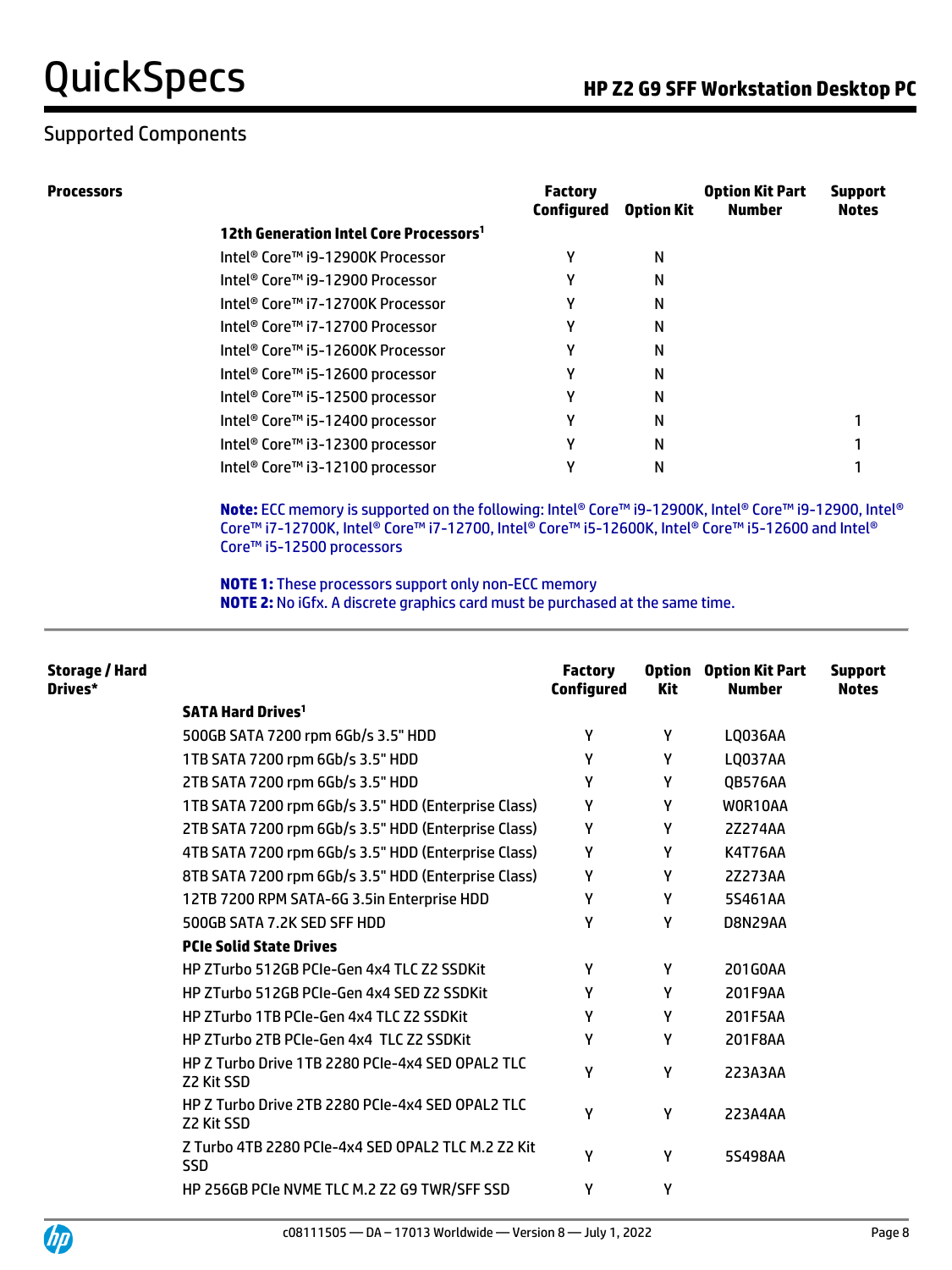#### Supported Components

| HP 500GB PCIe NVME TLC M.2 Z2 G9 TWR/SFF SSD                          | γ | γ |         |
|-----------------------------------------------------------------------|---|---|---------|
| HP 1TB PCIe NVME TLC M.2 Z2 G9 TWR/SFF SSD                            | γ | Υ |         |
| HP 256GB 2280 PCIe-4x4 NVMe Value M.2 Z2 Kit SSD                      | γ | γ | 4M9Z1AA |
| HP 512GB 2280 PCIe-4x4 NVMe Value M.2 Z2 Kit SSD                      | γ | Υ | 4M9Z2AA |
| HP 1TB 2280 PCIe-4x4 NVMe Value M.2 Z2 Kit SSD                        | γ | Υ | 4M9Z3AA |
| HP Z Turbo 4TB 2280 PCIe-4x4 TLC M.2 Z2 Kit SSD                       | γ | γ | 5S492AA |
| HP Z Turbo 2TB PCIe-4x4 TLC SSD Module                                | γ | γ | 38T75AA |
| HP Z Turbo 1TB 2280 PCIe-4x4 SED OPAL2 TLC M.2<br>SSD Module          | γ | Υ | 38T76AA |
| HP Z Turbo 1TB PCIe-4x4 TLC SSD Module                                | γ | γ | 38T77AA |
| HP Z Turbo 2TB 2280 PCIe-4x4 SED OPAL2 TLC M.2<br><b>SSD Module</b>   | γ | γ | 38T79AA |
| HP Z Turbo 512GB PCIe-4x4 TLC SSD Module                              | γ | Υ | 38T80AA |
| HP Z Turbo 512GB 2280 PCIe-4x4 SED OPAL2 TLC M.2<br><b>SSD Module</b> | γ | Υ | 38T81AA |
| HP Z Turbo 4TB 2280 PCIe-4x4 TLC M.2 SSD Module                       | γ | γ | 5S496AA |
| HP Z Turbo 4TB 2280 PCIe-4x4 SED OPAL2 TLC M.2<br><b>SSD Module</b>   | γ | γ | 5S497AA |

**NOTE 1:** HDD option kits also require purchase of separate cable kit (available Sept '22)

\*For storage drives, GB = 1 billion bytes. TB = 1 trillion bytes. Actual formatted capacity is less. Up to 36GB of system disk (for Windows) is reserved for system recovery software.

| Graphics |                                                           | <b>Factory</b><br><b>Configured</b> | <b>Option</b><br><b>Kit</b> | <b>Option Kit</b><br>Part Number t Notes # of cards |   | <b>Suppor Supported</b> |
|----------|-----------------------------------------------------------|-------------------------------------|-----------------------------|-----------------------------------------------------|---|-------------------------|
|          | <b>Graphics Cable Adapters</b>                            |                                     |                             |                                                     |   |                         |
|          | HP DisplayPort To HDMI True 4k Adapter                    | γ                                   | Y                           | 2JA63AA                                             |   |                         |
|          | HP Single miniDP-to-DP Adapter Cable                      | γ                                   | Υ                           | 2MY05AA                                             |   |                         |
|          | HP DisplayPort To DVI-D Adapter                           | γ                                   | Υ                           | FH973AA/A6                                          |   |                         |
|          | HP DisplayPort To VGA Adapter                             | Υ                                   | Υ                           | AS615AA/AT                                          |   |                         |
|          | HP DisplayPort To VGA Adapter                             | γ                                   | γ                           | AS615A6                                             |   |                         |
|          | HP DisplayPort To VGA Adapter                             | Υ                                   | Υ                           | F7W97AA                                             |   |                         |
|          | HP USB-C to DisplayPort Adapter                           | Υ                                   | γ                           | 4SH08AA                                             |   |                         |
|          | HP USB-C to HDMI Adapter                                  | γ                                   | γ                           | 4SH07AA                                             |   |                         |
|          | HP USB-C to VGA Adapter                                   | Υ                                   | Υ                           | 4SH06AA                                             |   |                         |
|          | <b>Entry 3D</b>                                           |                                     |                             |                                                     |   |                         |
|          | NVIDIA <sup>®</sup> T400 2 GB Graphics                    | Y                                   | Y                           | 340K8AA                                             | 1 | 2                       |
|          | NVIDIA <sup>®</sup> T400 4 GB Graphics                    | Υ                                   | Υ                           | 5Z7E0AA/AT                                          | 3 | 2                       |
|          | NVIDIA® T600 4 GB Graphics                                | γ                                   | γ                           | 340K9AA                                             | 1 | 2                       |
|          | Mid-range 3D                                              |                                     |                             |                                                     |   |                         |
|          | NVIDIA <sup>®</sup> T1000 4 GB Graphics                   | Υ                                   | Y                           |                                                     |   | 2                       |
|          | NVIDIA <sup>®</sup> T1000 8 GB Graphics                   | Υ                                   | Υ                           | 5Z7D8AA/AT                                          | 3 | 2                       |
|          | NVIDIA <sup>®</sup> RTX <sup>™</sup> A2000 12GB Graphics* | γ                                   | Υ                           | 5Z7D9AA/AT                                          |   |                         |
|          | AMD Radeon™ Pro W6600 Graphics (8GB GDDR6<br>dedicated) * | Υ                                   | Υ                           | 340K5AA                                             |   |                         |
|          |                                                           |                                     |                             |                                                     |   |                         |

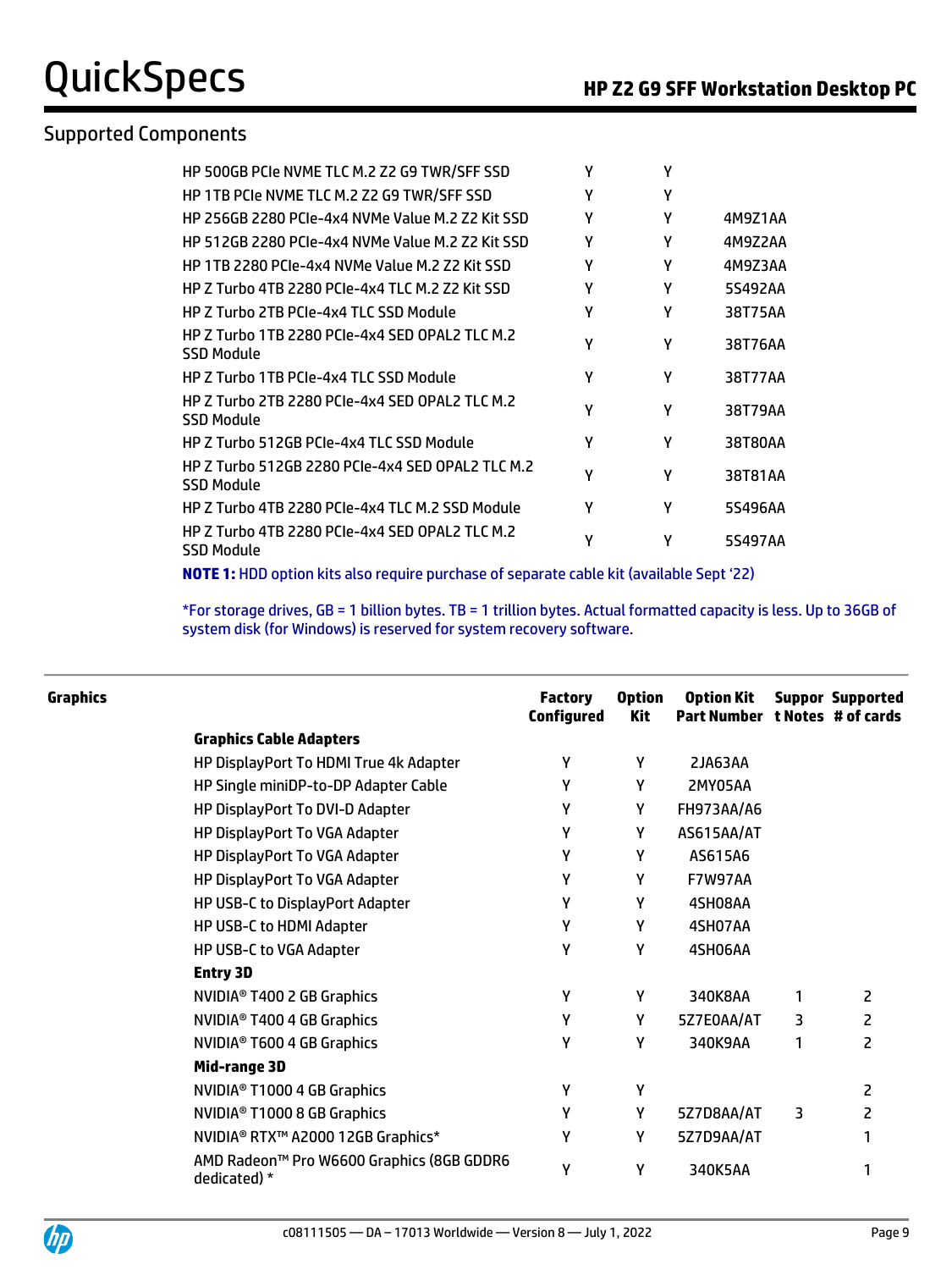#### Supported Components

| High-end 3D                                                                                                                                                                                                                                                                                                                                                  |   |   |            |   |  |
|--------------------------------------------------------------------------------------------------------------------------------------------------------------------------------------------------------------------------------------------------------------------------------------------------------------------------------------------------------------|---|---|------------|---|--|
| AMD Radeon™ RX 6700 XT Graphics (12 GB<br>GDDR6 dedicated) *                                                                                                                                                                                                                                                                                                 | γ | N |            | 2 |  |
| NVIDIA® RTX™ A4000 16 GB Graphics*                                                                                                                                                                                                                                                                                                                           | γ | γ | 20X24AA/AT | 2 |  |
| Note 1: NVIDIA® T400 (2 GB GDDR6 dedicated) and NVIDIA® T600 (4 GB GDDR6 dedicated) may go End of Life<br>in late 2022.<br>Note 2: Full Height Graphics (eg. NV A4000, AMD 6700) are only supported by Full Height Chassis/550W<br>PSU)<br><b>Note 3:</b> Second graphics available in May 2022 in 450W chassis only<br><b>Note 4: Available in May 2022</b> |   |   |            |   |  |
| * Requires 700W chassis.                                                                                                                                                                                                                                                                                                                                     |   |   |            |   |  |

| Memory |                                       | <b>Factory</b><br>Configured | <b>Option</b><br>Kit | <b>Option Kit Part</b><br><b>Number</b> | <b>Support</b><br><b>Notes</b> |
|--------|---------------------------------------|------------------------------|----------------------|-----------------------------------------|--------------------------------|
|        | HP 8GB (1x8GB) DDR5-4800 UDIMM NECC   | γ                            | γ                    | 4M9X9AA                                 | 3                              |
|        | HP 16GB (1x16GB) DDR5-4800 UDIMM NECC | γ                            | γ                    | 4M9Y0AA                                 | 3                              |
|        | HP 16GB (1x16GB) DDR5-4800 UDIMM ECC  | v                            | γ                    | 4M9Y1AA                                 | 1.3                            |
|        | HP 32GB (1x32GB) DDR5-4800 UDIMM NECC | ٧                            | γ                    | 4M9Y2AA                                 | 3                              |
|        | HP 32GB (1x32GB) DDR5-4800 UDIMM ECC  | v                            | v                    | 4M9Y3AA                                 | 1.3                            |

**NOTE 1:** ECC memory is supported on the following: Intel® Core™ i9-12900K, Intel® Core™ i9-12900, Intel® Core™ i7-12700K, Intel® Core™ i7-12700, Intel® Core™ i5-12600K, Intel® Core™ i5-12600 and Intel® Core™ i5-12500 processors

**NOTE 2:** Two channels of DDR5 memory are supported. To realize full performance at least one DIMM must be inserted into each channel.

**NOTE 3:** Though the memory modules can run up to 4800MHz, the current platform will support the maximum memory speed of 4400MHz.

| The system speed will be determined by these key factors: |
|-----------------------------------------------------------|
|-----------------------------------------------------------|

| <b>Module</b><br><b>Configuration</b>   | <b>Description of configuration</b>                                                            | <b>Max Memory Speed (Actual Memory</b><br>speed is dependent on CPU) |
|-----------------------------------------|------------------------------------------------------------------------------------------------|----------------------------------------------------------------------|
| <b>Single DIMM per</b><br>channel       | Configurations that contain only one or two<br>DIMM modules with DIMMs only in the black slots | 4400MHz                                                              |
| Two single ranked<br>DIMMs in a channel | Configurations with 3 or 4 single ranked DIMMs<br>(8GB and 16GB) installed in a system         | 4000MHz                                                              |
| Two dual ranked<br>DIMMs in a channel   | Configurations with 3 or 4 dual ranked DIMMs<br>(32GB) installed in a system                   | 3600MHz                                                              |

| Optical and<br><b>Removable Storage</b> |                                                   | <b>Factory</b><br><b>Configured</b> | <b>Option Kit</b> | <b>Option Kit Part</b><br><b>Number</b> |
|-----------------------------------------|---------------------------------------------------|-------------------------------------|-------------------|-----------------------------------------|
|                                         | HP DP25 Removable 2.5" HDD Frame/Carrier          |                                     |                   | W3J84AA                                 |
|                                         | HP DP25 2.5 in HDD Spare Carrier                  | v                                   | v                 | W3J85AA                                 |
|                                         | HP Z2 SFF DVD-Writer 9.5mm Slim ODD               | v                                   | v                 | 4L5J9AA                                 |
|                                         | HP Z2 SFF DVD-ROM 9.5mm Slim ODD                  | v                                   | v                 | 4L5J8AA                                 |
|                                         | HP CRU QX328 3.5 in Front Removable Frame/Carrier | v                                   | ν                 | 4N012AA                                 |

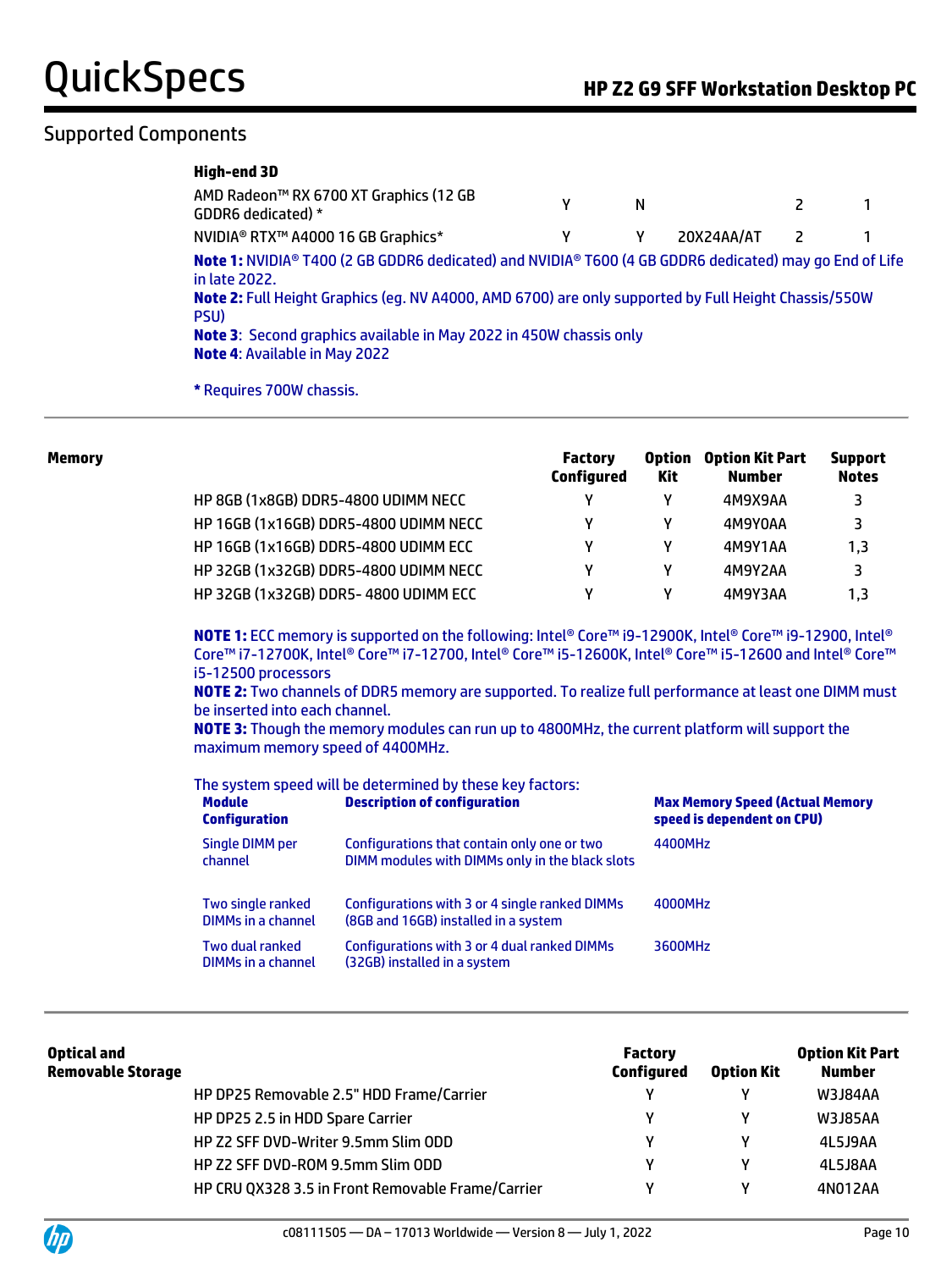#### Supported Components

| HP CRU SHIPS M.2 2TB Storage Module   |  | 56087AA |
|---------------------------------------|--|---------|
| HP CRU SHIPS M.2 1TB Storage Module   |  | 56088AA |
| HP CRU SHIPS M.2 512GB Storage Module |  | 56089AA |
| <b>HP CRU SHIPS M.2 Spare Carrier</b> |  | 633X9AA |

NOTE: With Blu-Ray, certain disc, digital connection, compatibility and/or performance issues may arise, and do not constitute defects in the product. Flawless playback on all systems is not guaranteed. In order for some Blu-ray titles to play, they may require a DVI or HDMI digital connection and your display may require HDCP support. HD-DVD movies cannot be played on this Desktop PC.

NOTE: Duplication of copyrighted material is strictly prohibited. Actual speeds may vary. Double Layer media compatibility will widely vary with some home DVD players and DVD-ROM drives. Note that DVD-RAM cannot read or write to 2.6GB Single Sided/5.2 Double Sided-Version 1.0 Media.

| Networking and<br>Communications |                                                                                                 | <b>Factory</b><br>Configured | <b>Option Kit</b> | <b>Option Kit Part</b><br><b>Number</b> |
|----------------------------------|-------------------------------------------------------------------------------------------------|------------------------------|-------------------|-----------------------------------------|
|                                  | Integrated Intel® I219LM PCIe GbE Controller (Intel® vPro®<br>with Intel <sup>®</sup> AMT 16.0) | γ                            | N                 |                                         |
|                                  | <b>HP 1GbE LAN Flex Port 2020</b>                                                               | γ                            | γ                 | 141J6AA/AT                              |
|                                  | <b>HP Flex 1GbE Fiber LC Single Port</b>                                                        | γ                            | γ                 | 20J15AA                                 |
|                                  | Intel Ethernet I350-T4 4-Port 1Gb NIC*                                                          | N                            | γ                 | <b>W8X25AA</b>                          |
|                                  | Intel X550 10GBASE-T Dual Port NIC                                                              | γ                            | γ                 | 10L46AA                                 |
|                                  | NVIDIA Mellanox 25GbE SFP28 Transceiver                                                         | γ                            | γ                 | 436N4AA                                 |
|                                  | Intel Ethernet Network Adapter I225-T1                                                          | γ                            | γ                 | 406L9AA                                 |
|                                  | Intel Wi-Fi 6E AX211 BT 5.2 M.2 non-vPro <sup>1,**</sup>                                        | γ                            | N                 |                                         |
|                                  | *Intel I350-T44-port GbE NIC is an After Market Option only.                                    |                              |                   |                                         |

1 Intel AX211 with Internal antenna support WIFI 6

1 Intel AX211 with external antenna support WIFI 6E

\*\*Wi-Fi 6E requires a Wi-Fi 6E router, sold separately, to function in the 6GHz band. Availability of public wireless access points limited. Wi-Fi 6E is backwards compatible with prior 802.11 specs. And available in countries where Wi-Fi 6E is supported.

**NOTE 1**: The integrated network connection is required to support Intel® vPro® Technology. **NOTE 2**: If AMT is provisioned, then network teaming with the integrated LAN port is not possible. **NOTE 3**: "Gigabit" Ethernet indicates compliance with IEEE standard 802.3ab for Gigabit Ethernet, and does not connote actual operating speed of 1 Gb/sec. For high speed transmission, connection to a Gigabit Ethernet server and network infrastructure is required

| Racking and<br><b>Physical Security</b> |                                     | <b>Factory</b><br>Configured | <b>Option Kit</b> | <b>Option Kit Part</b><br>Number |
|-----------------------------------------|-------------------------------------|------------------------------|-------------------|----------------------------------|
|                                         | <b>HP Keyed Cable Lock</b>          | N                            |                   | <b>T1A62AA</b>                   |
|                                         | HP Master Keyed Cable Lock 10mm     | N                            |                   | T1A63AA                          |
|                                         | HP Business PC Security Lock V3 Kit | N                            |                   | 3XJ17AA                          |

| <b>Input Devices</b> |                                       | <b>Factory</b><br>Configured | <b>Option Kit</b> | <b>Option Kit Part</b><br>Number |
|----------------------|---------------------------------------|------------------------------|-------------------|----------------------------------|
|                      | HP 320K Wired Keyboard                |                              |                   | 9SR37AA                          |
|                      | HP 455 Programmable Wireless Keyboard |                              |                   | 4R177AA                          |

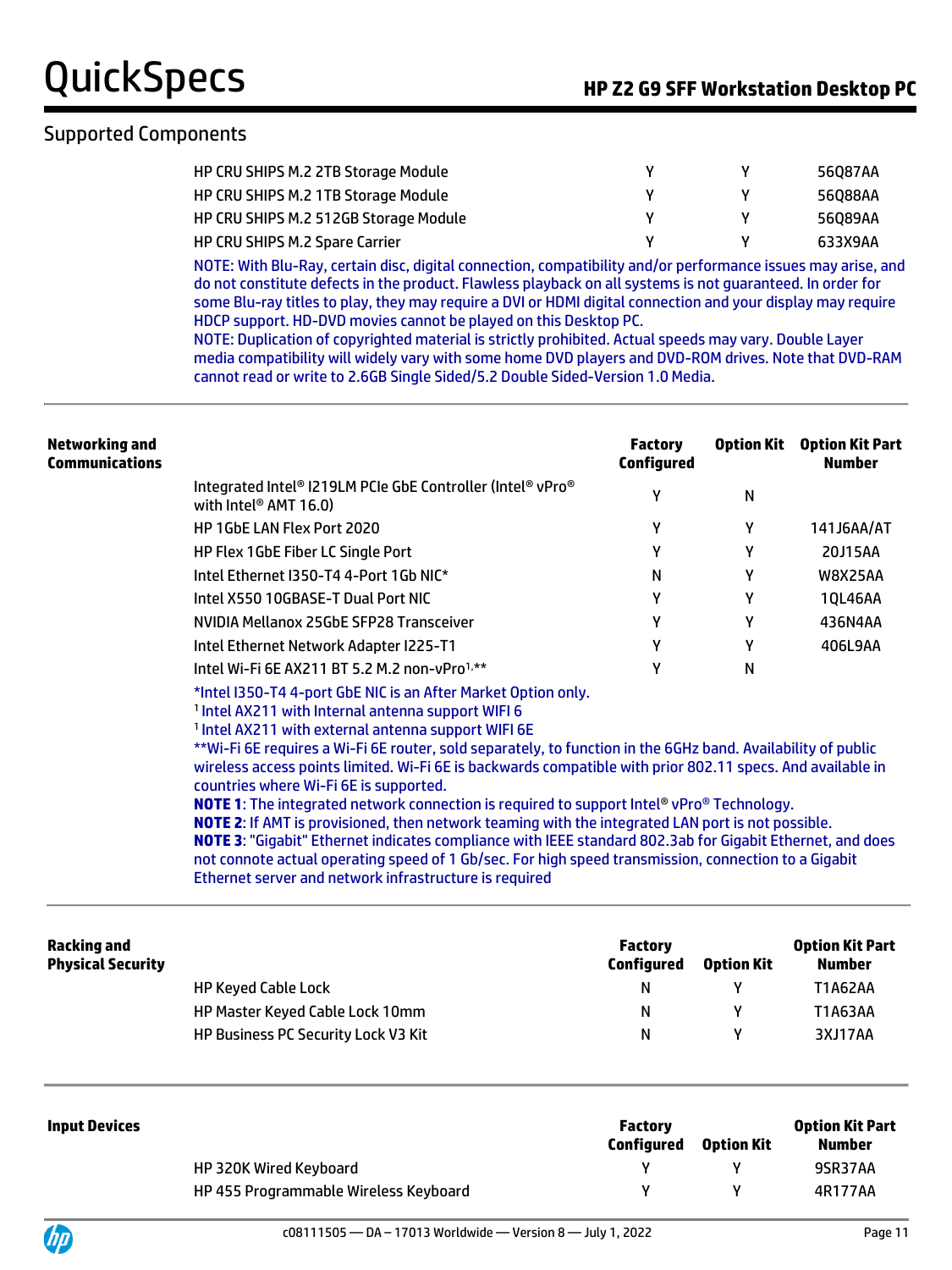#### Supported Components

| HP 975 USB+BT Dual-Mode Wireless Keyboard                                    |   |   | 3Z726AA |
|------------------------------------------------------------------------------|---|---|---------|
| HP 655 Wireless Keyboard and Mouse Combo                                     |   | γ | 4R009AA |
| HP 125 Wired Keyboard                                                        |   |   | 266C9AA |
| HP Wired Desktop 320MK Mouse and Keyboard                                    |   |   | 9SR36AA |
| <b>HP Wired 320M Mouse</b>                                                   |   | γ | 9VA80AA |
| <b>HP 128 Laser Wired Mouse</b>                                              | γ | γ | 265D9AA |
| <b>HP 125 Wired Mouse</b>                                                    | γ | γ | 265A9AA |
| <b>HP Creator 935 Black Wireless Mouse</b>                                   | γ | γ | 1D0K8AA |
| HyperX Cloud MIX Wireless GAM HEADSET                                        | N | γ | 4P5K9AA |
| HyperX Cloud Core BLK GAM HEADSET                                            | N | γ | 4P4F2AA |
| HyperX Cloud Flight - Wireless Gaming Headset (Black-Red)<br>(HX-HSCF-BK/AM) | N | γ | 4P5L4AA |
| HyperX Cloud Stinger Core GAM HEADSET PC                                     | N | γ | 4P4F4AA |
| HyperX SoloCast - USB Microphone (Black) (HMIS1X-XX-<br>BK/G                 | N | γ | 4P5P8AA |

**Note:** Keyboard and Mouse are optional or add on features.

| Other Hardware |                                          | <b>Factory</b><br>Configured | <b>Option Kit</b> | <b>Option Kit Part</b><br><b>Number</b> |
|----------------|------------------------------------------|------------------------------|-------------------|-----------------------------------------|
|                | HP Z2 Internal Serial Port and PS/2 Port | Υ                            | γ                 | 141K9AA/AT                              |
|                | <b>HP Z2 Power Cord Kit</b>              | Υ                            | γ                 | 1N1D5AA                                 |
|                | HP Z2 2nd serial port adapter            | Υ                            | Υ                 | 141K8AA/AT                              |
|                | <b>HP PCIe x1 Parallel Port Card</b>     | Υ                            | Υ                 | <b>N1M40AA</b>                          |
|                | HP DP Flex Port 2020                     | Υ                            | Υ                 | 141J7AA/AT                              |
|                | <b>HP 1GbE LAN Flex Port 2020</b>        | Υ                            | Υ                 | 141J6AA/AT                              |
|                | <b>HP Flex 1GbE Fiber LC Single Port</b> | Υ                            | Υ                 | 20J15AA                                 |
|                | HP Dual USB-A 3.2 Gen1 Flex 2020         | Υ                            | Υ                 | 141J8AA/AT                              |
|                | <b>HP HDMI Flex Port</b>                 | Υ                            | Υ                 | 69D47AA/AT                              |
|                | HP USB-C 3.2 Gen2 Alt Flex Port 2020     | Υ                            | Υ                 | 141K6AA/AT                              |
|                | <b>HP VGA Flex Port 2020</b>             | γ                            | Υ                 | 141K7AA/AT                              |
|                | <b>HP Z2 SFF Dust Filter</b>             | Υ                            | Υ                 | 4N002AA                                 |
|                | HP Z2 SFF Dust Filter and bezel          | Υ                            | Υ                 | 4N003AA                                 |
|                | <sup>1</sup> Available in Q3, 2021       |                              |                   |                                         |

| <b>Factory</b> |   | <b>Support</b><br><b>Notes</b> |
|----------------|---|--------------------------------|
|                | N |                                |
|                | N |                                |
|                | Ν |                                |
| ٧              | N |                                |
| v              | N |                                |
| γ              | N |                                |
| v              | N |                                |
| N              | Ν |                                |
| N              | N |                                |
| ν              | Ν |                                |
|                |   | <b>Configured Option Kit</b>   |

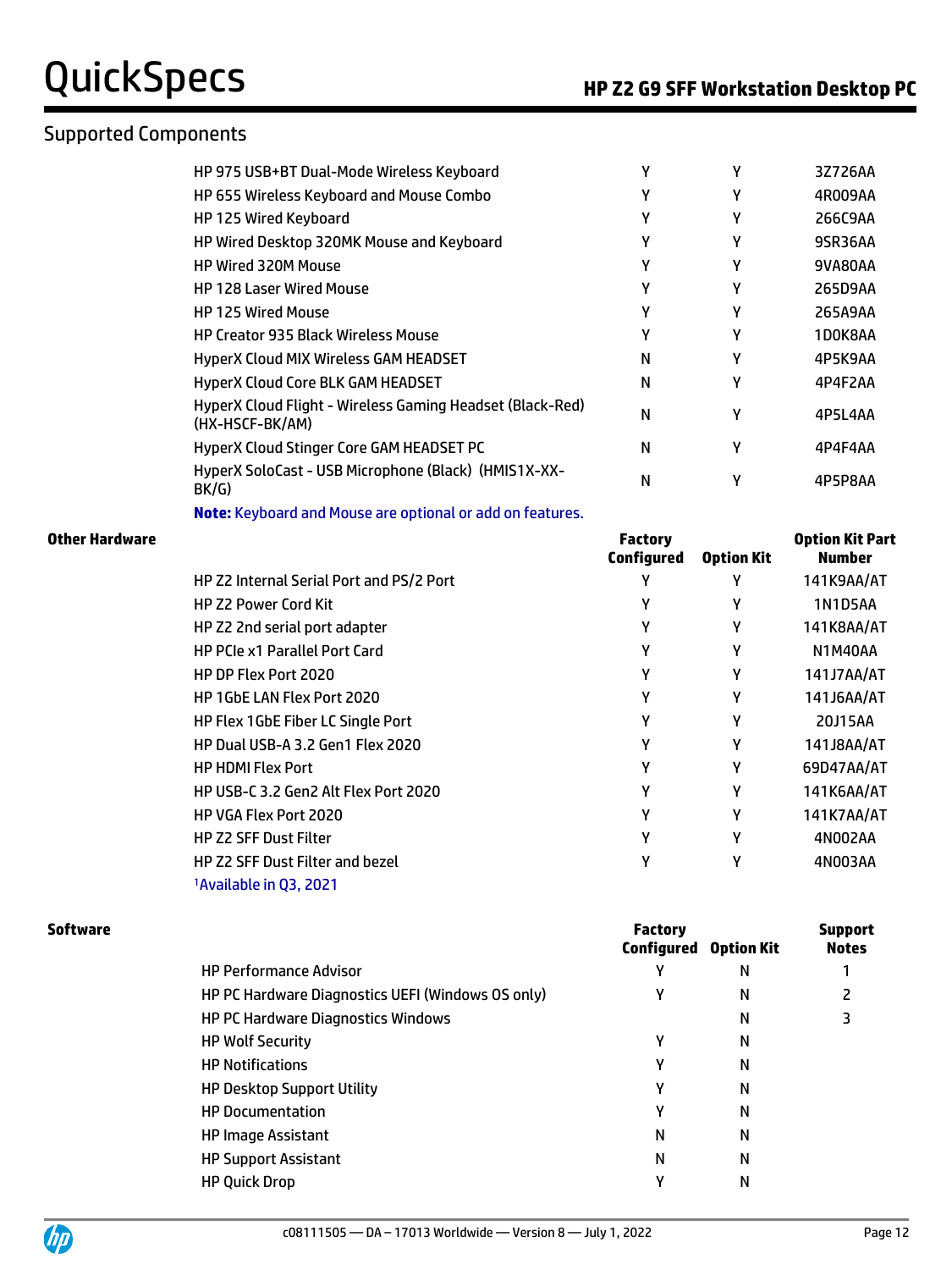#### Supported Components

| myHP                               | γ | N |   |
|------------------------------------|---|---|---|
| <b>HP Easy Clean</b>               | γ | N |   |
| <b>HP Smart Health</b>             | γ | N |   |
| Kingsoft WPS Office                | γ | N | 4 |
| My Office                          | γ | N |   |
| Adobe Substance 3D Collection Plan | N | v | 6 |
| WSL2/Ubuntu Data Science Stack     | ν | N |   |

#### **Notes:**

1. Supports, and preinstalled with Windows 10 only. Also available as a free download from http://www.hp.com/go/performanceadvisor

- 2. Windows OS only
- 3. Not available in Russia
- 4. Only available in China
- 5. Only available in Russia
- 6. Not available in China
- 7. Optional Software

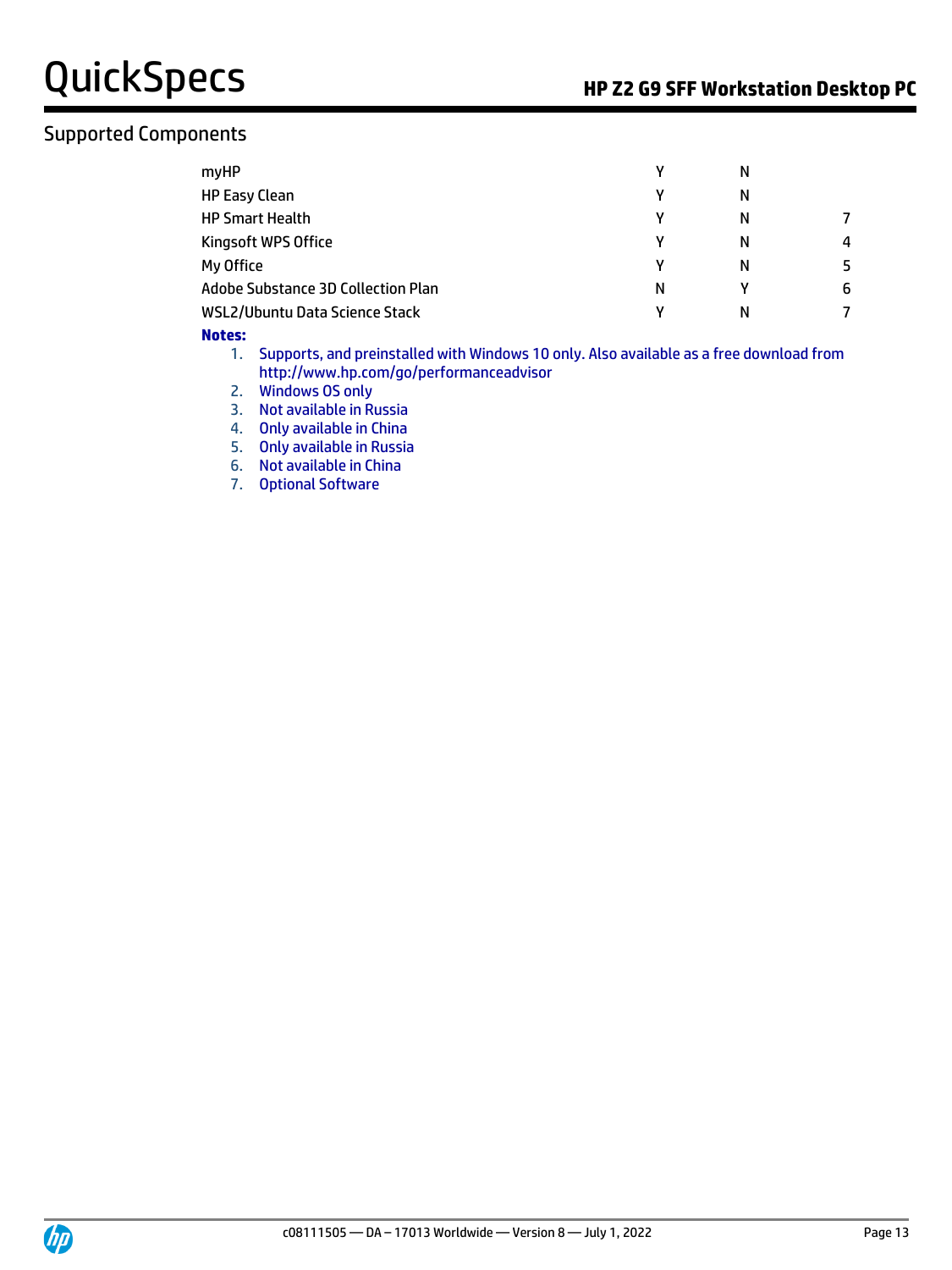#### Supported Components

**Operating Systems** Windows 11 Pro - HP recommends Windows 11 Pro<sup>2</sup>

Windows 11 Home - HP recommends Windows 11 Pro<sup>2</sup> Windows 10 Pro (available through downgrade rights from Windows 11 Pro) 1,2,3 Linux®-ready<sup>5</sup> Ubuntu 20.04 LTS<sup>4</sup>

<sup>1</sup> Device comes with Windows 10 and a free Windows 11 upgrade or may be preloaded with Windows 11. Upgrade timing may vary by device. Features and app availability may vary by region. Certain features require specific hardware (see Windows 11 Specifications).

<sup>2</sup> Not all features are available in all editions or versions of Windows. Systems may require upgraded and/or separately purchased hardware, drivers, software or BIOS update to take full advantage of Windows functionality. Windows is automatically updated and enabled. High speed internet and Microsoft account required. ISP fees may apply and additional requirements may apply over time for updates. See [http://www.windows.com.](http://www.windows.com/)

<sup>3</sup>This system is preinstalled with Windows 10 Pro software and also comes with a license for Windows 11 Pro software and provision for recovery software. You may only use one version of the Windows software at a time. Switching between versions will require you to uninstall one version and install the other version. You must back up all data (files, photos, etc.) before uninstalling and installing operating systems to avoid loss of your data.

<sup>4</sup> Not all features are available in all editions or versions of Ubuntu. Systems may require upgraded and/or separately purchased hardware, drivers, software or BIOS to take full advantage of Ubuntu functionality. Ubuntu may be automatically updated. ISP fees may apply and additional requirements may apply over time for updates.

<sup>5</sup>For detailed Linux® OS/hardware support information, see: [http://www.hp.com/support/linux\\_hardware\\_matrix](http://www.hp.com/support/linux_hardware_matrix)

**NOTE:** Your product does not support Windows 8 or Windows 7. In accordance with Microsoft's support policy, HP does not support the Windows® 8 or Windows 7 operating system on products configured with Intel® and AMD® 7th generation and forward processors or provide any Windows® 8 or Windows 7 drivers o[n http://www.support.hp.com.](http://www.support.hp.com/) A full list of HP products and the Windows 10 versions tested is available on the HP support website[. https://support.hp.com/us-en/document/c05195282](https://support.hp.com/us-en/document/c05195282)

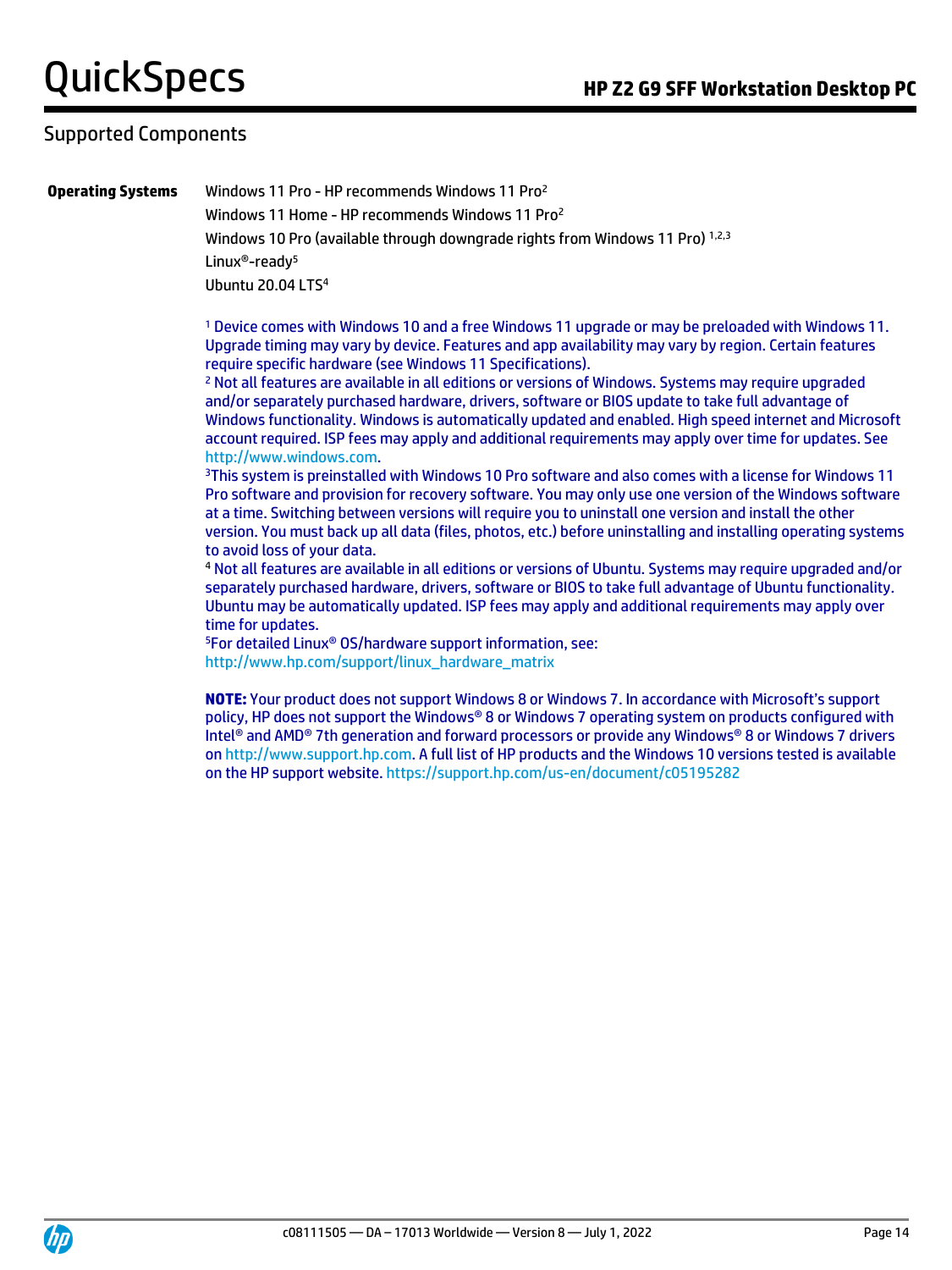#### Supported Components

**HP BIOS** Key features of the HP BIOS include:

- Deployment and manageability HP BIOS provides several technologies that help integrate the HP Z2 G9 SFF Workstation Desktop PC into the enterprise, such as PXE, remote recovery, remote configuration, remote control, and BIOS (F10) Setup support for 15 languages.
- Network firmware updates Update your BIOS via the cloud or standardize on a BIOS version hosted on an Enterprise network.
- Stability HP BIOS supports the HP stable product roadmap by releasing only critical BIOS changes to the factory and advanced change notification.
- Class 3 UEFI specification version 2.7
- Absolute Persistence agent For tracking and tracing services, available in select countries, separate software and purchase of a subscription is required.
- Thermal and power management The HP BIOS provides and enables thermal and power management technologies so component temperatures are managed for high reliability and to assist in operating the HP Workstation computer in any enterprise environment.
- Acoustic performance Industry leading acoustic emissions across the range of operating conditions.
- Serviceability HP BIOS provides diagnostic and detailed service information.
- Upgrades and recovery HP BIOS provides numerous ways to upgrade HP Workstation computers, including BIOS updates from within Windows (HP Firmware Update and Recovery), Capsule update, HP Client Manager, and fail-safe recovery. In addition, the HP BIOS Configuration Utility enables replication of BIOS settings within Windows while the Replicated Setup feature provides the same capability within BIOS (F10) Setup. The BIOS Configuration Utility is available from the HP support website.
- HP BIOS uses PKI signing of the BIOS for trusted BIOS upgrades and recovery.

Additional HP BIOS Features:

- Power-On password Helps prevent an unauthorized user from powering on the system.
- Administrator password Also known as the BIOS Setup password, this helps prevent unauthorized changes to the system configuration. If the administrator password is not known, the BIOS cannot be updated and changes cannot be made to BIOS settings using BIOS Setup or under the OS.
- S4/S5 Maximum Power Savings setting supports EU Lot6 requirement and allows the computer to power down below 0.5W in S4/S5 (when turned off). When S4/S5 Maximum Power Savings feature is enabled below features are turned off: -Power to expansion connectors / slots

-Most Wake events other than power buttons and WOL (Wake on LAN supported by embedded Lan controller under S4/S5 Maximum Power Saving Enabled) -USB charging ports

HP Sure Start Gen7

- BIOS Integrity checking Sure Start protection ensures that only trusted BIOS code is executed and not rootkits, viruses and malware. Verification is done upon boot up, shutdown and while the system is on.
- Sure Start is set by default to automatically repair the BIOS if corrupted or compromised but is policy driven for better manageability. Start is set by default to automatically repair the BIOS if corrupted or compromised but is policy driven for better manageability.
- Protecting beyond BIOS Integrity checking and repair is extended to other data that should be protected such as network configuration parameters, platform specific information (i.e. system IDs), secure boot credentials, and other code the system needs to boot.

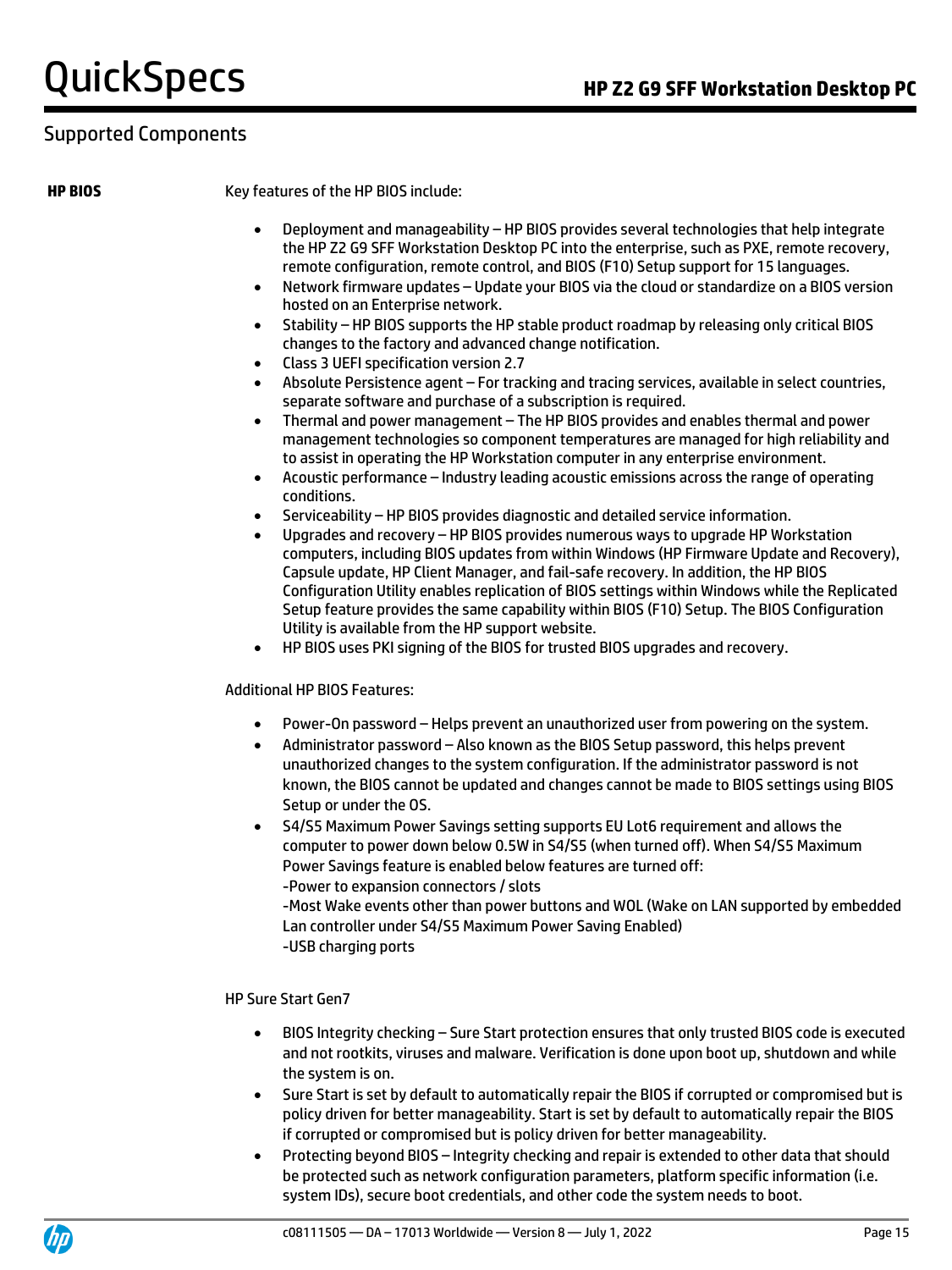#### Supported Components

• Audit enabled – System Audit via Sure Start Event Logs capture data such as incident, repair date and time for troubleshooting and investigating.

**NOTE:** HP Sure Start Gen7 is available on HP Workstation products equipped with Intel® 12th generation processors.

#### **SOFTWARE COMPONENTS AND APPLICATIONS WITH WINDOWS**

#### **Software**

HP Support Assistant <sup>14</sup> HP Image Assistant HP Desktop Support Utility HP Documentation HP Notifications HP PC Hardware Diagnostics UEFI HP PC Hardware Diagnostics Windows HP Performance Advisor<sup>1</sup> myHP HP QuickDrop<sup>19</sup> HP Easy Clean<sup>20</sup> HP Smart Health<sup>21</sup> WSL/Ubuntu Data Science Stack HP Privacy Settings Touchpoint Customizer for Commercial

#### **Manageability Features**

HP Driver Packs<sup>2</sup> HP UWP Pack HP System Software Manager (SSM) HP Manageability Integration Kit Gen4<sup>3</sup> HP Smart Support<sup>5</sup> HP Client Catalog (download) HP Image Assistant (download) HP Cloud Recovery HP Client Management Script Library (download) HP BIOSphere Gen6 <sup>13</sup>

#### **Client Security Software**

HP Client Security Suite Gen74 including: (including Credential Manager, HP Password Manager<sup>6</sup>, HP Spare Key) HP Power On Authentication Microsoft Defender<sup>7</sup>

#### **Security Management**

HP Secure Erase <sup>16</sup> HP Wolf Pro Security Edition (optional) <sup>18</sup> HP Wolf Security for Business<sup>22</sup> Includes: HP Sure Click<sup>11</sup> HP Sure Sense<sup>12</sup> HP Sure Run Gen5<sup>9</sup> HP Sure Recover Gen4 <sup>10</sup> HP Sure Start Gen7<sup>8</sup> HP Tamper Lock HP Sure Admin <sup>17</sup>

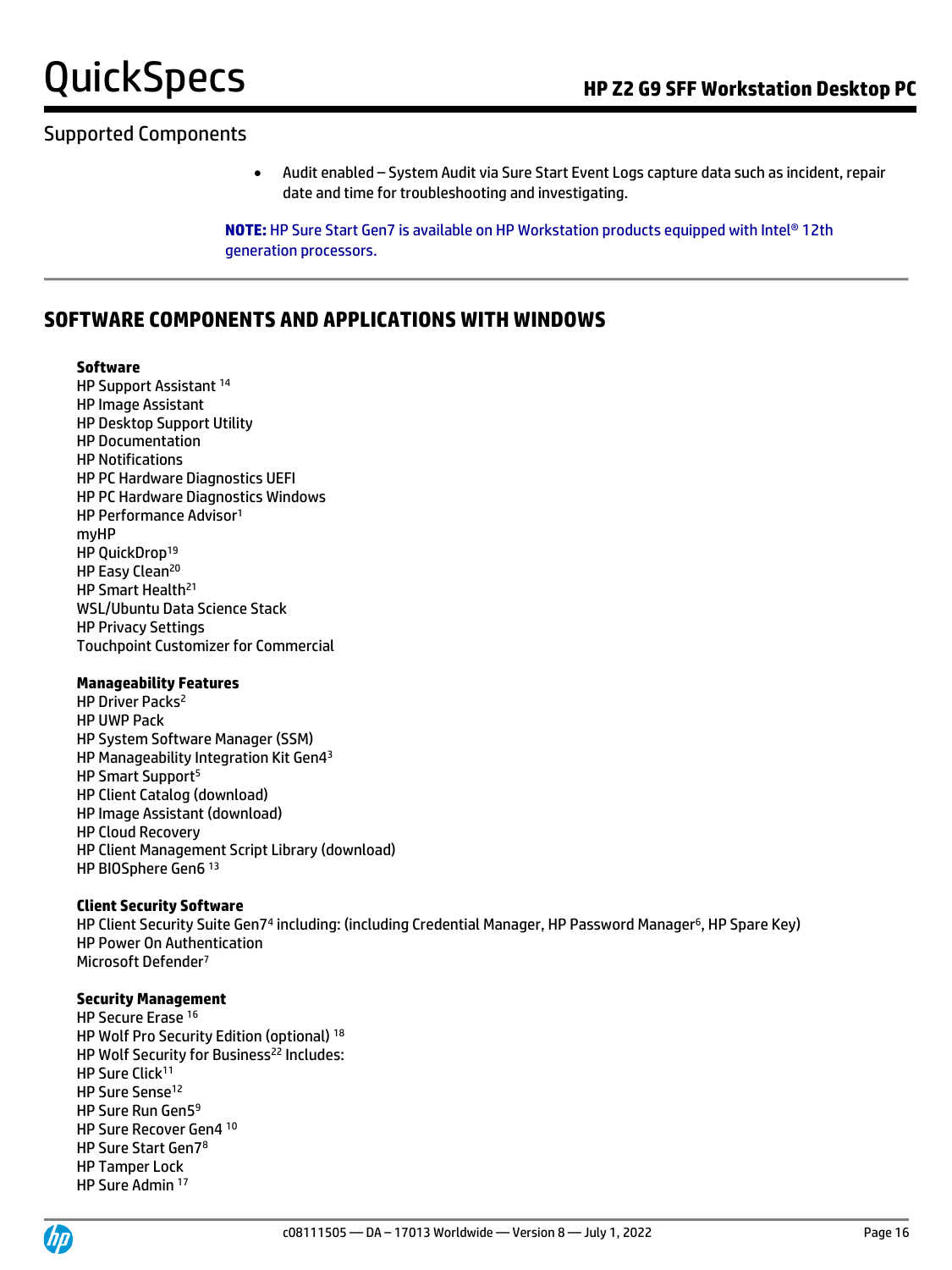#### Supported Components

HP Client Security Manager Gen 7<sup>4</sup>

<sup>1</sup> HP Performance Advisor Software - HP Performance Advisor is ready to help you get the most out of your HP Workstation from day one—and every day after. Learn more or download at:<http://hp.com/PerformanceAdvisor>

<sup>2</sup> HP Driver Packs not preinstalled, however available for download at http://www.hp.com/go/clientmanagement.

<sup>3</sup> HP Manageability Integration Kit can be downloaded from http://www8.hp.com/us/en/ads/clientmanagement/overview.html

<sup>4</sup> HP Client Security Manager Gen7 requires Windows and is available on the select HP PCs.

<sup>5</sup> HP Smart Support automatically collects the telemetry necessary upon initial boot of the product to deliver device-level configuration data and health insights and is available preinstalled on select products, thru HP Factory Configuration Services; or it can be downloaded. For more information about how to enable HP Smart Support or for download, please visit http://www.hp.com/smart-support.

<sup>6</sup> HP Password Manager requires Internet Explorer or Chrome or FireFox. Some websites and applications may not be supported. User may need to enable or allow the add-on / extension in the internet browser.

<sup>7</sup> Microsoft Defender Opt in and internet connection required for updates.

8 HP Sure Start Gen 7 is available on select HP PCs and workstations. See product specifications for availability.

9 HP Sure Run Gen5 is available on select Windows 11 based HP Pro, Elite and Workstation PCs with select Intel® or AMD processors

<sup>10</sup> HP Sure Recover Gen4 is available on select HP PCs and requires Windows 10 and an open network connection. You must back up important files, data, photos, videos, etc. before using HP Sure Recover to avoid loss of data. Network based recovery using Wi-Fi is only available on PCs with Intel Wi-Fi Module

<sup>11</sup> HP Sure Click requires Windows 10 Pro or higher or Enterprise. See https://bit.ly/2PrLT6A\_SureClick for complete details. <sup>12</sup> HP Sure Sense requires Windows 11 Pro or Enterprise and supports Microsoft Internet Explorer, Google Chrome™, and Chromium™. Supported attachments include Microsoft Office (Word, Excel, PowerPoint) and PDF files in read only mode, when Microsoft Office or Adobe Acrobat are installed.

<sup>13</sup> HP BIOSphere Gen6 features may vary depending on the platform and configurations.

<sup>14</sup> HP Support Assistant requires Windows and Internet access.

<sup>16</sup> Secure Erase - For the methods outlined in the National Institute of Standards and Technology Special Publication 800-88 "Clear" sanitation method. HP Secure Erase does not support platforms with Intel® Optane.

<sup>17</sup> HP Sure Admin requires Windows 11, HP BIOS, HP Manageability Integration Kit from

http://www.hp.com/go/clientmanagement and HP Sure Admin Local Access Authenticator smartphone app from the Android or Apple store.

18 HP Wolf Pro Security Edition is available preloaded on select SKUs and, depending on the HP product purchased, includes a paid 1-year or 3-year license. The HP Wolf Pro Security Edition software is licensed under the license terms of the HP Wolf Security Software - End-User license Agreement (EULA) that can be found at: https://support.hp.com/us-

en/document/ish\_3875769-3873014-16 as that EULA is modified by the following: "7. Term. Unless otherwise terminated earlier pursuant to the terms contained in this EULA, the license for the HP Wolf Pro Security Edition (HP Sure Sense Pro and HP Sure Click Pro) is effective upon activation and will continue for either a twelve (12) month or thirty-six (36) month license term ("Initial Term"). At the end of the Initial Term you may either (a) purchase a renewal license for the HP Wolf Pro Security Edition from HP.com, HP Sales or an HP Channel Partner, or (b) continue using the standard versions of HP Sure Click and HP Sure Sense at no additional cost with no future software updates or HP Support.

19 HP Quick Drop requires Internet access and Windows 10 or higher PC preinstalled with HP QuickDrop app and either an Android device (phone or tablet) running Android 7 or higher with the Android HP QuickDrop app, and /or an iOS device (phone or tablet) running iOS 12 or higher with the iOS HP QuickDrop app.

<sup>20</sup> HP Easy Clean requires Windows 10 RS3 and higher and will disable the keyboard, touchscreen, and clickpad only. Ports are not disabled. See user guide for cleaning instructions.

<sup>21</sup> HP Smart Health automatically collects the telemetry necessary upon initial boot of the product to deliver device-level configuration data and health insights and is available preinstalled on select products, thru HP Factory Configuration Services;

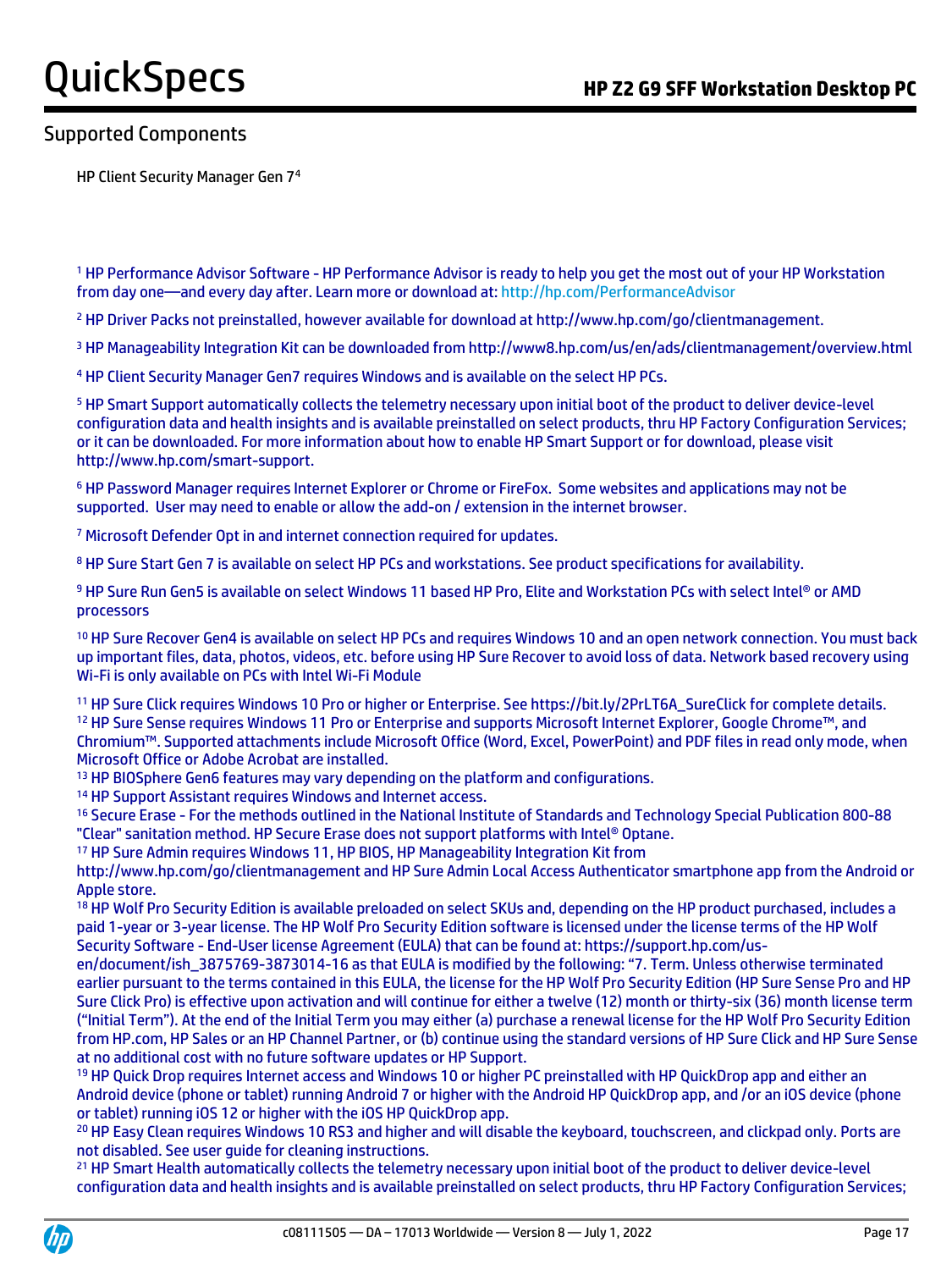#### Supported Components

or it can be downloaded. For more information about how to enable HP Smart Support or for download, please visit [http://www.hp.com/smart-support.](http://www.hp.com/smart-support)

<sup>22</sup> HP Wolf Security for Business requires Windows 10 or higher, includes various HP security features and is available on HP Pro, Elite, RPOS and Workstation products. See product details for included security features

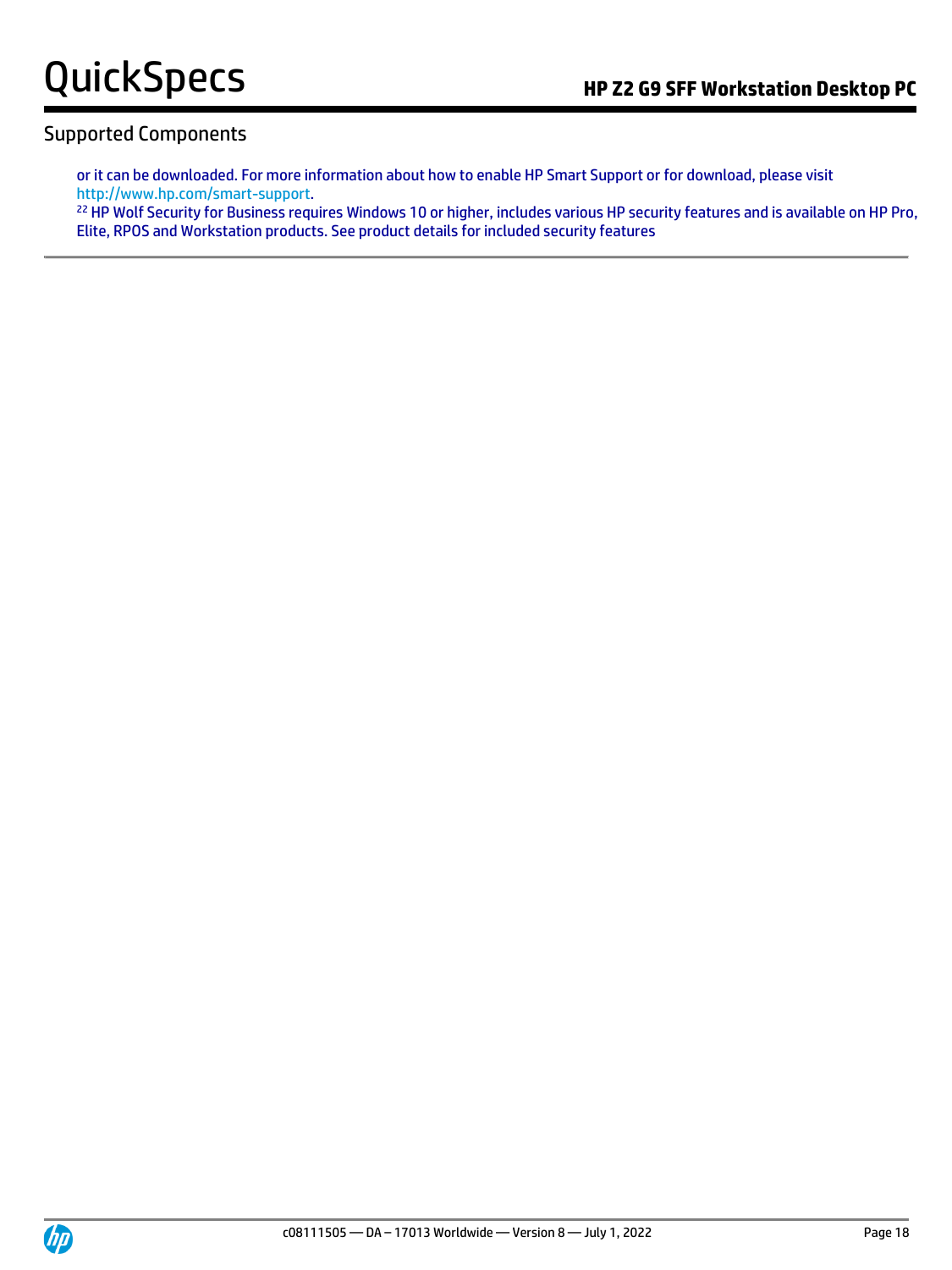### System Technical Specifications

### **System Board**

| <b>System Board Form</b><br><b>Factor</b>                    | Customized PCB 231.04 x 301.24 mm (9.213X11.86inches) |                                                                                                                                                                                                                                                                                                                                                                                                                                                                                              |                                                                      |  |  |
|--------------------------------------------------------------|-------------------------------------------------------|----------------------------------------------------------------------------------------------------------------------------------------------------------------------------------------------------------------------------------------------------------------------------------------------------------------------------------------------------------------------------------------------------------------------------------------------------------------------------------------------|----------------------------------------------------------------------|--|--|
| <b>Processor Socket</b>                                      | Single LGA-1700                                       |                                                                                                                                                                                                                                                                                                                                                                                                                                                                                              |                                                                      |  |  |
| <b>CPU Bus Speed</b>                                         | DMI                                                   |                                                                                                                                                                                                                                                                                                                                                                                                                                                                                              |                                                                      |  |  |
| <b>Chipset</b>                                               | Intel <sup>®</sup> PCH W680                           |                                                                                                                                                                                                                                                                                                                                                                                                                                                                                              |                                                                      |  |  |
| <b>Super I/O Controller</b><br><b>Memory Expansion Slots</b> | <b>Nuvoton SIO21</b><br>4 DDR5 memory slots           |                                                                                                                                                                                                                                                                                                                                                                                                                                                                                              |                                                                      |  |  |
| Memory Type Supported DDR5, UDIMM (Unbuffered), ECC& non-ECC |                                                       |                                                                                                                                                                                                                                                                                                                                                                                                                                                                                              |                                                                      |  |  |
| <b>Memory Modes</b>                                          |                                                       | Non-Interleaved for single channel. Interleaved when both channels are populated.                                                                                                                                                                                                                                                                                                                                                                                                            |                                                                      |  |  |
|                                                              |                                                       | Memory Speed Supported 3600MT/s to 4400MT/s DDR5, dependent on memory configuration <sup>1</sup>                                                                                                                                                                                                                                                                                                                                                                                             |                                                                      |  |  |
|                                                              |                                                       | <sup>1</sup> Though the memory modules can run up to 4800MHz, the current platform will only be able to<br>support the maximum memory speed of 4400MHz.                                                                                                                                                                                                                                                                                                                                      |                                                                      |  |  |
|                                                              | <b>Module</b><br><b>Configuration</b>                 | The system speed will be determined by a number of key factors:<br><b>Description of configuration</b>                                                                                                                                                                                                                                                                                                                                                                                       | <b>Max Memory Speed (Actual Memory</b><br>speed is dependent on CPU) |  |  |
|                                                              | <b>Single DIMM per</b><br>channel                     | Configurations that contain only one or two<br>DIMM modules with DIMMs only in the black slots                                                                                                                                                                                                                                                                                                                                                                                               | 4400MHz                                                              |  |  |
|                                                              | Two single ranked<br><b>DIMMs in a channel</b>        | Configurations with 3 or 4 single ranked DIMMs<br>(8GB and 16GB) installed in a system                                                                                                                                                                                                                                                                                                                                                                                                       | 4000MHz                                                              |  |  |
|                                                              | Two dual ranked<br><b>DIMMs in a channel</b>          | Configurations with 3 or 4 dual ranked DIMMs<br>(32GB) installed in a system                                                                                                                                                                                                                                                                                                                                                                                                                 | 3600MHz                                                              |  |  |
| <b>Memory Protection</b>                                     | <b>ECC available on data</b>                          |                                                                                                                                                                                                                                                                                                                                                                                                                                                                                              |                                                                      |  |  |
| <b>Maximum Memory</b>                                        | 128GB                                                 |                                                                                                                                                                                                                                                                                                                                                                                                                                                                                              |                                                                      |  |  |
| <b>Memory Configuration</b><br>(Supported)                   |                                                       | 8GB, 16GB and 32GB non-ECC, 16GB and 32GB ECC unbuffered DIMMs are supported. ECC and non-ECC<br>memory DIMMs cannot be mixed in the same system                                                                                                                                                                                                                                                                                                                                             |                                                                      |  |  |
|                                                              |                                                       | <b>NOTE:</b> Maximum memory capacities assume 64-bit operating systems, such as Genuine Windows® 11<br>Professional 64 bit, Red Hat Linux 64-bit. 32-bit Windows Operating Systems support up to 4 GB.                                                                                                                                                                                                                                                                                       |                                                                      |  |  |
| <b>PCI Express Connectors</b>                                |                                                       | (1) PCI Express Gen4 slot x16 mechanical/ x16 electrical (Low-Profile)<br>(1) PCI Express Gen3 slot x4 mechanical/ x4 electrical (Low-Profile, open-ended)<br>(1) PCI Express Gen3 slot x16 mechanical/ x4 electrical (Low-Profile)<br>(1) PCI Express Gen3 slot x1 mechanical/ x1 electrical (Low-Profile, open-ended)<br>(1) M.2 2280 Storage (PCIe Gen4 x4)<br>(1) M.2 2280 Storage (PCIe Gen4 x4)<br>(1) M.2 2280 Storage (PCIe Gen4 x4)<br>(1) M.2 2230 WLAN (PCIe Gen3 x1+ Intel CNVi) |                                                                      |  |  |

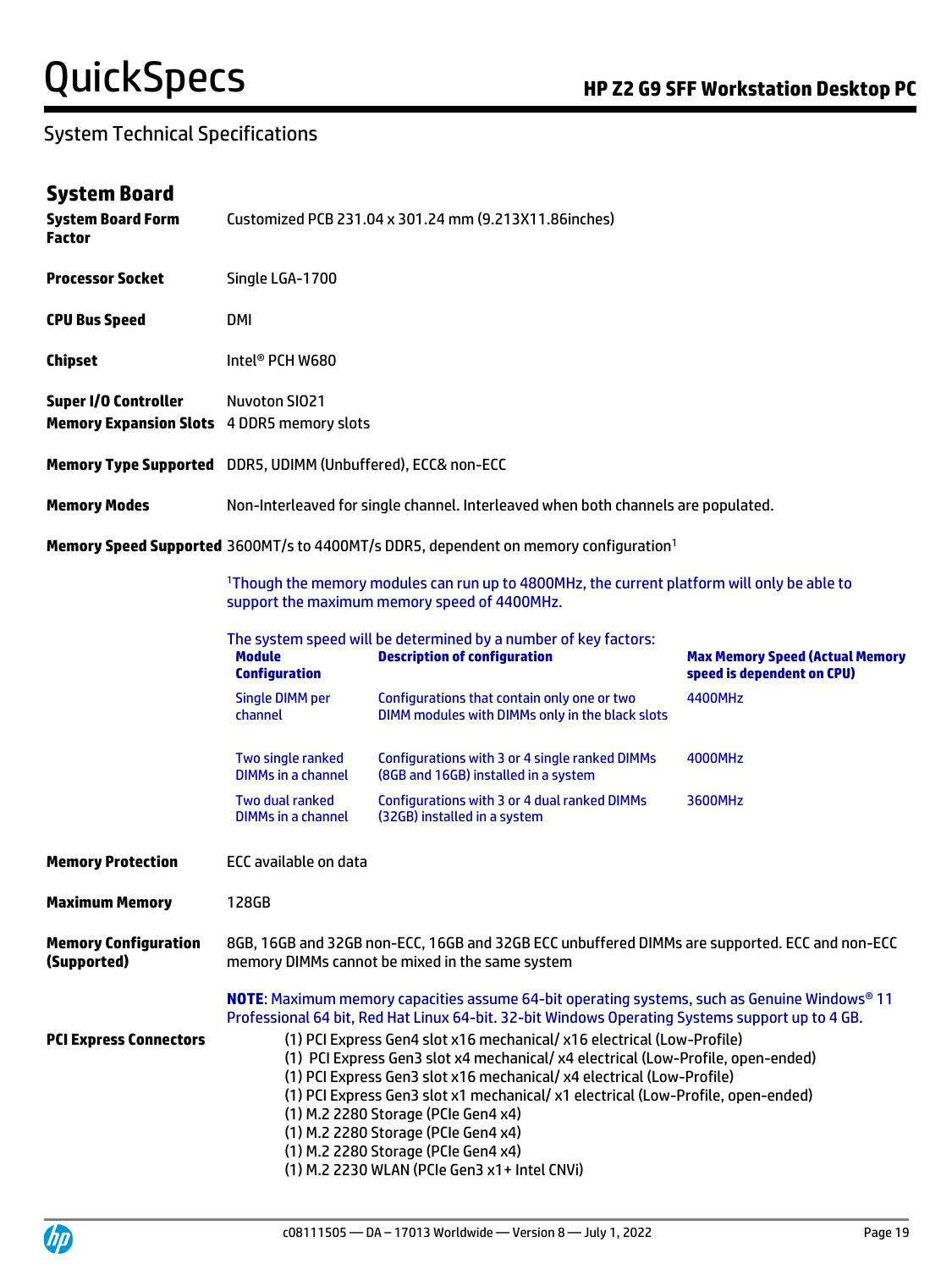### System Technical Specifications

|                                                     |                                       | NOTE: The PCIe Gen 4 x16 slot is meant for HP qualified cards, configured or after market. HP<br>does not provide warranty support for 3rd party cards.                                                                                                                                                                                                                                                                                              |
|-----------------------------------------------------|---------------------------------------|------------------------------------------------------------------------------------------------------------------------------------------------------------------------------------------------------------------------------------------------------------------------------------------------------------------------------------------------------------------------------------------------------------------------------------------------------|
| <b>Supported Interfaces</b>                         | <b>SATA</b>                           | Integrated (4) Serial ATA interfaces (6Gb/s SATA).                                                                                                                                                                                                                                                                                                                                                                                                   |
|                                                     |                                       |                                                                                                                                                                                                                                                                                                                                                                                                                                                      |
|                                                     | <b>Serial Attached SCSI</b>           | None                                                                                                                                                                                                                                                                                                                                                                                                                                                 |
|                                                     | <b>Integrated Graphics</b>            | Intel <sup>®</sup> UHD Graphics 730 (on Core i5-12400/i3-12300/i3-12100)<br>processors); Intel® UHD Graphics 770 (on Core i5/i7/i9 processors);<br>Based on Unified Memory Architecture (UMA) - a region of system<br>memory is reserved and dedicated to the graphics display.<br>Support for Microsoft DirectX 12, OpenGL 4.6 and OpenCL 3.0 on Intel®<br>UHD Graphics 730/770;<br>Based on Unified Memory Architecture (UMA) - a region of system |
|                                                     |                                       | memory is reserved and dedicated to the graphics display.                                                                                                                                                                                                                                                                                                                                                                                            |
|                                                     |                                       | 2 DP 1.4 graphics ports integrated in motherboard; Supports up to three<br>simultaneous displays across DisplayPort*/HDMI*/DVI outputs.<br>Max. resolution supported on onboard DP 1.4/HBR2 ports: 4096x2304 @<br>60Hz, 24bpp<br>Max. resolution supported on FlexIO DP 1.4/HBR3 port: 5120x3200<br>@60Hz, 24bpp                                                                                                                                     |
|                                                     | <b>Network Controller</b>             | Integrated Ethernet PHY Connection I219LM. Management capabilities:<br>WOL, PXE 2.1 and AMT 16                                                                                                                                                                                                                                                                                                                                                       |
|                                                     | <b>External SATA (eSATA)</b>          | None                                                                                                                                                                                                                                                                                                                                                                                                                                                 |
|                                                     | <b>IDE</b> connector                  | None                                                                                                                                                                                                                                                                                                                                                                                                                                                 |
|                                                     | <b>Floppy connector</b>               | None                                                                                                                                                                                                                                                                                                                                                                                                                                                 |
|                                                     | <b>Serial</b>                         | 1 internal header (requires optional Serial Port and PS/2 Combo Kit with<br>PCIe bracket)                                                                                                                                                                                                                                                                                                                                                            |
|                                                     | <b>2nd Serial</b>                     | 1 internal header (requires optional Serial Port Adapter Kit)                                                                                                                                                                                                                                                                                                                                                                                        |
| Connector(s)                                        | <b>Front</b>                          | 2 Type-A SuperSpeed USB 10Gbps signaling rate port (charge supports up<br>to 5V/2.1A);                                                                                                                                                                                                                                                                                                                                                               |
|                                                     |                                       | 2 Type-A SuperSpeed USB 10Gbps signaling rate port; 1 Type-C <sup>®</sup><br>SuperSpeed USB 20Gbps signaling rate port (charge supports up to<br>5V/3A)                                                                                                                                                                                                                                                                                              |
|                                                     | Rear                                  | 3 High-speed USB 480Mbps signaling rate port; 3 Type-A SuperSpeed USB<br>5Gbps signaling rate port;<br>Flex I/O option:                                                                                                                                                                                                                                                                                                                              |
|                                                     |                                       | 1 SuperSpeed USB Type-C® 10Gbps signaling rate (Power Delivery 15W,<br>Alt Mode DisplayPort); 1 Dual SuperSpeed USB Type-A 5Gbps signaling<br>rate                                                                                                                                                                                                                                                                                                   |
|                                                     | <b>Internal</b>                       | 1 High-speed USB 480Mbps signaling rate header for SD Card Reader                                                                                                                                                                                                                                                                                                                                                                                    |
| <b>HD Integrated Audio</b>                          | Realtek ALC3252                       |                                                                                                                                                                                                                                                                                                                                                                                                                                                      |
| <b>Flash ROM</b>                                    | Yes                                   |                                                                                                                                                                                                                                                                                                                                                                                                                                                      |
| <b>CPU Fan Header</b>                               | Yes                                   |                                                                                                                                                                                                                                                                                                                                                                                                                                                      |
| <b>Memory Fan Header</b>                            | None                                  |                                                                                                                                                                                                                                                                                                                                                                                                                                                      |
| <b>Chassis Fan Header</b>                           |                                       | 1 Rear System Chassis Fan Header, 1 Graphic chassis Fan Header.                                                                                                                                                                                                                                                                                                                                                                                      |
| <b>Front PCI Fan Header</b>                         | None                                  |                                                                                                                                                                                                                                                                                                                                                                                                                                                      |
| <b>Front Control</b><br><b>Panel/Speaker Header</b> | Yes                                   |                                                                                                                                                                                                                                                                                                                                                                                                                                                      |
| <b>CMOS Battery Holder -</b><br>Lithium             | Yes                                   |                                                                                                                                                                                                                                                                                                                                                                                                                                                      |
| <b>Integrated Trusted</b><br><b>Platform Module</b> | Integrated TPM 2.0 (Infineon SLB9672) | Convertible to FIPS 140-2 Certified mode through firmware v15.21                                                                                                                                                                                                                                                                                                                                                                                     |

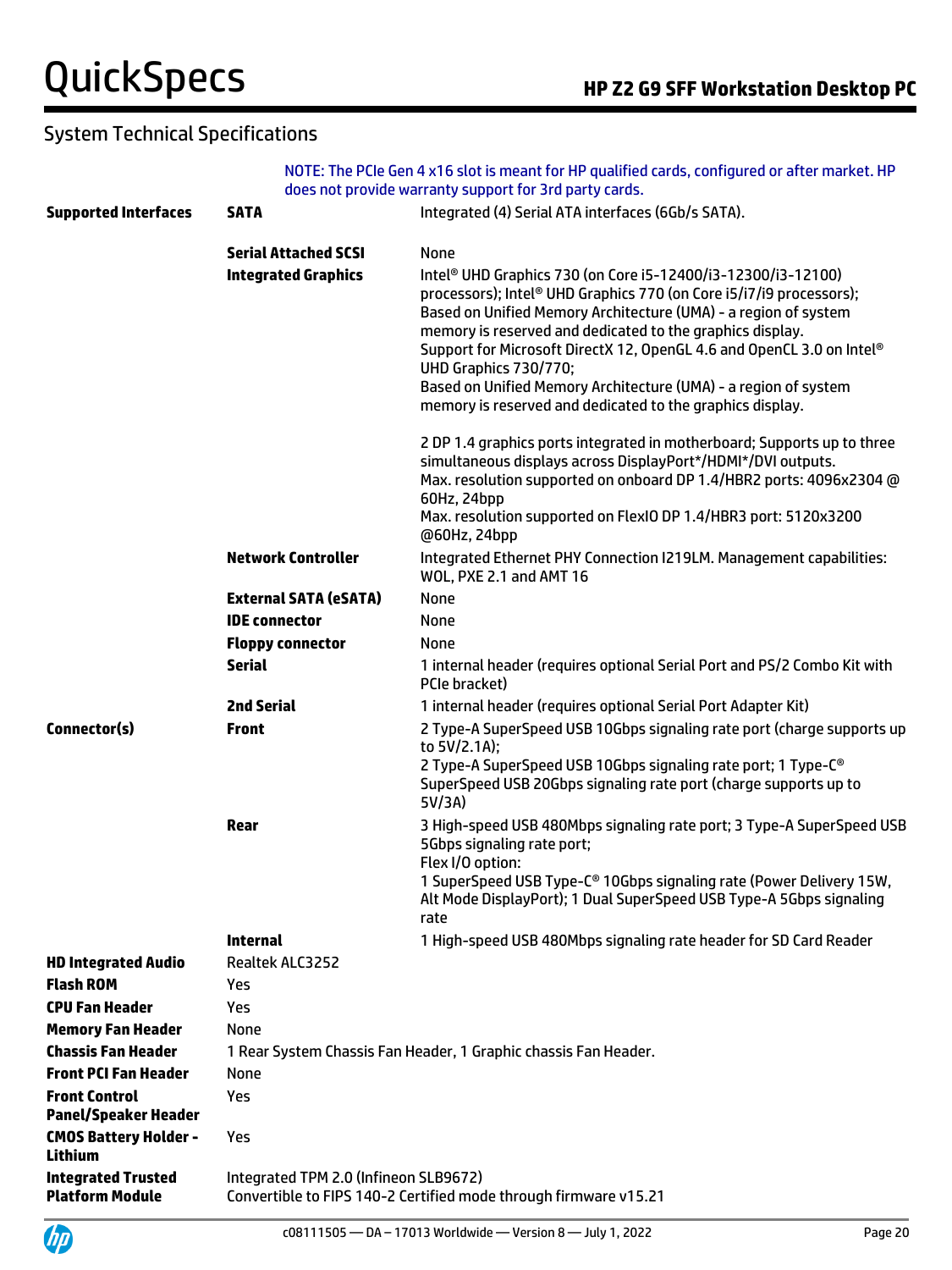### System Technical Specifications

**Power Supply Headers** Yes

**Power Switch, Power LED**  Yes **& Hard Drive LED Header**

**Clear Password Jumper** None **Keyboard/Mouse** USB or PS/2 Mouse (option) **Power Supply** 260W EPA92, 450W EPA90 and 550W EPA92

1Maximum memory capacities assume 64-bit operating systems, such as Genuine Windows® 10 Professional 64 bit, Red Hat Linux 64-bit. 32-bit Windows Operating Systems support up to 4 GB. <sup>2</sup>M.2 storage supports compatible devices up to 80mm

#### **System Configurations**

| HP Z2 G9 SFF Workstation Processor Info |                                               | Core i5-12500,6C 3.0G 65W   |
|-----------------------------------------|-----------------------------------------------|-----------------------------|
| Desktop PC Configuration                | <b>Memory Info</b>                            | 2 x 8G DDR5 4800 UDIMM NECC |
| #1                                      | Graphics Info                                 | NVIDIA T400 4GB             |
|                                         | <b>Disks/Optical/Floppy</b> 512GB SSD Z Turbo |                             |
|                                         | PSU                                           | <b>260W</b>                 |
|                                         | <b>Other</b>                                  | ΝA                          |

| <b>Energy Consumption</b> |                         | <b>115 VAC</b>     |                     | <b>230 VAC</b>     |                     | <b>100 VAC</b>     |                     |
|---------------------------|-------------------------|--------------------|---------------------|--------------------|---------------------|--------------------|---------------------|
| (Watts)                   |                         | <b>LAN Enabled</b> | <b>LAN Disabled</b> | <b>LAN Enabled</b> | <b>LAN Disabled</b> | <b>LAN Enabled</b> | <b>LAN Disabled</b> |
|                           | Windows long Idle (S0)  | 16.907             |                     | 16.195             |                     | 16.452             |                     |
|                           | Windows short Idle (SO) | 17.323             |                     | 17.742             |                     | 17.245             |                     |
|                           | Windows Busy Typ(S0)    | 165.717            |                     | 168.913            |                     | 164.628            |                     |
|                           | Windows Busy Max (S0)   | 187.903            |                     | 183.393            |                     | 186.965            |                     |
|                           | Sleep (S3)              | .001               | 0.991               | 1.033              | 1.001               | 0.991              | 1.033               |
|                           | Off (S5)                | 0.657              | 0.631               | 0.672              | 0.657               | 0.631              | 0.672               |
|                           | Zero Power Mode (ErP)   | 0.229              |                     | 0.237              |                     | 0.224              |                     |

| <b>Heat Dissipation</b> |                         | <b>115 VAC</b>     |                     | <b>230 VAC</b>     |                    | <b>100 VAC</b>     |                    |
|-------------------------|-------------------------|--------------------|---------------------|--------------------|--------------------|--------------------|--------------------|
| (Btu/hr)                |                         | <b>LAN Enabled</b> | <b>LAN Disabled</b> | <b>LAN Enabled</b> | <b>LAN Enabled</b> | <b>LAN Enabled</b> | <b>LAN Enabled</b> |
|                         | Windows long Idle (SO)  | 57.687             |                     | 55.257             |                    | 56.134             |                    |
|                         | Windows short Idle (S0) | 59.106             |                     | 60.536             |                    | 58.84              |                    |
|                         | Windows Busy Typ(S0)    | 565.426            |                     | 576.331            |                    | 561.711            |                    |
|                         | Windows Busy Max (S0)   | 641.125            |                     | 625.737            |                    | 637.925            |                    |
|                         | Sleep (S3)              | 3.415              | 3.381               | 3.525              | 3.415              | 3.381              | 3.525              |
|                         | Off (S5)                | 2.242              | 2.153               | 2.293              | 2.242              | 2.153              | 2.293              |
|                         | Zero Power Mode (ErP)   | 0.781              |                     | 0.809              |                    | 0.764              |                    |

| HP Z2 G9 SFF Workstation  | Processor Info         | Core i7-12700,12C 2.1G 65W  |                     |                    |                     |                    |                     |
|---------------------------|------------------------|-----------------------------|---------------------|--------------------|---------------------|--------------------|---------------------|
| Desktop PC Configuration  | Memory Info            | 2 x 8G DDR5 4800 UDIMM NECC |                     |                    |                     |                    |                     |
| #2                        | <b>Graphics Info</b>   | NVIDIA T1000 8GB            |                     |                    |                     |                    |                     |
|                           | Disks/Optical/Floppy   | 512GB SSD Z Turbo           |                     |                    |                     |                    |                     |
|                           | PSU                    | 450W                        |                     |                    |                     |                    |                     |
|                           | <b>Other</b>           | ΝA                          |                     |                    |                     |                    |                     |
| <b>Energy Consumption</b> |                        |                             | <b>115 VAC</b>      |                    | <b>230 VAC</b>      |                    | <b>100 VAC</b>      |
| (Watts)                   |                        | <b>LAN Enabled</b>          | <b>LAN Disabled</b> | <b>LAN Enabled</b> | <b>LAN Disabled</b> | <b>LAN Enabled</b> | <b>LAN Disabled</b> |
|                           | Windows long Idle (SO) |                             | 19.136              | 19.335             |                     | 19.211             |                     |

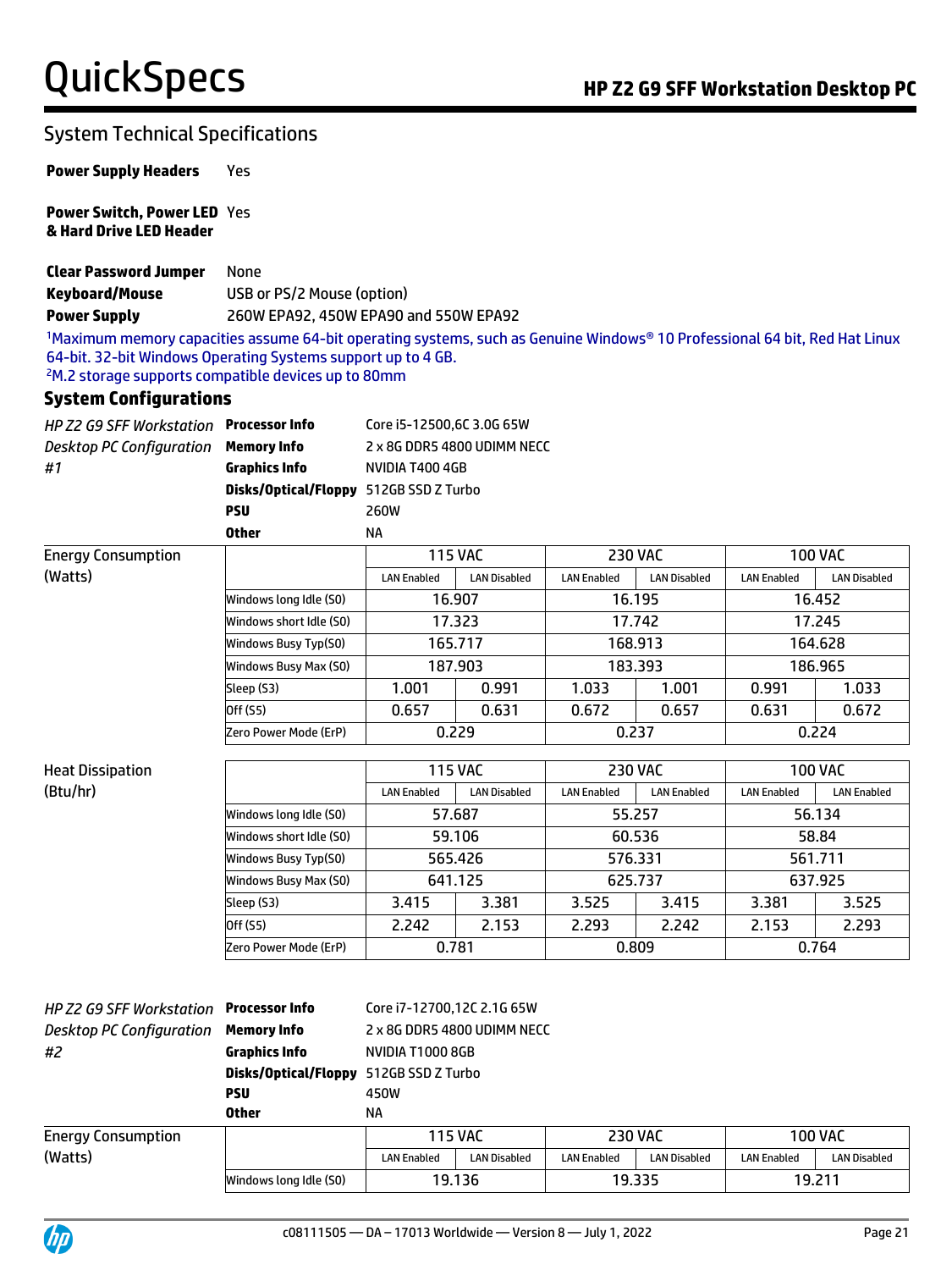### System Technical Specifications

|                                 | Windows short Idle (S0)                   | 20.404                        |                     | 21.197             |                     | 20.32              |                     |
|---------------------------------|-------------------------------------------|-------------------------------|---------------------|--------------------|---------------------|--------------------|---------------------|
|                                 | Windows Busy Typ(S0)                      | 245.533                       |                     | 239.257            |                     |                    | 242.62              |
|                                 | Windows Busy Max (S0)                     | 268.903                       |                     | 247.683            |                     |                    | 266.482             |
|                                 | Sleep (S3)                                | 1.132                         | 1.101               | 1.211              | 1.132               | 1.101              | 1.211               |
|                                 | Off (S5)                                  | 0.735                         | 0.722               | 0.744              | 0.735               | 0.722              | 0.744               |
|                                 | Zero Power Mode (ErP)                     | 0.265                         |                     | 0.268              |                     |                    | 0.252               |
| <b>Heat Dissipation</b>         |                                           |                               | <b>115 VAC</b>      | <b>230 VAC</b>     |                     |                    | <b>100 VAC</b>      |
| (Btu/hr)                        |                                           | <b>LAN Enabled</b>            | <b>LAN Disabled</b> | <b>LAN Enabled</b> | <b>LAN Enabled</b>  | <b>LAN Enabled</b> | <b>LAN Enabled</b>  |
|                                 | Windows long Idle (S0)                    | 65.292                        |                     | 65.971             |                     |                    | 65.548              |
|                                 | Windows short Idle (S0)                   | 69.618                        |                     | 72.324             |                     |                    | 69.332              |
|                                 | Windows Busy Typ(S0)                      | 837.759                       |                     | 816.345            |                     |                    | 827.819             |
|                                 | Windows Busy Max (S0)                     | 845.094<br>917.497            |                     |                    |                     |                    | 909.237             |
|                                 | Sleep (S3)                                | 3.862                         | 3.757               | 4.132              | 3.862               | 3.757              | 4.132               |
|                                 | Off (S5)                                  | 2.508                         | 2.463               | 2.539              | 2.508               | 2.463              | 2.539               |
|                                 | Zero Power Mode (ErP)                     | 0.904                         |                     | 0.914              |                     |                    | 0.86                |
|                                 |                                           |                               |                     |                    |                     |                    |                     |
| HP Z2 G9 SFF Workstation        | <b>Processor Info</b>                     | Core i7-12700K, 12C 3.6G 125W |                     |                    |                     |                    |                     |
| <b>Desktop PC Configuration</b> | <b>Memory Info</b>                        | 2 x 16G DDR5 4800 UDIMM ECC   |                     |                    |                     |                    |                     |
| #3                              | <b>Graphics Info</b>                      | NVIDIA RTX A2000              |                     |                    |                     |                    |                     |
|                                 | <b>Disks/Optical/Floppy</b><br><b>PSU</b> | 512GB SSD Z Turbo<br>450W     |                     |                    |                     |                    |                     |
|                                 | <b>Other</b>                              | <b>NA</b>                     |                     |                    |                     |                    |                     |
| <b>Energy Consumption</b>       |                                           |                               | <b>115 VAC</b>      |                    | <b>230 VAC</b>      |                    | <b>100 VAC</b>      |
| (Watts)                         |                                           | <b>LAN Enabled</b>            | <b>LAN Disabled</b> | <b>LAN Enabled</b> | <b>LAN Disabled</b> | <b>LAN Enabled</b> | <b>LAN Disabled</b> |
|                                 | Windows long Idle (S0)                    | 21.043                        |                     | 20.428             |                     |                    | 20.228              |
|                                 | Windows short Idle (SO)                   | 23.125                        |                     |                    | 22.638              | 22.444             |                     |
|                                 | Windows Busy Typ(S0)                      | 258.063                       |                     |                    | 253.127             |                    | 256.521             |
|                                 | Windows Busy Max (S0)                     | 274.25                        |                     | 263.977            |                     |                    | 268.45              |
|                                 | Sleep (S3)                                | 1.302                         | 1.221               | 1.411              | 1.302               | 1.221              | 1.411               |
|                                 | Off (S5)                                  | 0.705                         | 0.691               | 0.725              | 0.705               | 0.691              | 0.725               |
|                                 | Zero Power Mode (ErP)                     | 0.238                         |                     |                    | 0.242               |                    | 0.239               |
| <b>Heat Dissipation</b>         |                                           |                               | <b>115 VAC</b>      |                    | <b>230 VAC</b>      |                    | <b>100 VAC</b>      |
| (Btu/hr)                        |                                           | <b>LAN Enabled</b>            | <b>LAN Disabled</b> | <b>LAN Enabled</b> | <b>LAN Disabled</b> | <b>LAN Enabled</b> | <b>LAN Disabled</b> |
|                                 | Windows long Idle (S0)                    | 71.799                        |                     |                    | 69.700              |                    | 69.018              |
|                                 | Windows short Idle (S0)                   | 78.903                        |                     |                    | 77.241              |                    | 76.579              |
|                                 | Windows Busy Typ(S0)                      | 880.511                       |                     |                    | 863.669             |                    | 875.25              |
|                                 | Windows Busy Max (S0)                     | 935.741                       |                     |                    | 900.69              |                    | 915.951             |
|                                 | Sleep (S3)                                | 4.442                         | 4.166               | 4.814              | 4.442               | 4.166              | 4.814               |
|                                 | Off (S5)                                  | 2.405                         | 2.358               | 2.474              | 2.405               | 2.358              | 2.474               |
|                                 | Zero Power Mode (ErP)                     | 0.812                         |                     |                    | 0.826               |                    | 0.815               |
|                                 |                                           |                               |                     |                    |                     |                    |                     |
| HP Z2 G9 SFF Workstation        | <b>Processor Info</b>                     | Core i7-12700K, 12C 3.6G 125W |                     |                    |                     |                    |                     |
| <b>Desktop PC Configuration</b> | <b>Memory Info</b>                        | 4 x 16G DDR5 4800 UDIMM NECC  |                     |                    |                     |                    |                     |
| #4                              | <b>Graphics Info</b>                      | NVIDIA RTX A2000              |                     |                    |                     |                    |                     |
|                                 | Disks/Optical/Floppy 1T SSD Z Turbo       |                               |                     |                    |                     |                    |                     |
|                                 | <b>PSU</b>                                | 550W                          |                     |                    |                     |                    |                     |

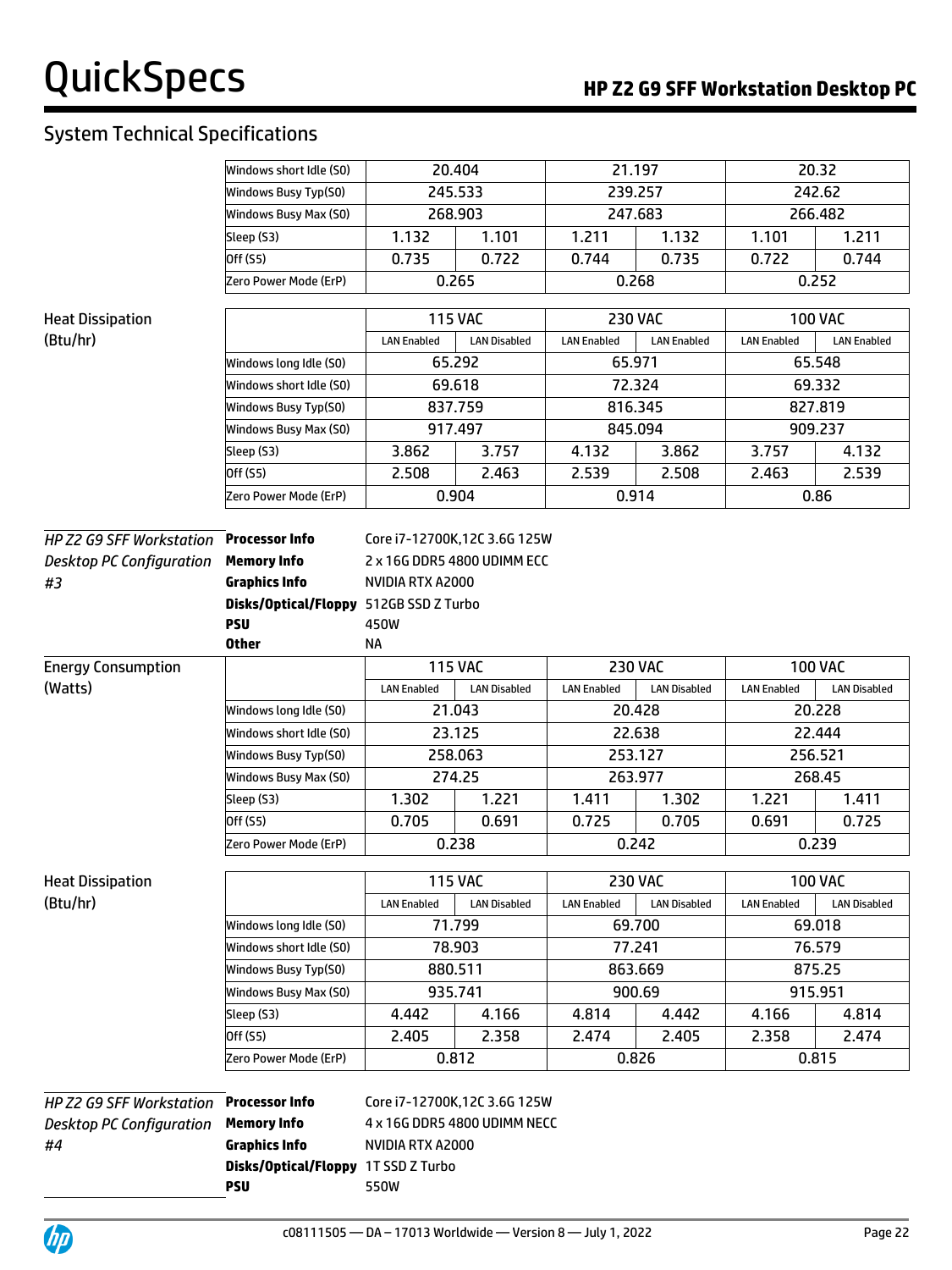### System Technical Specifications

|                                 | <b>Other</b>                                                                         | <b>NA</b>                     |                     |                    |                     |                    |                     |
|---------------------------------|--------------------------------------------------------------------------------------|-------------------------------|---------------------|--------------------|---------------------|--------------------|---------------------|
| <b>Energy Consumption</b>       |                                                                                      |                               | <b>115 VAC</b>      |                    | <b>230 VAC</b>      |                    | <b>100 VAC</b>      |
| (Watts)                         |                                                                                      | <b>LAN Enabled</b>            | <b>LAN Disabled</b> | <b>LAN Enabled</b> | <b>LAN Disabled</b> | <b>LAN Enabled</b> | <b>LAN Disabled</b> |
|                                 | Windows long Idle (S0)                                                               |                               | 16.118              |                    | 16.525              |                    | 16.022              |
|                                 | Windows short Idle (S0)                                                              |                               | 17.591              |                    | 17.935              |                    | 17.485              |
|                                 | Windows Busy Typ(S0)                                                                 |                               | 166.23              |                    | 166.157             |                    | 165.652             |
|                                 | Windows Busy Max (S0)                                                                |                               | 215.6               |                    | 214.207             |                    | 213.633             |
|                                 | Sleep (S3)                                                                           | 1.023                         | 0.968               | 1.215              | 1.023               | 0.968              | 1.215               |
|                                 | Off (S5)                                                                             | 0.654                         | 0.642               | 0.678              | 0.654               | 0.642              | 0.678               |
|                                 | Zero Power Mode (ErP)                                                                |                               | 0.248               |                    | 0.252               |                    | 0.248               |
| <b>Heat Dissipation</b>         |                                                                                      |                               | <b>115 VAC</b>      |                    | <b>230 VAC</b>      |                    | <b>100 VAC</b>      |
| (Btu/hr)                        |                                                                                      | <b>LAN Enabled</b>            | <b>LAN Disabled</b> | <b>LAN Enabled</b> | <b>LAN Disabled</b> | <b>LAN Enabled</b> | <b>LAN Disabled</b> |
|                                 | Windows long Idle (S0)                                                               |                               | 54.995              |                    | 56.383              |                    | 54.667              |
|                                 | Windows short Idle (S0)                                                              |                               | 60.020              |                    | 61.194              |                    | 59.659              |
|                                 | Windows Busy Typ(S0)                                                                 |                               | 567.177             |                    | 566.928             |                    | 565.205             |
|                                 | Windows Busy Max (S0)                                                                |                               | 735.627             |                    | 730.874             |                    | 728.916             |
|                                 | Sleep (S3)                                                                           | 3.491                         | 3.303               | 4.146              | 3.491               | 3.303              | 4.146               |
|                                 | Off (S5)                                                                             | 2.231                         | 2.191               | 2.313              | 2.231               | 2.191              | 2.313               |
|                                 | Zero Power Mode (ErP)                                                                |                               | 0.846               |                    | 0.86                |                    | 0.846               |
| <b>HP Z2 G9 SFF Workstation</b> | <b>Processor Info</b>                                                                | Core i9-12900K, 16C 3.2G 125W |                     |                    |                     |                    |                     |
| <b>Desktop PC Configuration</b> | <b>Memory Info</b>                                                                   | 4 x 32G DDR5 4800 UDIMM ECC   |                     |                    |                     |                    |                     |
| #5                              | <b>Graphics Info</b>                                                                 | NVIDIA RTX A4000              |                     |                    |                     |                    |                     |
|                                 | <b>Disks/Optical/Floppy</b>                                                          | 1T SSD Z Turbo                |                     |                    |                     |                    |                     |
|                                 | <b>PSU</b>                                                                           | 550W                          |                     |                    |                     |                    |                     |
|                                 | <b>Other</b>                                                                         | <b>NA</b>                     |                     |                    |                     |                    |                     |
| <b>Energy Consumption</b>       |                                                                                      |                               | <b>115 VAC</b>      |                    | <b>230 VAC</b>      |                    | <b>100 VAC</b>      |
| (Watts)                         |                                                                                      | <b>LAN Enabled</b>            | <b>LAN Disabled</b> | <b>LAN Enabled</b> | <b>LAN Disabled</b> | <b>LAN Enabled</b> | <b>LAN Disabled</b> |
|                                 | Windows long Idle (SO)                                                               |                               | 32.725              |                    | 32.709              |                    | 32.711              |
|                                 | Windows short Idle (SO)                                                              |                               | 33.525              |                    | 35.083              |                    | 33.432              |
|                                 | Windows Busy Typ(S0)                                                                 |                               | 392.633             | 392.11             |                     | 390.621            |                     |
|                                 | Windows Busy Max (S0)                                                                |                               | 419.361             | 406.324            |                     | 414.845            |                     |
|                                 | Sleep (S3)                                                                           | 1.929                         | 1.862               | 2.142              | 1.929               | 1.862              | 2.142               |
|                                 | Off (S5)                                                                             | 0.776                         | 0.749               | 0.825              | 0.776               | 0.749              | 0.825               |
|                                 | Zero Power Mode (ErP)                                                                |                               | 0.213               |                    | 0.219               | 0.208              |                     |
| <b>Heat Dissipation</b>         |                                                                                      |                               | <b>115 VAC</b>      |                    | <b>230 VAC</b>      |                    | <b>100 VAC</b>      |
| (Btu/hr)                        |                                                                                      | <b>LAN Enabled</b>            | <b>LAN Disabled</b> | <b>LAN Enabled</b> | <b>LAN Disabled</b> | <b>LAN Enabled</b> | <b>LAN Disabled</b> |
|                                 | Windows long Idle (S0)                                                               |                               | 111.658             |                    | 111.603             |                    | 111.61              |
|                                 | Windows short Idle (S0)                                                              |                               | 114.387             | 119.703            |                     |                    | 114.07              |
|                                 | Windows Busy Typ(S0)                                                                 |                               | 1339.664            | 1337.879           |                     |                    | 1332.799            |
|                                 | Windows Busy Max (S0)                                                                |                               | 1430.86             |                    | 1386.377            |                    | 1415.451            |
|                                 | Sleep (S3)                                                                           | 6.582                         | 6.353               | 7.309              | 6.582               | 6.353              | 7.309               |
|                                 | Off (S5)                                                                             | 2.648                         | 2.556               | 2.815              | 2.648               | 2.556              | 2.815               |
|                                 | Zero Power Mode (ErP)                                                                |                               | 0.727               |                    | 0.747               |                    | 0.71                |
|                                 | <b>NOTE:</b> The Power Supply Efficiency report may be found at the following links: |                               |                     |                    |                     |                    |                     |
|                                 | https://www.plugloadsolutions.com/80PlusPowerSuppliesDetail.aspx?id=0&type=2         |                               |                     |                    |                     |                    |                     |

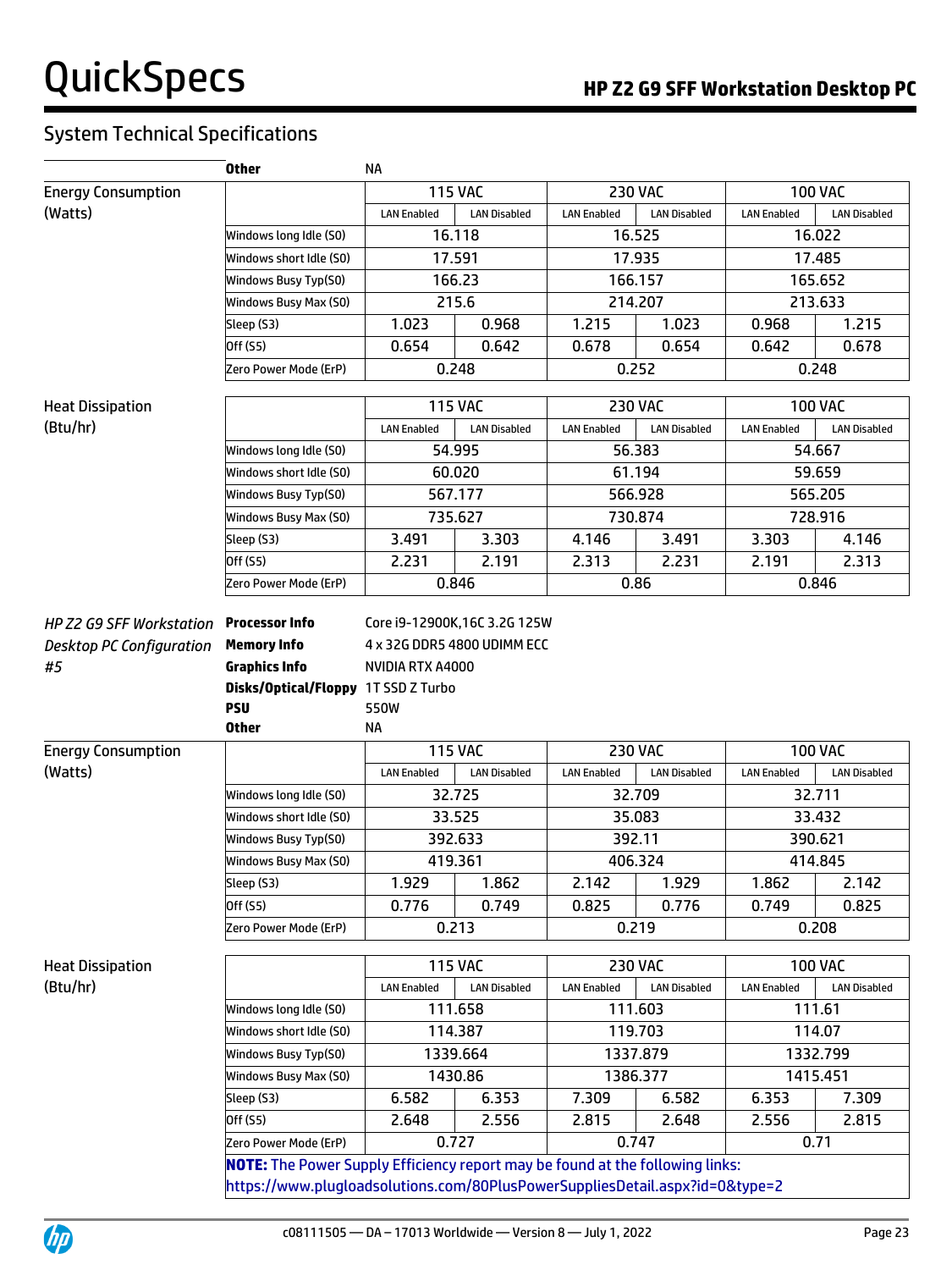### System Technical Specifications

#### **Declared Noise Emissions**

| <b>System Configuration</b>                                                      | <b>Processor Info</b>                              | Intel <sup>®</sup> CPU Core i5-12400 6C LGA 2.50G 18 MB 65W (Intel - Alder Lake-S) |                                                    |  |  |  |
|----------------------------------------------------------------------------------|----------------------------------------------------|------------------------------------------------------------------------------------|----------------------------------------------------|--|--|--|
| (Entry level, Lowprofile)                                                        | <b>Memory Info</b>                                 | 1* 32GB 4800 SK hynix memory                                                       |                                                    |  |  |  |
|                                                                                  | <b>Graphics Info</b>                               | Intel® UHD                                                                         |                                                    |  |  |  |
|                                                                                  | <b>Disks/Optical/Floppy</b>                        | 1*2TB Samsung M.2                                                                  |                                                    |  |  |  |
|                                                                                  | <b>Power Supply</b>                                | LITE-ON 450W                                                                       |                                                    |  |  |  |
| <b>Declared Noise Emissions</b><br>(in accordance with ISO                       |                                                    | <b>Sound Power</b><br>(LWAd, bels)                                                 | <b>Deskside Sound Pressure</b><br>(LpAm, decibels) |  |  |  |
| 7779 and ISO 9296)                                                               | <b>Idle</b>                                        | 3.1                                                                                | 15.2                                               |  |  |  |
|                                                                                  | <b>Hard drive Operating</b><br>(Drive Random Seek) | 3.4                                                                                | 23.9                                               |  |  |  |
|                                                                                  | <b>Hard drive Operating</b><br>(Active mode)       | 3.05                                                                               | 14.8                                               |  |  |  |
| <b>System Configuration</b><br>(Mid-level, Lowprofile)                           | <b>Processor Info</b>                              | Intel® CPU Core i9-12900 16C LGA 2.40G 30 MB 65W ECC (Intel - Alder<br>Lake-S)     |                                                    |  |  |  |
|                                                                                  | <b>Memory Info</b>                                 | 4* 32GB 4800 SK hynix memory                                                       |                                                    |  |  |  |
|                                                                                  | <b>Graphics Info</b>                               | <b>NVIDIA® T1000</b>                                                               |                                                    |  |  |  |
|                                                                                  | <b>Disks/Optical/Floppy</b>                        | 2*WD 2TB 7200RPM SATA HDD; 3*2TB Samsung M.2                                       |                                                    |  |  |  |
|                                                                                  | <b>Power Supply</b>                                | LITE-ON 450W                                                                       |                                                    |  |  |  |
| <b>Declared Noise Emissions</b><br>(in accordance with ISO<br>7779 and ISO 9296) |                                                    | <b>Sound Power</b><br>(LWAd, bels)                                                 | <b>Deskside Sound Pressure</b><br>(LpAm, decibels) |  |  |  |
|                                                                                  | <b>Idle</b>                                        | 3.35                                                                               | 23.4                                               |  |  |  |
|                                                                                  | <b>Hard drive Operating</b><br>(Drive Random Seek) | 3.48                                                                               | 24.9                                               |  |  |  |
|                                                                                  | <b>Hard drive Operating</b><br>(Active mode)       | 4.34                                                                               | 30.5                                               |  |  |  |
| <b>System Configuration</b><br>(High-end, Lowprofile)                            | <b>Processor Info</b>                              | Intel® Core i9-12900K 16C 3.20G LGA 30 MB 125W ECC (Intel - Alder Lake-<br>S)      |                                                    |  |  |  |
|                                                                                  | <b>Memory Info</b>                                 | 4* 32GB 4800 SK hynix memory                                                       |                                                    |  |  |  |
|                                                                                  | <b>Graphics Info</b>                               | <b>NVIDIA® T1000</b>                                                               |                                                    |  |  |  |
|                                                                                  | <b>Disks/Optical/Floppy</b>                        | 2*WD 2TB 7200RPM SATA HDD; 3*2TB Samsung M.2                                       |                                                    |  |  |  |
|                                                                                  | <b>Power Supply</b>                                | LITE-ON 450W                                                                       |                                                    |  |  |  |
| <b>Declared Noise Emissions</b><br>(in accordance with ISO                       |                                                    | <b>Sound Power</b><br>(LWAd, bels)                                                 | <b>Deskside Sound Pressure</b><br>(LpAm, decibels) |  |  |  |
| 7779 and ISO 9296)                                                               | <b>Idle</b>                                        | 3.37                                                                               | 23.1                                               |  |  |  |
|                                                                                  | <b>Hard drive Operating</b><br>(Drive Random Seek) | 3.45                                                                               | 24.7                                               |  |  |  |
|                                                                                  | <b>Hard drive Operating</b><br>(Active mode)       | 4.35                                                                               | 33.0                                               |  |  |  |
| <b>System Configuration</b>                                                      | <b>Processor Info</b>                              | Intel® Core i5-12400 6C LGA 2.50G 18 MB 65W (Intel - Alder Lake-S)                 |                                                    |  |  |  |
| (Entry level, Riser)                                                             | <b>Memory Info</b>                                 | 1* 32GB 4800 SK hynix memory                                                       |                                                    |  |  |  |
|                                                                                  | <b>Graphics Info</b>                               | Intel <sup>®</sup> UHD                                                             |                                                    |  |  |  |

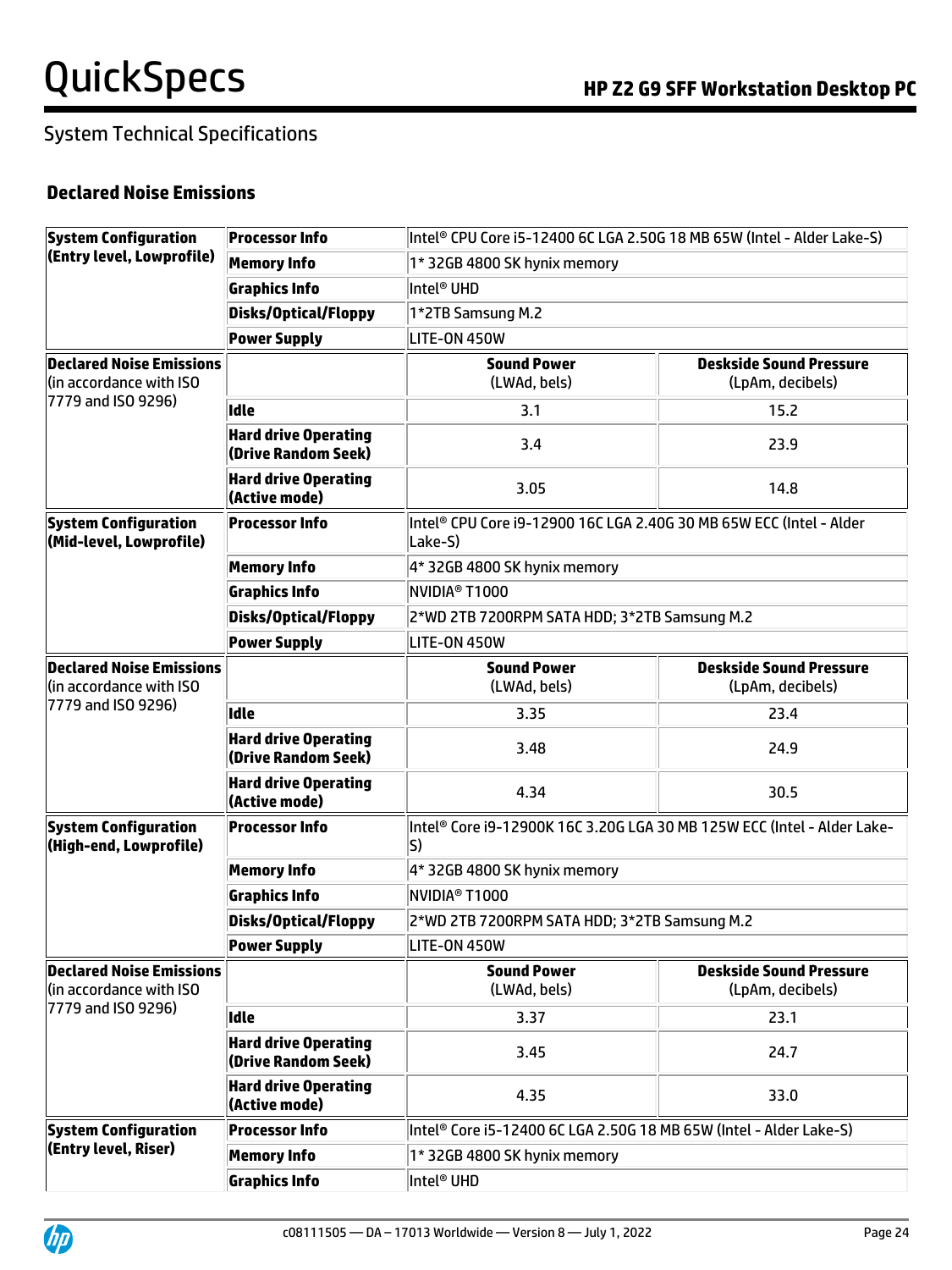### System Technical Specifications

|                                                            | <b>Disks/Optical/Floppy</b>                        | 1*2TB Samsung M.2                                                                                                                                                                                                                                                                                                                                                   |                                                                                                                                          |  |  |  |  |  |
|------------------------------------------------------------|----------------------------------------------------|---------------------------------------------------------------------------------------------------------------------------------------------------------------------------------------------------------------------------------------------------------------------------------------------------------------------------------------------------------------------|------------------------------------------------------------------------------------------------------------------------------------------|--|--|--|--|--|
|                                                            | <b>Power Supply</b>                                | Liteon 550W EPA92                                                                                                                                                                                                                                                                                                                                                   |                                                                                                                                          |  |  |  |  |  |
| <b>Declared Noise Emissions</b><br>(in accordance with ISO |                                                    | <b>Sound Power</b><br>(LWAd, bels)                                                                                                                                                                                                                                                                                                                                  | <b>Deskside Sound Pressure</b><br>(LpAm, decibels)                                                                                       |  |  |  |  |  |
| 7779 and ISO 9296)                                         | Idle                                               | 3.01                                                                                                                                                                                                                                                                                                                                                                | 12.0                                                                                                                                     |  |  |  |  |  |
|                                                            | <b>Hard drive Operating</b><br>(Drive Random Seek) | 3.37                                                                                                                                                                                                                                                                                                                                                                | 23.1                                                                                                                                     |  |  |  |  |  |
|                                                            | <b>Hard drive Operating</b><br>(Active mode)       | 3.09                                                                                                                                                                                                                                                                                                                                                                | 15.5                                                                                                                                     |  |  |  |  |  |
| <b>Environmental</b><br><b>Requirements</b>                | <b>Temperature</b>                                 | Operating: 5° to 35° C (40° to 95° F)<br>Maximum rate of change: 10°C/hr                                                                                                                                                                                                                                                                                            | Non-operating: -40° to 60° C (-40° to 140° F)                                                                                            |  |  |  |  |  |
|                                                            | <b>Humidity</b>                                    |                                                                                                                                                                                                                                                                                                                                                                     | Operating: 10% to 85% RH, non-condensing, 35° C maximum wet bulb<br>Non-operating: 10% to 90% RH, non-condensing, 35° C maximum wet bulb |  |  |  |  |  |
|                                                            | <b>Maximum Altitude</b>                            | Operating (with Rotational Hard Drives): 3,048 m (10,000 feet)<br>Operating (with only Solid-State Drives): 5,000 m (16,404 feet)<br>Non-operating: 12,192 m (40,000 feet)<br>Maximum operating temperature is reduced as altitude increases. See<br>Cooling for details.                                                                                           |                                                                                                                                          |  |  |  |  |  |
|                                                            | <b>Dynamic</b>                                     | <b>Shock</b><br>Operating: 1/2-sine: 40g, 2-3ms (~62 cm/sec)<br>Non-operating: 1/2-sine: 160 cm/s, 2-3ms (~105g)<br>square: 422 cm/s, 20g                                                                                                                                                                                                                           |                                                                                                                                          |  |  |  |  |  |
|                                                            | <b>Cooling</b>                                     | <b>Vibration</b><br>Operating random: 0.5g (rms), 5-300 Hz, up to 0.0025g <sup>2</sup> /Hz<br>Non-operating random: 2.0g (rms), 5-500 Hz, up to 0.0150 g <sup>2</sup> /Hz<br>Above 1524 m (5,000 feet) altitude, the maximum operating temperature<br>is reduced by 1° C (1.8° F) for every 305 m (1,000 feet) increase in elevation,<br>up to 3048 m (10,000 feet) |                                                                                                                                          |  |  |  |  |  |

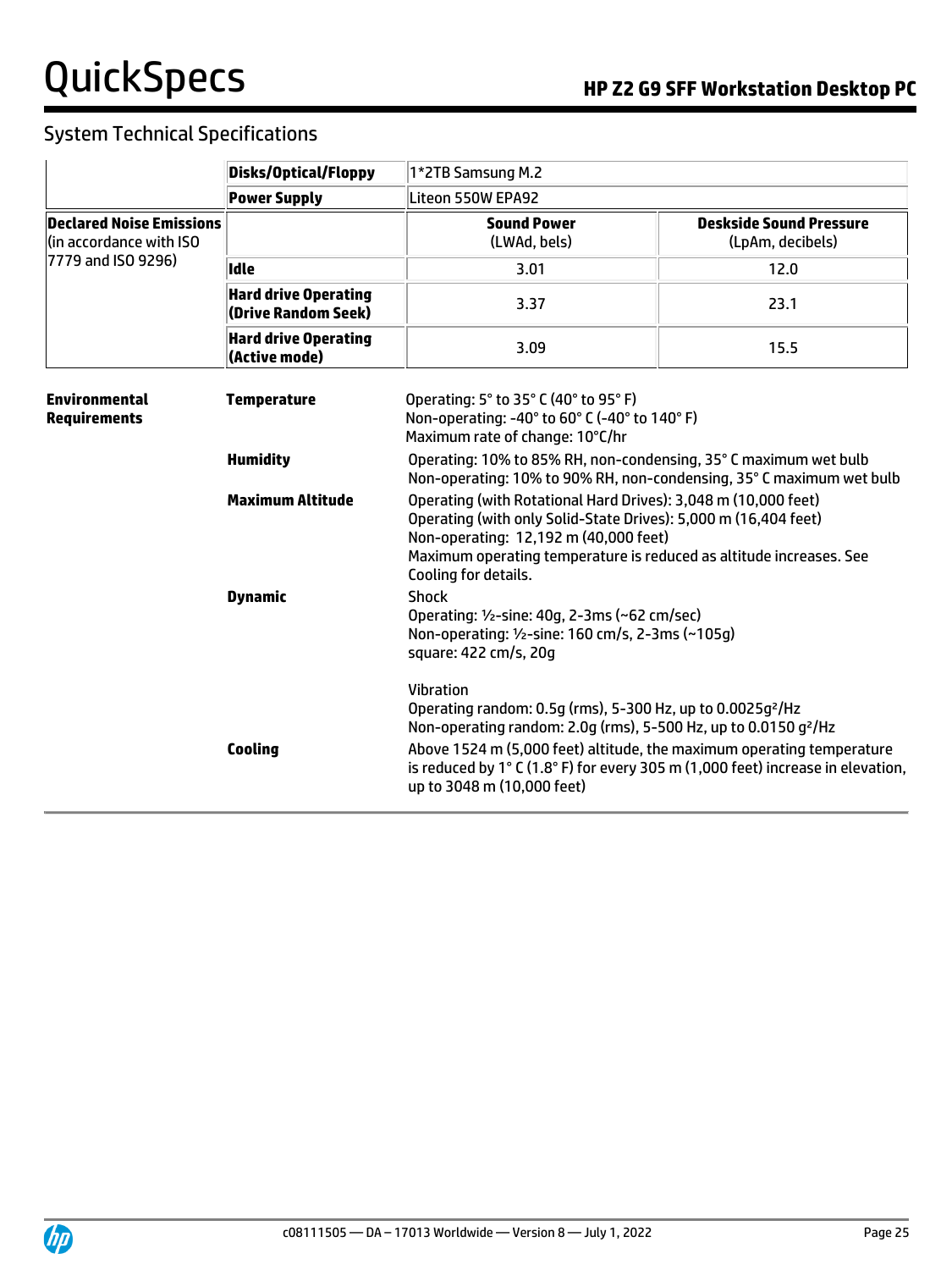#### System Technical Specifications

#### **Physical Security and Serviceability**

| <b>Access Panel</b>                                                                    | Tool-less<br>Includes support information                                                                                                                                                                                                                                                |
|----------------------------------------------------------------------------------------|------------------------------------------------------------------------------------------------------------------------------------------------------------------------------------------------------------------------------------------------------------------------------------------|
| <b>Optical Drive</b>                                                                   | Tool-less, except for Screw-In carrier                                                                                                                                                                                                                                                   |
| <b>Hard Drives</b>                                                                     | Tool-less, except for internal/external bay                                                                                                                                                                                                                                              |
|                                                                                        |                                                                                                                                                                                                                                                                                          |
| <b>Expansion Cards</b>                                                                 | Tool-less                                                                                                                                                                                                                                                                                |
| <b>Processor Socket</b>                                                                | Tool-less, except for the processor heatsink                                                                                                                                                                                                                                             |
| <b>Blue User Touch Points</b><br><b>Color-coordinated Cables Yes</b><br>and Connectors | Yes, on tool-less internal chassis mechanisms                                                                                                                                                                                                                                            |
| <b>Memory</b>                                                                          | Tool-less                                                                                                                                                                                                                                                                                |
| <b>System Board</b>                                                                    | Screw-In                                                                                                                                                                                                                                                                                 |
| <b>Padlock Support</b>                                                                 | Yes (optional): Locks side cover and secures chassis from theft<br>0.22-in diameter padlock loop at rear of system                                                                                                                                                                       |
| <b>Cable Lock Support</b>                                                              | Yes, Kensington Cable Lock (optional): Locks side cover and secures chassis from theft<br>3 mm x 7 mm slot at rear of system                                                                                                                                                             |
| <b>Universal Chassis Clamp</b><br><b>Lock Support</b>                                  | Yes (optional): Locks side cover and locks cables to chassis. Secures chassis from theft and allows<br>multiple units to be chained together when used with optional cable<br>Threaded feature at rear of system                                                                         |
| <b>Solenoid Lock and Hood</b><br><b>Sensor</b>                                         | Yes (optional)<br>The Solenoid Hood Lock eliminates the need for a physical key by making the chassis lockable through<br>software and a password. You can also lock and unlock the chassis remotely over the network. The<br>Sensor Kit detects when the access panel has been removed. |
| Keyboard/Mouse/Video<br>Cable Lock                                                     | No                                                                                                                                                                                                                                                                                       |
| <b>CPUs and Heatsinks</b>                                                              | A T-15 Torx or flat blade screwdriver is needed to remove the CPU heatsink before the CPU can be<br>removed. CPU removal is tool-less                                                                                                                                                    |
| <b>Internal Speaker</b>                                                                | Yes                                                                                                                                                                                                                                                                                      |
| <b>Power Supply Fans</b>                                                               | 70mm x 70mm x 25mm 4-wire PWM (non-serviceable)                                                                                                                                                                                                                                          |
| <b>Access Panel Key Lock</b>                                                           | No                                                                                                                                                                                                                                                                                       |
| <b>Integrated Chassis</b><br><b>Handles</b>                                            | No                                                                                                                                                                                                                                                                                       |
| <b>Power Supply</b><br><b>PCI Card Retention</b>                                       | Requires T15 Torx or flat blade screwdriver<br>Yes, rear (all), middle (optional), front (none)                                                                                                                                                                                          |
|                                                                                        |                                                                                                                                                                                                                                                                                          |

#### **Service, Support, and Warranty**

On-site Warranty and Service<sup>1</sup>: Three-years, limited warranty and service offering delivers on-site, next business-day<sup>2</sup> service for parts and labor and includes free telephone support<sup>3</sup> 8am - 5pm. Global coverage<sup>2</sup> ensures that any product purchased in one country and transferred to another, non-restricted country will remain fully covered under the original warranty and service offering. 24/7 operation will not void the HP warranty.

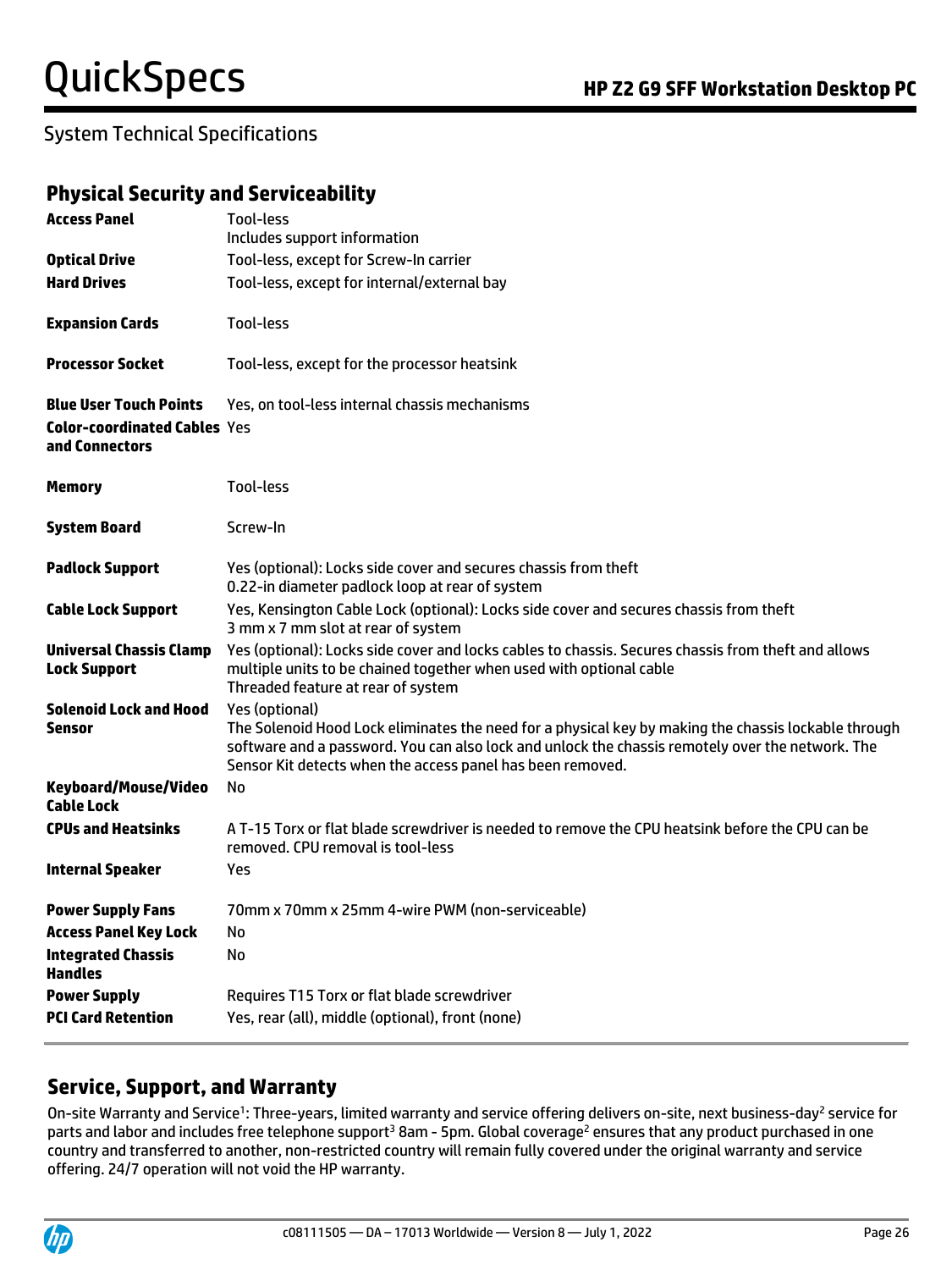#### System Technical Specifications

**NOTE 1:** Terms and conditions may vary by country. Certain restrictions and exclusions apply.

**NOTE 2:** On-site service may be provided pursuant to a service contract between HP and an authorized HP third-party provider, and is not available in certain countries. Global service response times are based on commercially reasonable best effort and may vary by country.

**NOTE 3:** Technical telephone support applies only to HP-configured, HP and HP-qualified, third-party hardware and software. Toll-free calling and 24x7 support service may not be available in some countries.

HP Care Pack Services extend service contracts beyond the standard warranties. Service starts from date of hardware purchase. To choose the right level of service for your HP product, use the HP Care Pack Services Lookup Tool at:

[http://www.hp.com/go/lookuptool.](http://www.hp.com/go/lookuptool) Service levels and response times for HP Care Packs may vary depending on your geographic location.

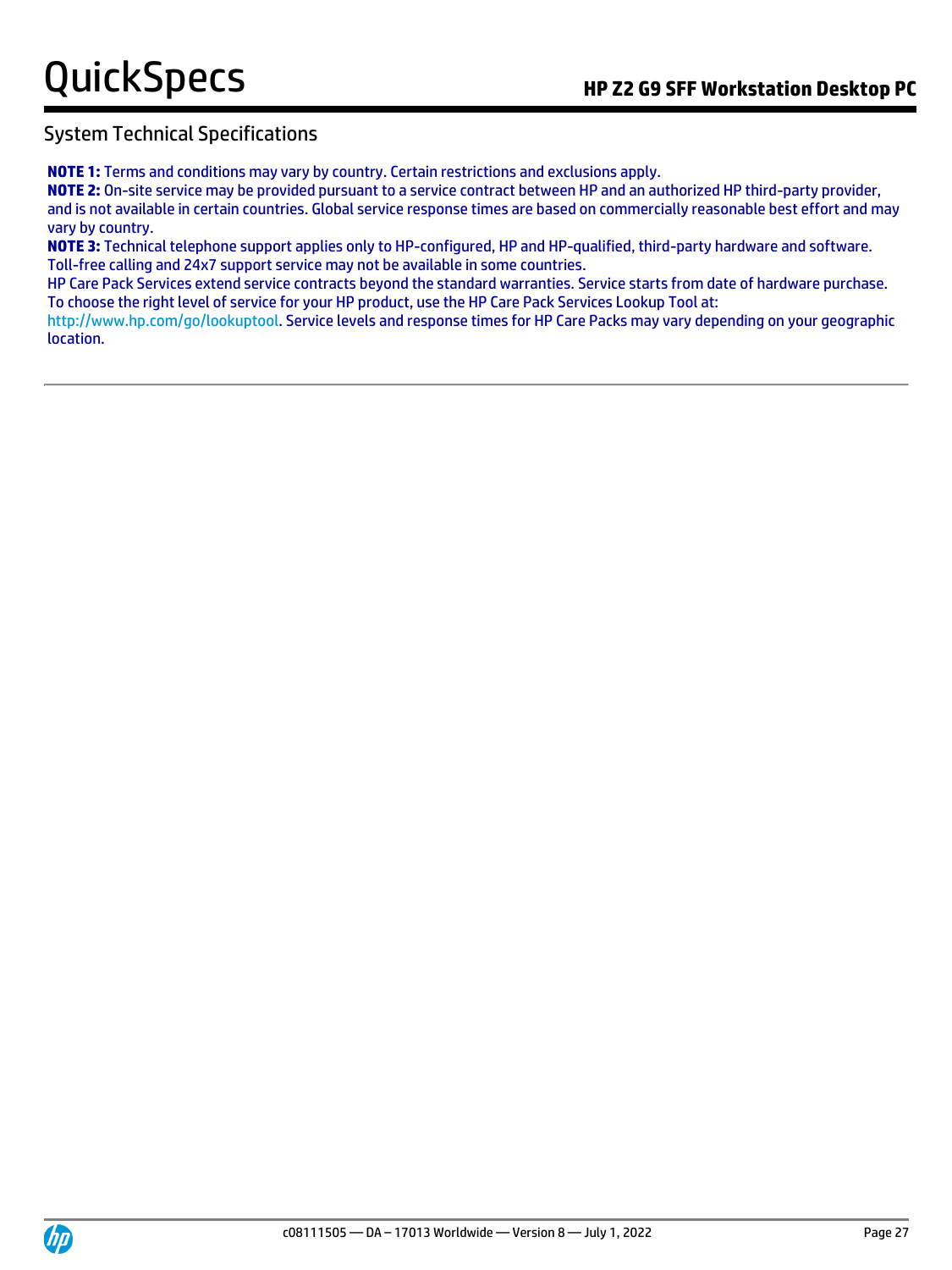### System Technical Specifications

### **BIOS**

| <b>BIOS 64-bit Services</b><br><b>PCI 3.0 Support</b>                             | BIOS supports 64-bit Operating systems only.<br>Full BIOS support for PCI Express through industry standard interfaces.                                                                                                                                                                                                         |
|-----------------------------------------------------------------------------------|---------------------------------------------------------------------------------------------------------------------------------------------------------------------------------------------------------------------------------------------------------------------------------------------------------------------------------|
| <b>ATAPI</b><br><b>BBS</b>                                                        | ATAPI Removable Media Device BIOS Specification Version 1.0.                                                                                                                                                                                                                                                                    |
| <b>WMI Support</b>                                                                | BIOS Boot Specification v1.01. (Not Support)<br>WMI is Microsoft's implementation of Web-Based Enterprise Management (WBEM) for Windows. WMI is<br>fully compliant with the Distributed Management Task Force (DMTF) Common Information Model (CIM)<br>and WBEM specifications.                                                 |
| BIOS Boot Spec 1.01+                                                              | Provides more control over how and from what devices the workstation will boot.                                                                                                                                                                                                                                                 |
| <b>BIOS Power On</b>                                                              | Users can define a specific date and time for the system to power on.                                                                                                                                                                                                                                                           |
| <b>ROM Based Computer</b>                                                         |                                                                                                                                                                                                                                                                                                                                 |
| <b>Setup Utility (F10)</b>                                                        | Review and customize system configuration settings controlled by the BIOS.                                                                                                                                                                                                                                                      |
| <b>System/Emergency ROM</b><br><b>Flash Recovery with</b>                         |                                                                                                                                                                                                                                                                                                                                 |
| <b>Video</b>                                                                      | Recovers system BIOS in corrupted Flash ROM.                                                                                                                                                                                                                                                                                    |
| <b>Replicated Setup</b>                                                           | Saves BIOS settings to USB flash device in human readable file (HpSetup.txt).<br>BiosConfigurationUtility.exe utility can then replicate these settings on machines being deployed<br>without entering Computer Configuration Utility (F10 Setup).                                                                              |
| <b>SMBIOS</b>                                                                     | System Management BIOS Reference Specification, Version 3.4                                                                                                                                                                                                                                                                     |
|                                                                                   | External BIOS simulator found at: http://csrsml.itcs.hp.com/                                                                                                                                                                                                                                                                    |
| <b>Boot Control</b>                                                               | Disables the ability to boot from removable media on supported devices.                                                                                                                                                                                                                                                         |
| <b>Memory Change Alert</b>                                                        | Alerts management console if memory is removed or changed.                                                                                                                                                                                                                                                                      |
| <b>Thermal Alert</b>                                                              | Monitors the temperature state within the chassis. Three modes:                                                                                                                                                                                                                                                                 |
|                                                                                   | • NORMAL - normal temperature ranges.                                                                                                                                                                                                                                                                                           |
|                                                                                   | . ALERTED - excessive temperatures are detected. Raises a flag so action can be taken to avoid<br>shutdown or provide for a smoother system shutdown.                                                                                                                                                                           |
|                                                                                   | . SHUTDOWN - excessive temperatures are encountered. Automatically shuts down the computer                                                                                                                                                                                                                                      |
|                                                                                   | without warning before hardware component damage occurs.                                                                                                                                                                                                                                                                        |
| <b>Remote ROM Flash</b>                                                           | Provides secure, fail-safe ROM image management from a central network console.                                                                                                                                                                                                                                                 |
| <b>ACPI (Advanced</b>                                                             | Allows the system to enter and resume from low power modes (sleep states).                                                                                                                                                                                                                                                      |
| <b>Configuration and Power</b><br><b>Management Interface)</b>                    | Enables an operating system to control system power consumption based on the dynamic workload.<br>Makes it possible to place individual cards and peripherals in a low-power or powered-off state without<br>affecting other elements of the system.<br>Supports ACPI 6.0 for full compatibility with 64-bit operating systems. |
| <b>Ownership Tag</b>                                                              | A user-defined string stored in non-volatile memory that is displayed in the BIOS splash screen.                                                                                                                                                                                                                                |
| <b>Remote Wakeup/Remote</b><br><b>Shutdown</b>                                    | System administrators can power on, restart, and power off a client computer from a remote location.                                                                                                                                                                                                                            |
| <b>Instantly Available PC</b><br><b>(Suspend to RAM - ACPI</b><br>sleep state S3) | Allows for very low power consumption with quick resume time.                                                                                                                                                                                                                                                                   |
| <b>Remote System</b>                                                              |                                                                                                                                                                                                                                                                                                                                 |
| <b>Installation via F12 (PXE</b>                                                  |                                                                                                                                                                                                                                                                                                                                 |
| 2.1) (Remote Boot from<br>Server)                                                 | Allows a new or existing system to boot over the network and download software, including the<br>operating system.                                                                                                                                                                                                              |
| <b>ROM revision levels</b>                                                        | Reports the system BIOS revision level in Computer Configuration Utility (F10 Setup). Version is<br>available through an industry standard interface (SMBIOS and WMI) so that management SW<br>applications can use and report this information.                                                                                |
| <b>System board revision</b><br>level                                             | Allows management SW to read revision level of the system board.<br>Revision level is digitally encoded into the HW and cannot be modified.                                                                                                                                                                                     |
| <b>Start-up Diagnostics</b><br>(Power-on Self-Test)                               | Assesses system health at boot time with selectable levels of testing.                                                                                                                                                                                                                                                          |

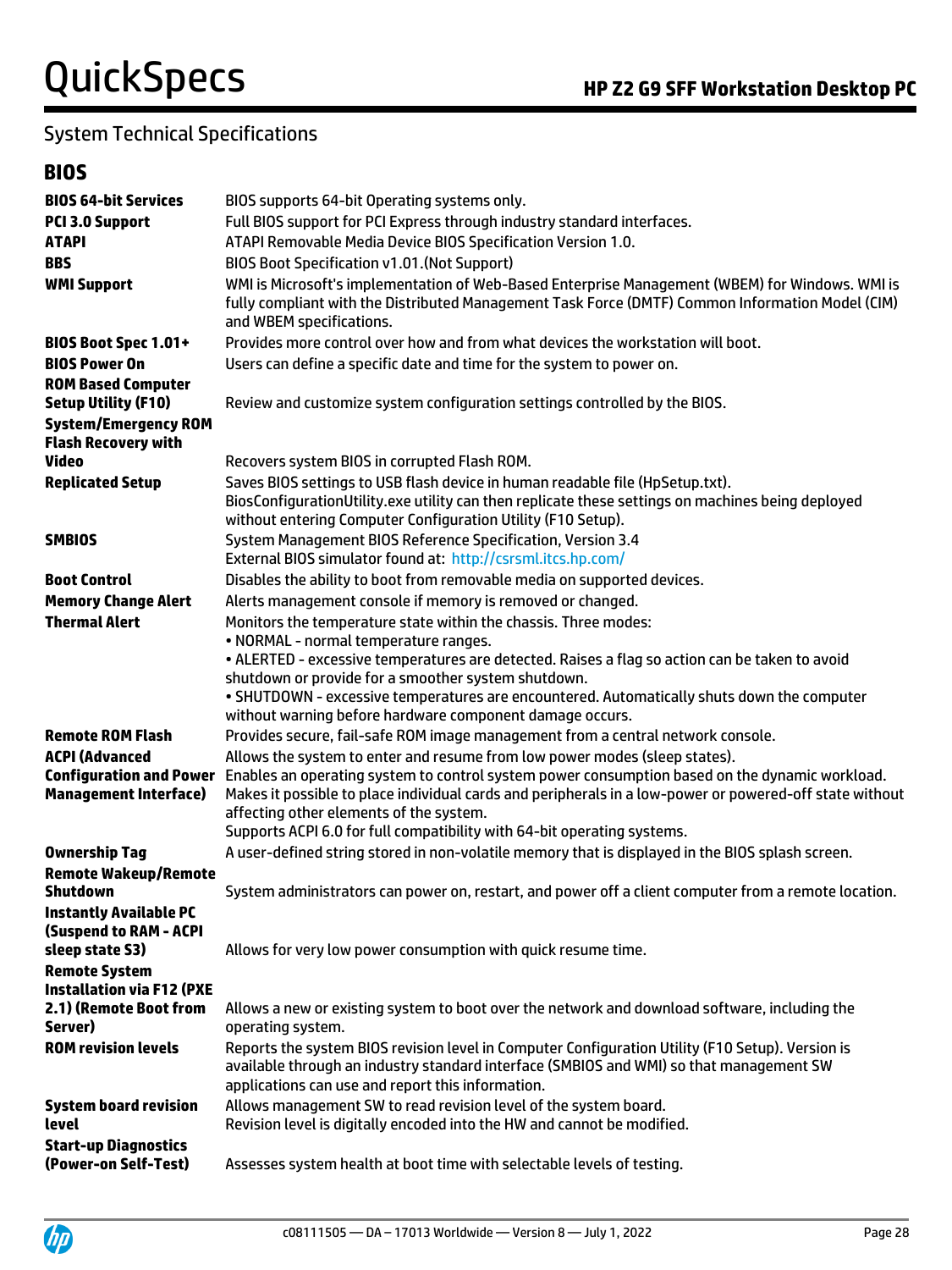#### System Technical Specifications

| <b>Auto Setup when new</b>  |                                                                                                                            |
|-----------------------------|----------------------------------------------------------------------------------------------------------------------------|
| hardware installed          | System automatically detects addition of new hardware.                                                                     |
|                             | Keyboard-less Operation The system can be booted without a keyboard.                                                       |
| <b>Localized ROM Setup</b>  | Common BIOS image supports System Configuration Utility (F10 Setup) menus in 14 languages with<br>local keyboard mappings. |
| <b>Asset Tag</b>            | The user or MIS to set a unique tag string in non-volatile memory.                                                         |
| <b>Per-slot Control</b>     | Allows I/O slot parameters (option ROM enable/disable, bus latency) to be configured individually.                         |
| <b>Adaptive Cooling</b>     | Control parameters are set according to detected hardware configuration for optimal acoustics.                             |
| <b>Pre-boot Diagnostics</b> | (Pre-video) critical errors are reported via beeps and blinks on the power LED.                                            |
| <b>UEFI Specification</b>   |                                                                                                                            |
| <b>Revision</b>             | 2.7                                                                                                                        |
| <b>ACPI</b>                 | Advanced Configuration and Power Management Interface, Version 6.0                                                         |
| ATA (IDE)                   | AT Attachment 6 with Packet Interface (ATA/ATAPI-6), Revision 3b                                                           |
| <b>CD Boot</b>              | "El Torito" Bootable CD-ROM Format Specification Version 1.0                                                               |
| <b>EDD</b>                  | <b>Enhanced Disk Drive Specification Version 1.1</b><br>BIOS Enhanced Disk Drive Specification Version 3.0(Not support)    |
| <b>EHCI</b>                 | Enhanced Host Controller Interface for Universal Serial Bus, Revision 1.0                                                  |
| <b>PCI</b>                  | PCI Local Bus Specification, Revision 2.3                                                                                  |
|                             | PCI Power Management Specification, Revision 1.1                                                                           |
|                             | PCI Firmware Specification, Revision 3.0, Draft .7                                                                         |
| <b>PCI Express</b>          | PCI Express Base Specification, Revision 2.0                                                                               |
|                             | PCI Express Base Specification, Revision 3.0                                                                               |
|                             | PCI Express Base Specification, Revision 4.0                                                                               |
| <b>PMM</b>                  | POST Memory Manager Specification, Version 1.01 (Not support)                                                              |
| <b>SATA</b>                 | Serial ATA Specification, Revision 1.0a                                                                                    |
|                             | Serial ATA 3 Gb/s: Serial ATA Specification, Revision 2.5                                                                  |
|                             | Serial ATA 6 Gb/s: Serial ATA Specification, Revision 3.0                                                                  |
| <b>SPD</b>                  | JEDEC JESD300-5                                                                                                            |
| <b>TPM</b>                  | Trusted Computing Group TPM Specification Version 2.0 (Infineon SLB 9670).                                                 |
|                             | Common Criteria EAL4+ certified.<br>FIPS 140-2 Certification                                                               |
|                             | TCG TPM Certified products list:                                                                                           |
|                             | http://www.trustedcomputinggroup.org/certification/tpm-certified-products/                                                 |
| <b>UHCI</b>                 | Universal Host Controller Interface Design Guide, Revision 1.1                                                             |
| <b>USB</b>                  | <b>Universal Serial Bus Revision 1.1 Specification</b>                                                                     |
|                             | <b>Universal Serial Bus Revision 2.0 Specification</b>                                                                     |
|                             | <b>Universal Serial Bus Revision 3.1 Specification</b>                                                                     |
| <b>SMBIOS</b>               | System Management BIOS Reference Specification, Version 3.2                                                                |
|                             | External BIOS simulator found at: http://csrsml.itcs.hp.com/                                                               |

#### **Social and Environmental Responsibility**

**Eco-Label Certifications**  This product has received or is in the process of being certified to the following approvals and may be **& Declarations** labeled with one or more of these marks:

- IT ECO declaration
- US ENERGY STAR<sup>®</sup>
- US Federal Energy Management Program (FEMP)
- EPEAT<sup>D</sup> Gold registered in the United States. See http://www.epeat.net for registration status in your country.
- TCO Certified
- China Energy Conservation Program (CECP)

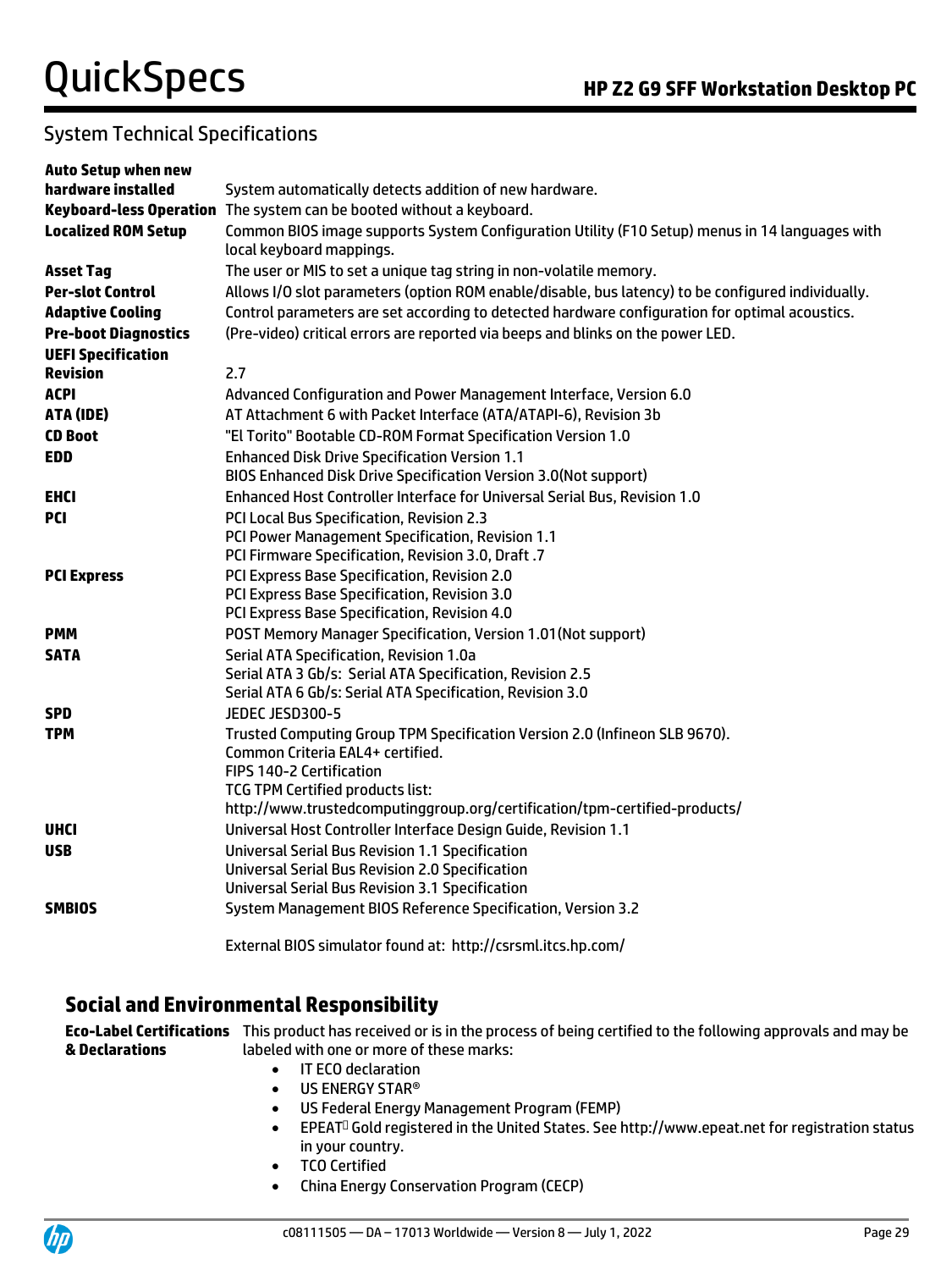### System Technical Specifications

| <b>Sustainable Impact</b><br><b>Specifications</b>                                                                          | <b>China State Environmental Protection Administration (SEPA)</b><br>$\bullet$<br><b>Taiwan Green Mark</b><br>$\bullet$<br>Korea Eco-label<br>$\bullet$<br>Japan PC Green label*<br>$\bullet$<br>Ocean-bound plastic in System FAN, CPU FAN and Speaker<br>$\bullet$<br>45% post-consumer recycled plastic<br>$\bullet$<br>Low halogen<br>$\bullet$<br>Outside Box and corrugated cushions are 100% sustainably sourced and recyclable<br>$\bullet$<br>Molded Paper Pulp Cushion inside box is 100% sustainably sourced and recyclable<br>$\bullet$<br>Bulk packaging available<br>$\bullet$ |                                                                                                                                                              |                               |  |  |  |
|-----------------------------------------------------------------------------------------------------------------------------|----------------------------------------------------------------------------------------------------------------------------------------------------------------------------------------------------------------------------------------------------------------------------------------------------------------------------------------------------------------------------------------------------------------------------------------------------------------------------------------------------------------------------------------------------------------------------------------------|--------------------------------------------------------------------------------------------------------------------------------------------------------------|-------------------------------|--|--|--|
| <b>System Configuration</b>                                                                                                 |                                                                                                                                                                                                                                                                                                                                                                                                                                                                                                                                                                                              | The configuration used for the Energy Consumption and Declared Noise Emissions data for the<br>Notebook model is based on a "Typically Configured Notebook". |                               |  |  |  |
| <b>Energy Consumption</b><br>(in accordance with US<br><b>ENERGY STAR® test</b><br>method)<br><b>Normal Operation (Sort</b> | 115VAC, 60Hz<br>45.62 W                                                                                                                                                                                                                                                                                                                                                                                                                                                                                                                                                                      | 230VAC, 50Hz<br>45.60 W                                                                                                                                      | 100VAC, 50Hz<br>45.63 W       |  |  |  |
| idle)                                                                                                                       |                                                                                                                                                                                                                                                                                                                                                                                                                                                                                                                                                                                              |                                                                                                                                                              |                               |  |  |  |
| <b>Normal Operation (Long</b><br>idle)                                                                                      | 41.46 W                                                                                                                                                                                                                                                                                                                                                                                                                                                                                                                                                                                      | 41.62 W                                                                                                                                                      | 41.57 W                       |  |  |  |
| Sleep                                                                                                                       | 2.34 W                                                                                                                                                                                                                                                                                                                                                                                                                                                                                                                                                                                       | 2.34 W                                                                                                                                                       | 2.39W                         |  |  |  |
| <b>Off</b>                                                                                                                  | 0.89W                                                                                                                                                                                                                                                                                                                                                                                                                                                                                                                                                                                        | 0.91W                                                                                                                                                        | 0.90W                         |  |  |  |
|                                                                                                                             | Energy efficiency data listed is for an ENERGY STAR® compliant product if offered within the model<br>family . HP computers marked with the ENERGY STAR® Logo are compliant with the applicable U.S.<br>Environmental Protection Agency (EPA) ENERGY STAR® specifications for computers. If a model family<br>does not offer ENERGY STAR® compliant configurations, then energy efficiency data listed is for a<br>typically configured PC featuring a hard disk drive, a high efficiency power supply, and a Microsoft<br>Windows <sup>®</sup> operating system.                            |                                                                                                                                                              |                               |  |  |  |
| <b>Heat Dissipation*</b>                                                                                                    | 115VAC, 60Hz                                                                                                                                                                                                                                                                                                                                                                                                                                                                                                                                                                                 | 230VAC, 50Hz                                                                                                                                                 | 100VAC, 50Hz                  |  |  |  |
| <b>Normal Operation (Short</b><br>idle)                                                                                     | 156 BTU/hr                                                                                                                                                                                                                                                                                                                                                                                                                                                                                                                                                                                   | 156 BTU/hr                                                                                                                                                   | 156.1 BTU/hr                  |  |  |  |
| <b>Normal Operation (Long</b><br>idle)                                                                                      | 141.8 BTU/hr                                                                                                                                                                                                                                                                                                                                                                                                                                                                                                                                                                                 | 142.3 BTU/hr                                                                                                                                                 | 142.2 BTU/hr                  |  |  |  |
| Sleep                                                                                                                       | 8 BTU/hr                                                                                                                                                                                                                                                                                                                                                                                                                                                                                                                                                                                     | 8 BTU/hr                                                                                                                                                     | 8.2 BTU/hr                    |  |  |  |
| <b>Off</b>                                                                                                                  | 3 BTU/hr                                                                                                                                                                                                                                                                                                                                                                                                                                                                                                                                                                                     | 3.1 BTU/hr                                                                                                                                                   | 3.1 BTU/hr                    |  |  |  |
|                                                                                                                             | *NOTE: Heat dissipation is calculated based on the measured watts, assuming the service level is<br>attained for one hour.                                                                                                                                                                                                                                                                                                                                                                                                                                                                   |                                                                                                                                                              |                               |  |  |  |
| <b>Declared Noise</b><br><b>Emissions</b>                                                                                   |                                                                                                                                                                                                                                                                                                                                                                                                                                                                                                                                                                                              |                                                                                                                                                              |                               |  |  |  |
| (in accordance with                                                                                                         | <b>Sound Power</b>                                                                                                                                                                                                                                                                                                                                                                                                                                                                                                                                                                           |                                                                                                                                                              | <b>Sound Pressure</b>         |  |  |  |
| ISO 7779 and ISO 9296)                                                                                                      | (Lwad, bels)                                                                                                                                                                                                                                                                                                                                                                                                                                                                                                                                                                                 |                                                                                                                                                              | (L <sub>pAm</sub> , decibels) |  |  |  |
| Typically Configured -<br>Idle                                                                                              | 3.37                                                                                                                                                                                                                                                                                                                                                                                                                                                                                                                                                                                         |                                                                                                                                                              | 23.1                          |  |  |  |
| Fixed Disk - Random<br>writes                                                                                               | 3.45                                                                                                                                                                                                                                                                                                                                                                                                                                                                                                                                                                                         |                                                                                                                                                              | 24.7                          |  |  |  |
| Optical Drive - Sequential<br>reads                                                                                         | 4.35                                                                                                                                                                                                                                                                                                                                                                                                                                                                                                                                                                                         |                                                                                                                                                              | 33.0                          |  |  |  |

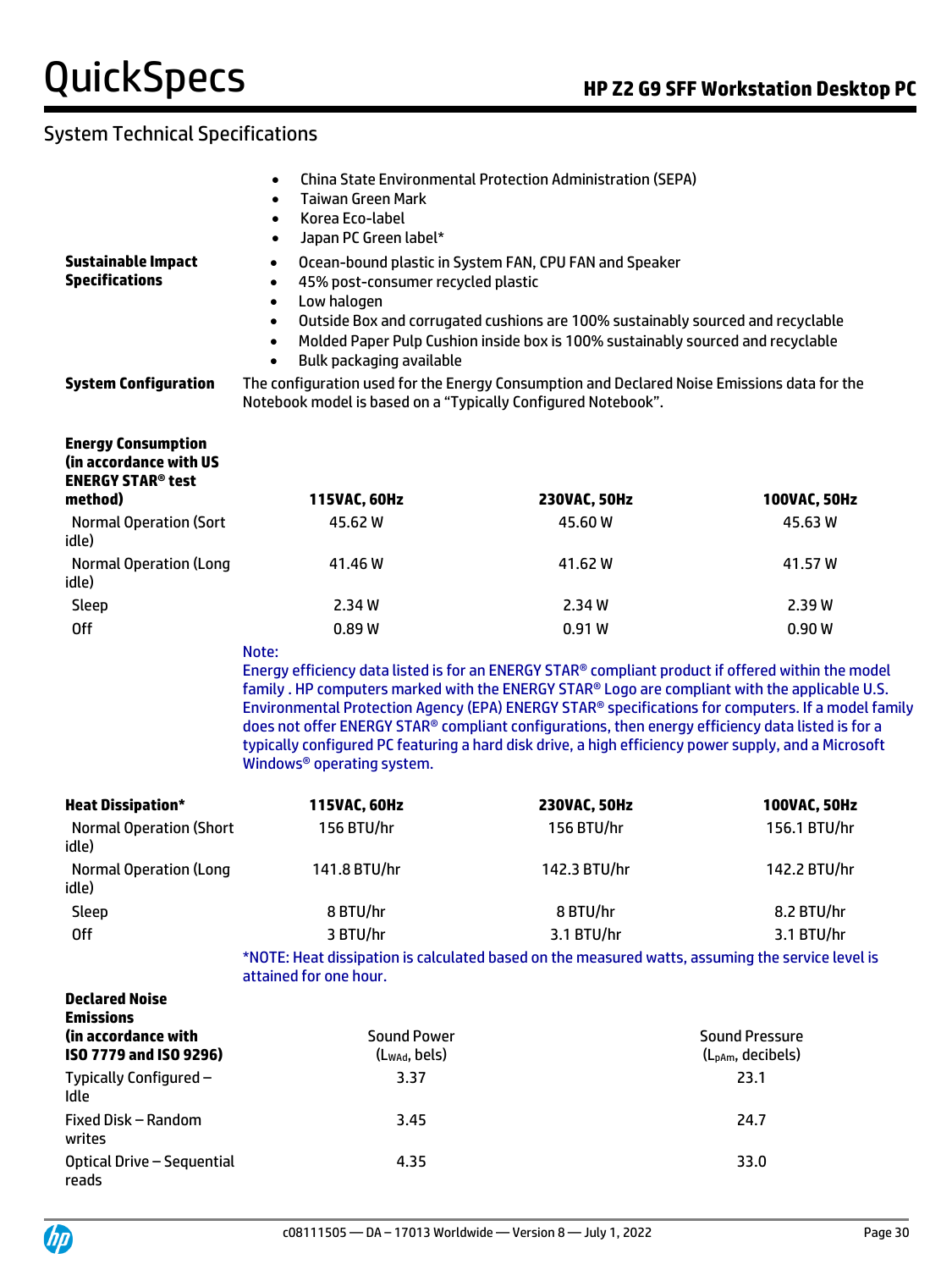### System Technical Specifications

| <b>Longevity and Upgrading</b> |                                                                                                                                                                                                                                                                                                                                                                                                         | This product can be upgraded, possibly extending its useful life by several years. Upgradeable<br>features and/or components contained in the                                                                                                                                                                                                                                                                                                                                     |                 |
|--------------------------------|---------------------------------------------------------------------------------------------------------------------------------------------------------------------------------------------------------------------------------------------------------------------------------------------------------------------------------------------------------------------------------------------------------|-----------------------------------------------------------------------------------------------------------------------------------------------------------------------------------------------------------------------------------------------------------------------------------------------------------------------------------------------------------------------------------------------------------------------------------------------------------------------------------|-----------------|
|                                |                                                                                                                                                                                                                                                                                                                                                                                                         | Spare parts are available throughout the warranty period and or for up to "5" years after the end of<br>production.                                                                                                                                                                                                                                                                                                                                                               |                 |
| <b>Batteries</b>               | Battery size: CR2032 (coin cell)<br>Battery type: Lithium Metal                                                                                                                                                                                                                                                                                                                                         | This battery in this product complies with EU Directive 2006/66/EC                                                                                                                                                                                                                                                                                                                                                                                                                |                 |
| <b>Additional Information</b>  | The battery in this product does not contain:<br>Mercury greater than5ppm by weight<br>$\bullet$<br>Cadmium greater than 10ppm by weight<br>$\bullet$<br>Lead greater than 40 ppm by weight<br>$\bullet$<br>$\bullet$<br>$-2011/65/EC.$<br>$\bullet$<br>(WEEE) Directive - 2002/96/EC.<br>$\bullet$<br>Water and Toxic Enforcement Act of 1986).<br>$\bullet$<br>www.epeat.net<br>$\bullet$<br>IS01043. | This product is in compliance with the Restrictions of Hazardous Substances (RoHS) directive<br>This HP product is designed to comply with the Waste Electrical and Electronic Equipment<br>This product is in compliance with California Proposition 65 (State of California; Safe Drinking<br>This product is in compliance with the IEEE 1680 (EPEAT) standard at the Gold level, see<br>Plastics parts weighing over 25 grams used in the product are marked per ISO11469 and |                 |
|                                | $\bullet$                                                                                                                                                                                                                                                                                                                                                                                               | This product is 93.5% recycle-able when properly disposed of at end of life.                                                                                                                                                                                                                                                                                                                                                                                                      |                 |
| <b>Packaging Materials</b>     | <b>External:</b>                                                                                                                                                                                                                                                                                                                                                                                        | PAPER/Corrugated<br><b>PAPER/Molded Pulp</b>                                                                                                                                                                                                                                                                                                                                                                                                                                      | 1204 g<br>722 g |
|                                | Internal:                                                                                                                                                                                                                                                                                                                                                                                               | PLASTIC/Polyethylene low<br>density - LDPE                                                                                                                                                                                                                                                                                                                                                                                                                                        | 40 <sub>g</sub> |
|                                |                                                                                                                                                                                                                                                                                                                                                                                                         | The plastic packaging material contains at least 0.0% recycled content.                                                                                                                                                                                                                                                                                                                                                                                                           |                 |
|                                |                                                                                                                                                                                                                                                                                                                                                                                                         | The corrugated paper packaging materials contains at least 35% recycled content.                                                                                                                                                                                                                                                                                                                                                                                                  |                 |
| <b>RoHS Compliance</b>         | in Europe, as well as China, India, and Vietnam.                                                                                                                                                                                                                                                                                                                                                        | HP Inc. complies fully with materials regulations. We were among the first companies to extend the<br>restrictions in the European Union (EU) Restriction of Hazardous Substances (RoHS) Directive to our<br>products worldwide through the HP GSE. HP has contributed to the development of related legislation                                                                                                                                                                  |                 |
|                                | electronics products.                                                                                                                                                                                                                                                                                                                                                                                   | We believe the RoHS directive and similar laws play an important role in promoting industry-wide<br>elimination of substances of concern. We have supported the inclusion of additional substances—<br>including PVC, BFRs, and certain phthalates-in future RoHS legislation that pertains to electrical and                                                                                                                                                                     |                 |
|                                |                                                                                                                                                                                                                                                                                                                                                                                                         | We met our voluntary objective to achieve worldwide compliance with the new EU RoHS requirements<br>for virtually all relevant products by July 2013, and we will continue to extend the scope of the<br>commitment to include further restricted substances as regulations continue to evolve.                                                                                                                                                                                   |                 |
|                                |                                                                                                                                                                                                                                                                                                                                                                                                         | To obtain a copy of the HP RoHS Compliance Statement, see HP RoHS position statement.                                                                                                                                                                                                                                                                                                                                                                                             |                 |
|                                |                                                                                                                                                                                                                                                                                                                                                                                                         |                                                                                                                                                                                                                                                                                                                                                                                                                                                                                   |                 |

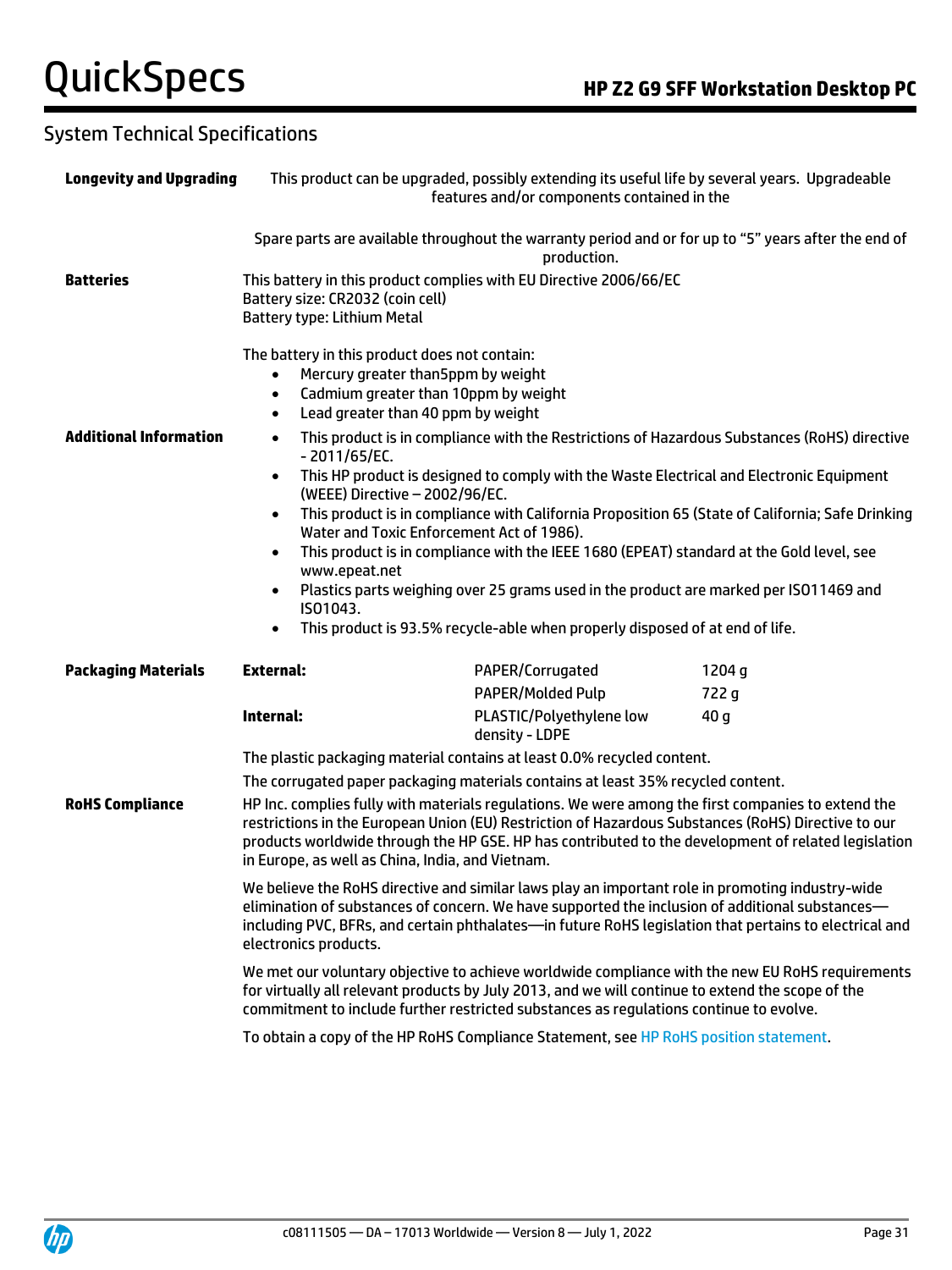#### System Technical Specifications

**Material Usage** This product does not contain any of the following substances in excess of regulatory limits (refer to the HP General Specification for the Environment at [http://www.hp.com/hpinfo/globalcitizenship/environment/supplychain/gen\\_specifications.html\)](http://www.hp.com/hpinfo/globalcitizenship/environment/supplychain/gen_specifications.html):

- Asbestos
- Certain Azo Colorants
- Certain Brominated Flame Retardants may not be used as flame retardants in plastics
- Cadmium
- Chlorinated Hydrocarbons
- Chlorinated Paraffins
- Bis(2-Ethylhexyl) phthalate (DEHP)
- Benzyl butyl phthalate (BBP)
- Dibutyl phthalate (DBP)
- Diisobutyl phthalate (DIBP)
- Formaldehyde
- Halogenated Diphenyl Methanes
- Lead carbonates and sulfates
- Lead and Lead compounds
- Mercuric Oxide Batteries
- Nickel finishes must not be used on the external surface designed to be frequently handled or carried by the user.
- Ozone Depleting Substances
- Polybrominated Biphenyls (PBBs)
- Polybrominated Biphenyl Ethers (PBBEs)
- Polybrominated Biphenyl Oxides (PBBOs)
- Polychlorinated Biphenyl (PCB)
- Polychlorinated Terphenyls (PCT)
- Polyvinyl Chloride (PVC) except for wires and cables, and certain retail packaging has been voluntarily removed from most applications.
- Radioactive Substances
- Tributyl Tin (TBT), Triphenyl Tin (TPT), Tributyl Tin Oxide (TBTO)

**Packaging Usage** HP follows these guidelines to decrease the environmental impact of product packaging:

- Eliminate the use of heavy metals such as lead, chromium, mercury and cadmium in packaging materials.
- Eliminate the use of ozone-depleting substances (ODS) in packaging materials.
- Design packaging materials for ease of disassembly.
- Maximize the use of post-consumer recycled content materials in packaging materials.
- Use readily recyclable packaging materials such as paper and corrugated materials.
- Reduce size and weight of packages to improve transportation fuel efficiency.
- Plastic packaging materials are marked according to ISO 11469 and DIN 6120 standards.

**End-of-life Management and Recycling**

HP offers end-of-life HP product return and recycling programs in many geographic areas. To recycle your product, please go to:<http://www.hp.com/go/reuse-recycle> or contact your nearest HP sales office. Products returned to HP will be recycled, recovered or disposed of in a responsible manner.

The EU WEEE directive (2002/95/EC) requires manufacturers to provide treatment information for each product type for use by treatment facilities. This information (product disassembly instructions) is posted on the Hewlett Packard web site at: [http://www.hp.com/go/recyclers.](http://www.hp.com/go/recyclers) These

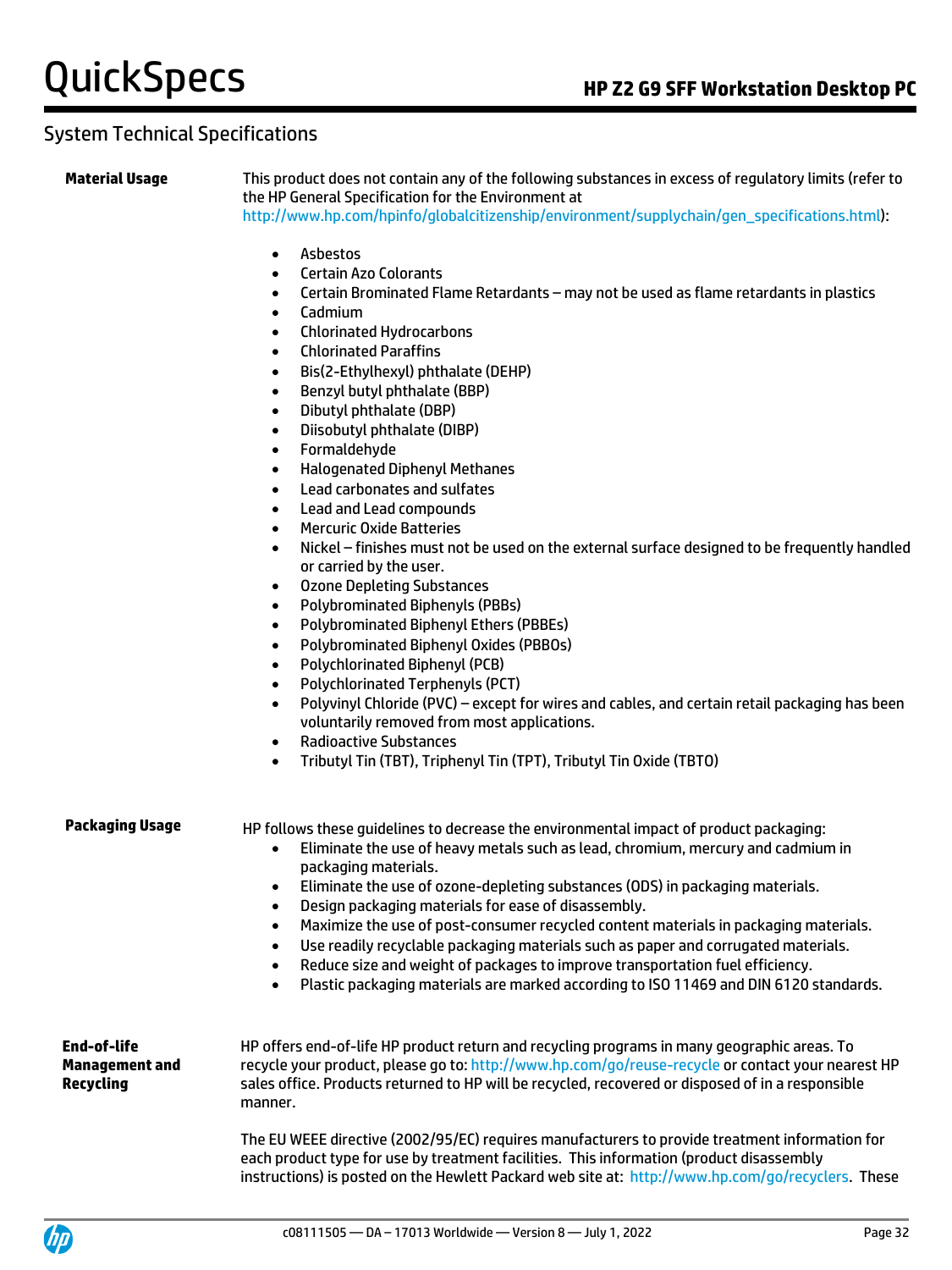### System Technical Specifications

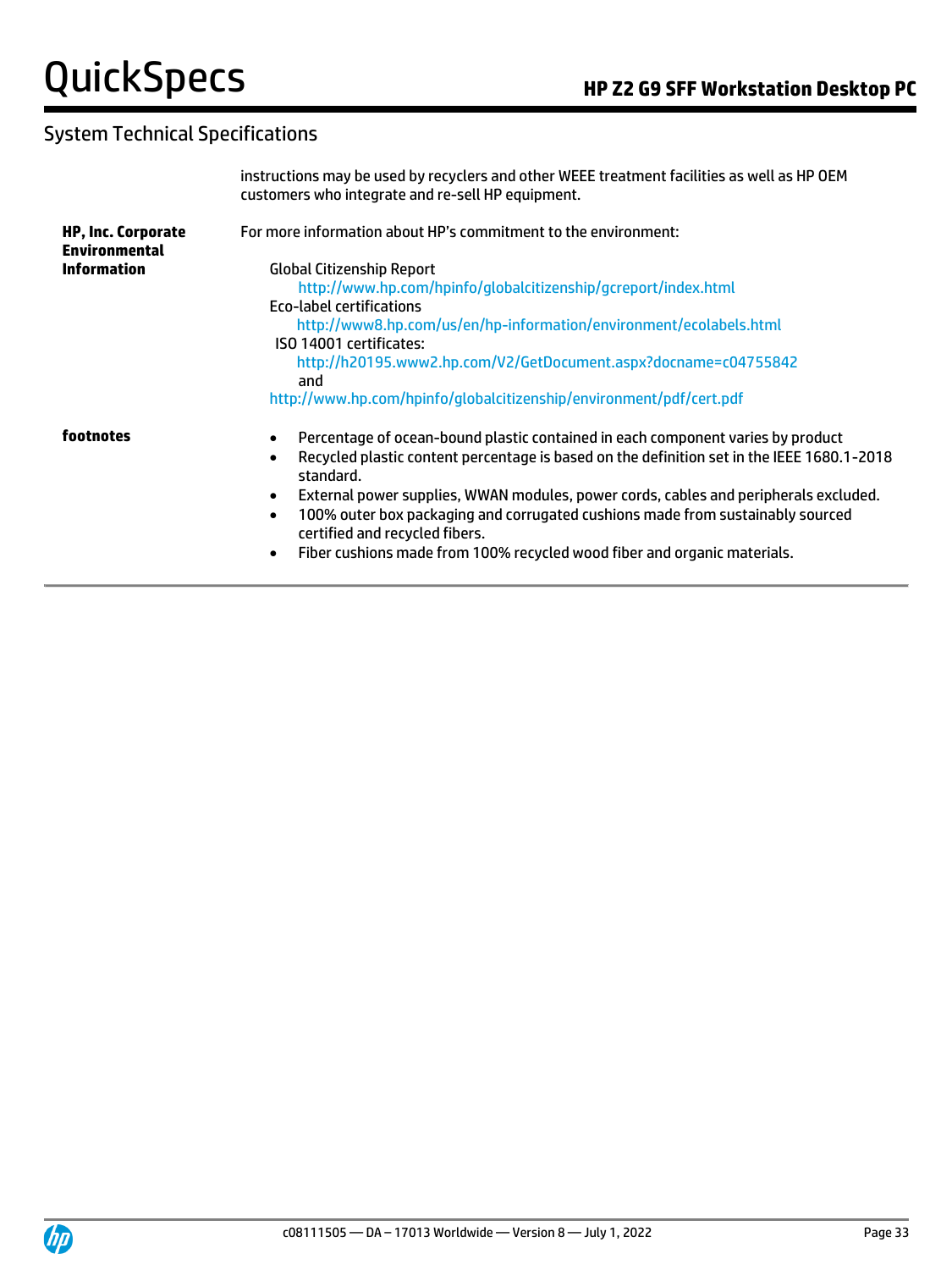#### Technical Specifications - Processors

#### **12 th Generation Intel® Core™ Processors**

Intel® Core™ i9-12900K Processor Intel® Core™ i9-12900 Processor Intel® Core™ i7-12700K Processor Intel® Core™ i7-12700 Processor Intel® Core™ i5-12600K Processor Intel® Core™ i5-12600 Processor Intel® Core™ i5-12500 Processor Intel® Core™ i5-12400 Processor Intel® Core™ i3-12300 Processor Intel® Core™ i3-12100 Processor

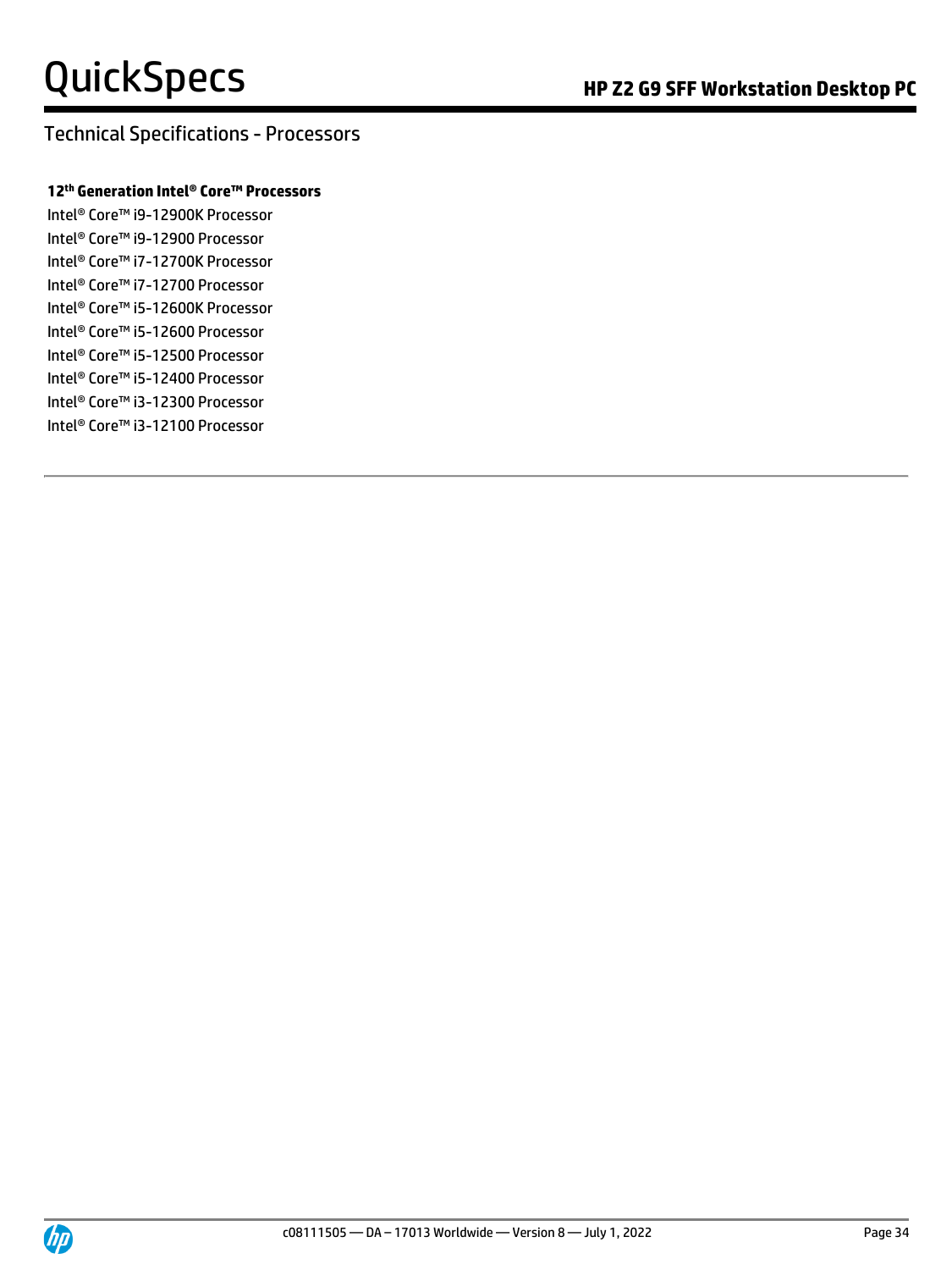#### Technical Specifications - Hard Drives

| <b>SATA Hard Drives for HP</b> | 500GB SATA 7200 rpm<br>6Gb/s 3.5" HDD | Capacity                                             | 500GB                             |                |
|--------------------------------|---------------------------------------|------------------------------------------------------|-----------------------------------|----------------|
| <b>Workstations</b>            |                                       | <b>Protocol</b>                                      | <b>SATA</b>                       |                |
|                                |                                       | <b>Form Factor</b>                                   | 3.5"                              |                |
|                                |                                       | <b>Controller</b>                                    | AHCI                              |                |
|                                |                                       | <b>Height</b>                                        | 1 in; 2.54 cm                     |                |
|                                |                                       | Width                                                | <b>Media Diameter</b>             | 3.5 in; 8.9 cm |
|                                |                                       |                                                      | <b>Physical Size</b>              | 4 in; 10.17 cm |
|                                |                                       | <b>Interface</b>                                     | Serial ATA (6.0Gb/s), NCQ enabled |                |
|                                |                                       | <b>Synchronous Transfer</b><br><b>Rate</b> (Maximum) | Up to 600MB/s $*$                 |                |
|                                |                                       | <b>Buffer</b>                                        | 32MB                              |                |
|                                |                                       | <b>Seek Time</b> (typical reads,                     | <b>Single Track</b>               | $2 ms*$        |
|                                |                                       | includes controller                                  | Average                           | 11 ms $*$      |
|                                |                                       | overhead, including<br>settling)                     | <b>Full Stroke</b>                | 21 ms $*$      |
|                                |                                       | <b>Rotational Speed</b>                              | 7,200 rpm                         |                |
|                                |                                       | <b>Logical Blocks</b>                                | 976,773,168                       |                |
|                                |                                       | <b>Operating Temperature</b>                         | 41° to 131° F (5° to 55° C)       |                |

\*Actual performance may vary.

**NOTE:** For storage drives, GB = 1 billion bytes. TB = 1 trillion bytes. Actual formatted capacity is less. Up to 36GB of system disk (for Windows) is reserved for system recovery software.

| 1TB SATA 7200 rpm | <b>Capacity</b>                                      | 1TB                               |                  |
|-------------------|------------------------------------------------------|-----------------------------------|------------------|
| 6Gb/s 3.5" HDD    | <b>Protocol</b>                                      | <b>SATA</b>                       |                  |
|                   | <b>Form Factor</b>                                   | 3.5"                              |                  |
|                   | <b>Controller</b>                                    | AHCI                              |                  |
|                   | Height                                               | 1 in: 2.54 cm                     |                  |
|                   | Width                                                | <b>Media Diameter</b>             | 3.5 in; 8.9 cm   |
|                   |                                                      | <b>Physical Size</b>              | 4 in; 10.17 cm   |
|                   | <b>Interface</b>                                     | Serial ATA (6.0Gb/s), NCQ enabled |                  |
|                   | <b>Synchronous Transfer</b><br><b>Rate</b> (Maximum) | Up to 600 MB/s *                  |                  |
|                   | <b>Buffer</b>                                        | 64MB                              |                  |
|                   | <b>Seek Time</b> (typical reads,                     | <b>Single Track</b>               | $2 \text{ ms}$ * |
|                   | includes controller                                  | Average                           | 11 ms $*$        |
|                   | overhead, including<br>settling)                     | <b>Full Stroke</b>                | 21 ms $*$        |
|                   | <b>Rotational Speed</b>                              | 7,200 rpm                         |                  |
|                   | <b>Logical Blocks</b>                                | 1,953,525,168                     |                  |
|                   | <b>Operating Temperature</b>                         | 41° to 131° F (5° to 55° C)       |                  |
|                   |                                                      |                                   |                  |

\*Actual performance may vary.

**NOTE:** For storage drives, GB = 1 billion bytes. TB = 1 trillion bytes. Actual formatted capacity is less. Up to 36GB of system disk (for Windows) is reserved for system recovery software.

| Capacity           | 2TR         |
|--------------------|-------------|
| <b>Protocol</b>    | <b>SATA</b> |
| <b>Form Factor</b> | 3.5"        |
| <b>Controller</b>  | AHCI        |
|                    |             |

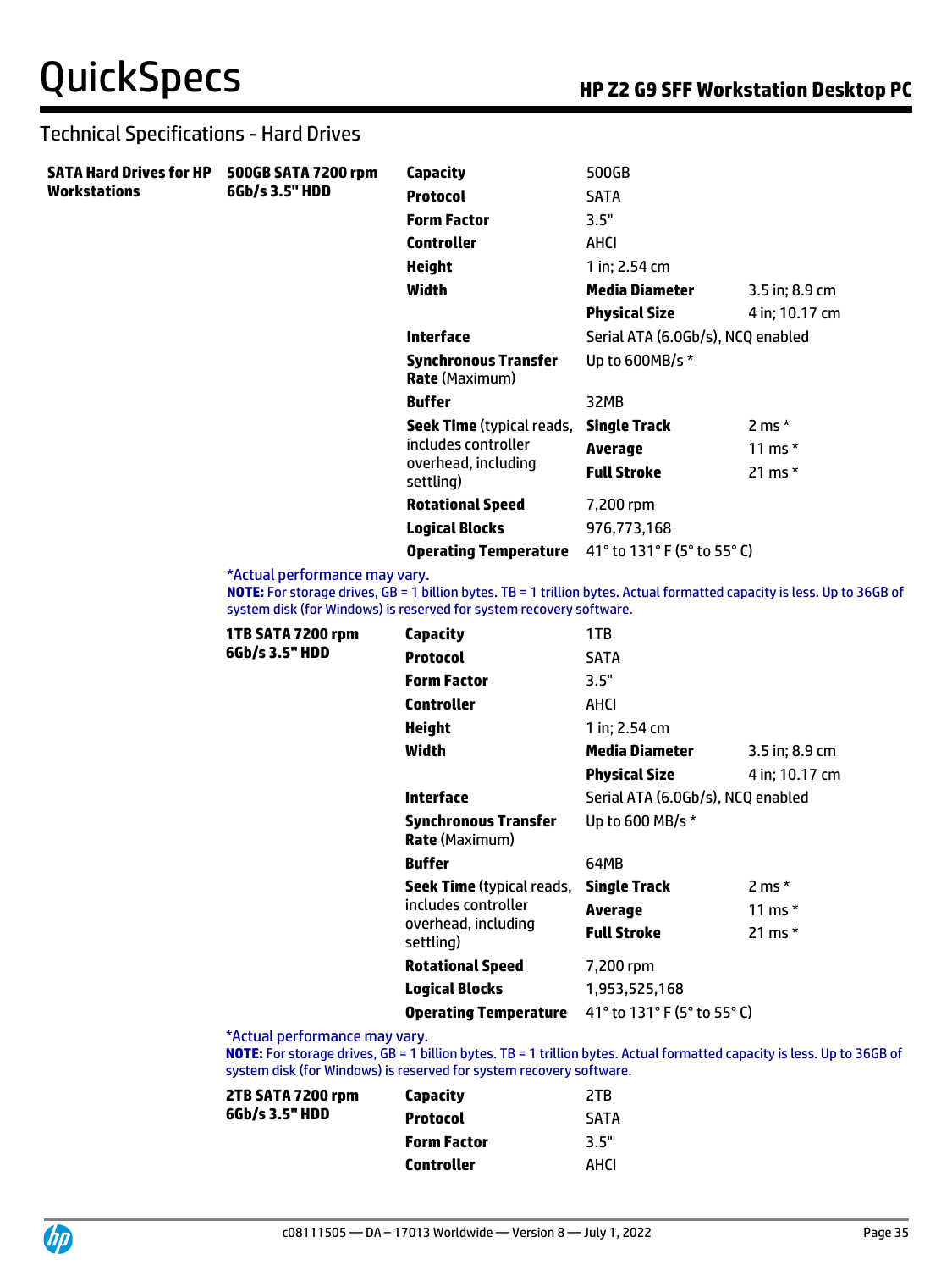| Annualized Failure Rate                       |                                    |                |
|-----------------------------------------------|------------------------------------|----------------|
| (based on Rated POH)                          | $< 0.62\%$                         |                |
| Height                                        | 1 in; 2.54 cm                      |                |
| Width                                         | Media Diameter                     | 3.5 in; 8.9 cm |
|                                               | <b>Physical Size</b>               | 4 in; 10.17 cm |
| Interface                                     | Serial ATA (6.0 Gb/s), NCQ Enabled |                |
| Synchronous Transfer<br><b>Rate</b> (Maximum) | Up to 600MB/s *                    |                |
| <b>Buffer</b>                                 | 64MB                               |                |
| <b>Seek Time</b> (typical reads,              | <b>Single Track</b>                | 2.0 ms $*$     |
| includes controller                           | Average                            | 11 ms $*$      |
| overhead, including<br>settling)              | Full Stroke                        | 21 ms $*$      |
| <b>Rotational Speed</b>                       | 7,200 rpm                          |                |
| <b>Logical Blocks</b>                         | 3,907,029,168                      |                |
| <b>Operating Temperature</b>                  | 41° to 131° F (5° to 55° C)        |                |

\*Actual performance may vary.

**NOTE:** For storage drives, GB = 1 billion bytes. TB = 1 trillion bytes. Actual formatted capacity is less. Up to 36GB of system disk (for Windows) is reserved for system recovery software.

| 1TB SATA 7200 rpm<br>6Gb/s 3.5" HDD | <b>Capacity</b>                                        | 1TB                                |                  |
|-------------------------------------|--------------------------------------------------------|------------------------------------|------------------|
|                                     | <b>Height</b>                                          | 1 in: 2.54 cm                      |                  |
| (Enterprise Class)                  | <b>Protocol</b>                                        | <b>SATA</b>                        |                  |
|                                     | <b>Form Factor</b>                                     | 3.5"                               |                  |
|                                     | <b>Controller</b>                                      | <b>AHCI</b>                        |                  |
|                                     | <b>Reliability</b>                                     | 2.0M hours                         |                  |
|                                     | <b>Rated Power On Hours</b>                            | 8760/yr                            |                  |
|                                     | <b>Annualized Failure Rate</b><br>(based on Rated POH) | $< 0.62\%$                         |                  |
|                                     | Width                                                  | <b>Media Diameter</b>              | 3.5 in; 8.9 cm   |
|                                     |                                                        | <b>Physical Size</b>               | 4 in; 10.17 cm   |
|                                     | Interface                                              | Serial ATA (6.0 Gb/s), NCQ Enabled |                  |
|                                     | <b>Synchronous Transfer</b><br><b>Rate</b> (Maximum)   | Up to 600MB/s *                    |                  |
|                                     | <b>Buffer</b>                                          | 128MB                              |                  |
|                                     | <b>Seek Time</b> (typical reads,                       | <b>Single Track</b>                | $0.32ms*$        |
|                                     | includes controller                                    | <b>Average</b>                     | $7.45ms*$        |
|                                     | overhead, including<br>settling)                       | <b>Full Stroke</b>                 | $14.2ms*$        |
|                                     | <b>Rotational Speed</b>                                | 7,200 rpm                          |                  |
|                                     | <b>Operating Temperature</b>                           | 41° to 140° F (5° to 60° C)        |                  |
|                                     | <b>Performance</b>                                     | <b>Sequential Read</b>             | up to $226MB/s*$ |
|                                     |                                                        | <b>Sequential Write</b>            | up to 226MB/s*   |

**Enterprise Class Features** High Reliability

\*Actual performance may vary.

**NOTE:** For storage drives, GB = 1 billion bytes. TB = 1 trillion bytes. Actual formatted capacity is less. Up to 36GB of system disk (for Windows) is reserved for system recovery software.

**Capacity** 2TB

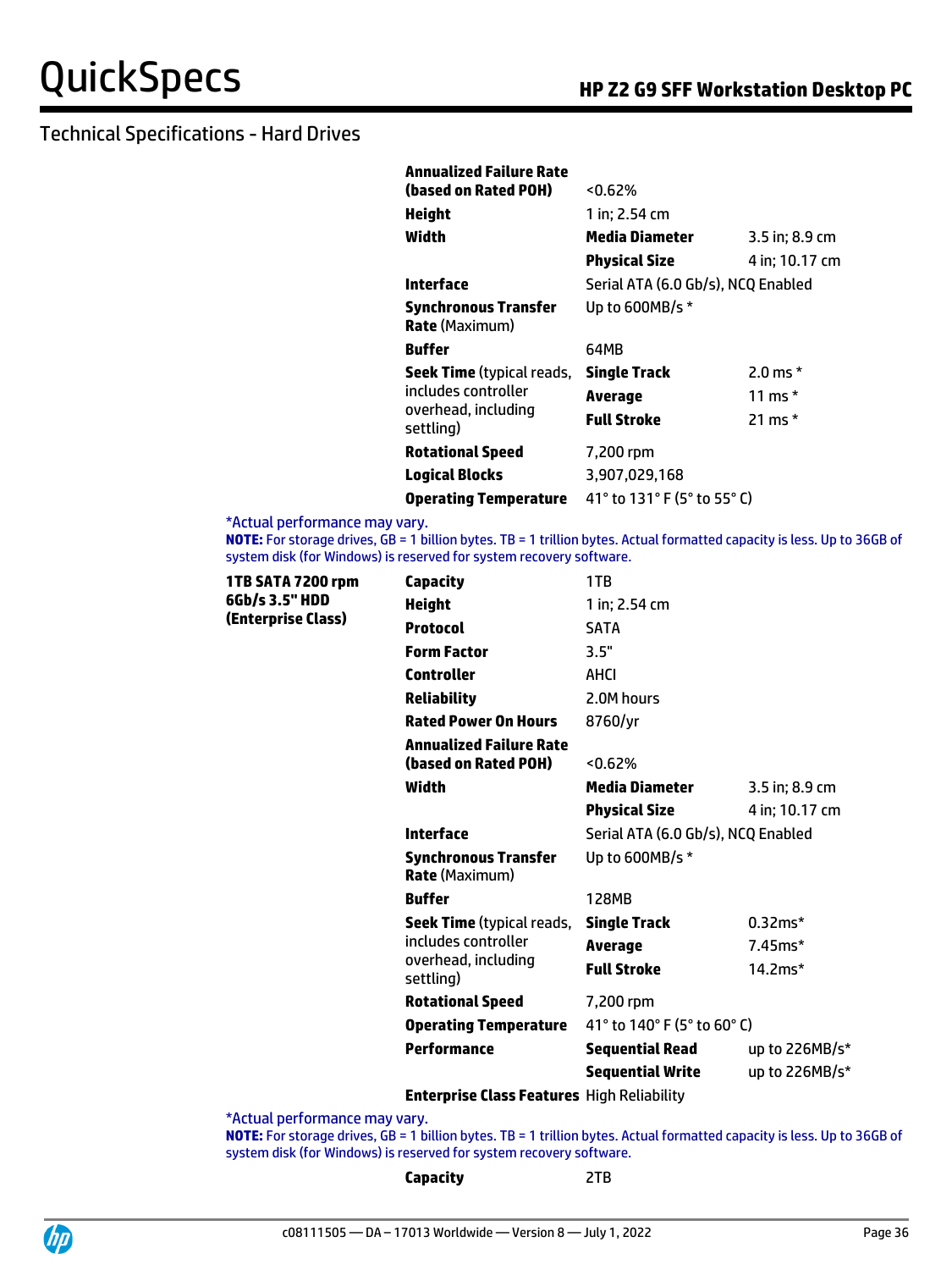|                    | <b>Protocol</b>                                        | <b>SATA</b>                     |                  |
|--------------------|--------------------------------------------------------|---------------------------------|------------------|
|                    | <b>Form Factor</b>                                     | 3.5"                            |                  |
|                    | <b>Controller</b>                                      | AHCI                            |                  |
|                    | <b>Reliability (MTBF)</b>                              | 2.0M hours                      |                  |
|                    | <b>Rated Power On Hours</b>                            | 8760/yr                         |                  |
|                    | <b>Annualized Failure Rate</b><br>(based on Rated POH) | 50.62%                          |                  |
|                    | <b>Rated for 24/7/365</b><br><b>Operation</b>          |                                 |                  |
|                    | <b>Physical Size (Height)</b>                          | 1 in; $2.54$ cm                 |                  |
|                    | <b>Physical Size (Width)</b>                           | 4 in; 10.17 cm                  |                  |
| 2TB SATA 7200 rpm  | <b>Media Diameter</b>                                  | 3.5 in; 8.9 cm                  |                  |
| 6Gb/s 3.5" HDD     | <b>Interface</b>                                       | Serial ATA (6Gb/s), NCQ enabled |                  |
| (Enterprise Class) | <b>Synchronous Transfer</b><br><b>Rate (Maximum)</b>   | Up to 600MB/s*                  |                  |
|                    | <b>Buffer</b>                                          | 128MB                           |                  |
|                    | <b>Seek Time</b> (typical reads,                       | <b>Single Track</b>             | $0.7ms*$         |
|                    | includes controller                                    | <b>Average</b>                  | $8.5ms*$         |
|                    | overhead, including<br>settling)                       | <b>Full Stroke</b>              | $15.7ms*$        |
|                    | <b>Rotational Speed</b>                                | 7,200 rpm                       |                  |
|                    | <b>Operating Temperature</b>                           | 41° to $131$ ° F (5° to 55° C)  |                  |
|                    | Performance                                            | <b>Sequential Read</b>          | up to $226MB/s*$ |
|                    |                                                        | <b>Sequential Write</b>         | up to 226MB/s*   |
|                    | <b>Enterprise Class Features High Reliability</b>      |                                 |                  |

\*Actual performance may vary.

**NOTE:** For storage drives, GB = 1 billion bytes. TB = 1 trillion bytes. Actual formatted capacity is less. Up to 36GB of system disk (for Windows) is reserved for system recovery software.

| 4TB SATA 7200 rpm  | Capacity                                             | 4TB                             |
|--------------------|------------------------------------------------------|---------------------------------|
| 6Gb/s 3.5" HDD     | <b>Protocol</b>                                      | <b>SATA</b>                     |
|                    | <b>Form Factor</b>                                   | 3.5"                            |
| (Enterprise Class) | Controller                                           | AHCI                            |
|                    | Reliability                                          | 2.0M hours                      |
|                    | <b>Rated Power On Hours</b>                          | 8760/yr                         |
|                    | Annualized Failure Rate<br>(based on Rated POH)      | $< 0.62\%$                      |
|                    | <b>Rated for 24/7/365</b><br><b>Operation</b>        |                                 |
|                    | <b>Physical Size</b> (Height)                        | 1 in: 2.54 cm                   |
|                    | <b>Physical Size (Width)</b>                         | 4 in; 10.17 cm                  |
|                    | Media Diameter                                       | 3.5 in; 8.9 cm                  |
|                    | <b>Physical Size</b>                                 | 4 in: 10.17 cm                  |
|                    | Interface                                            | Serial ATA (6Gb/s), NCQ enabled |
|                    | <b>Synchronous Transfer</b><br><b>Rate</b> (Maximum) | Up to 600MB/s*                  |
|                    | <b>Buffer</b>                                        | 256MB                           |

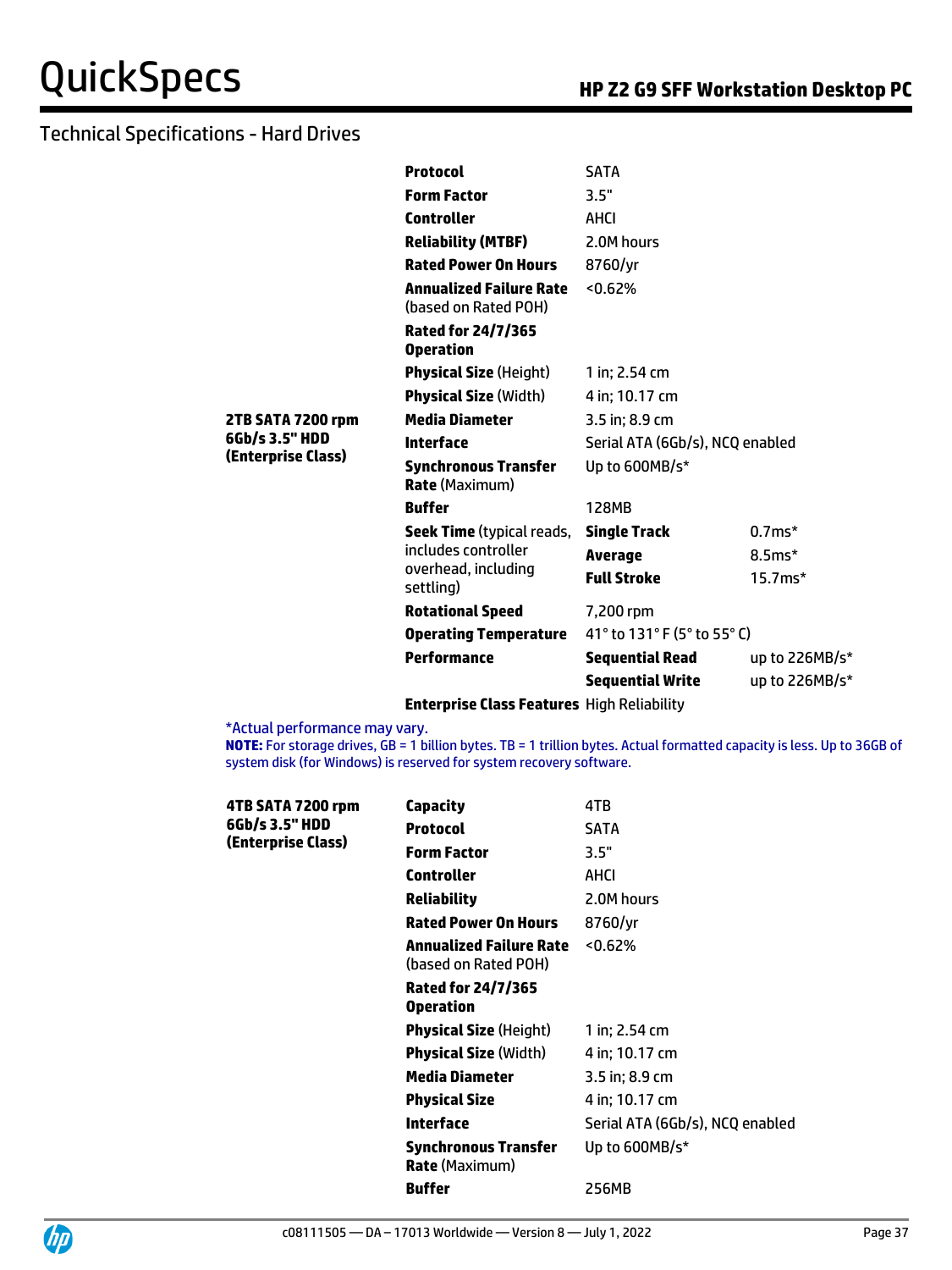| Seek Time (typical reads, Single Track |                             | $0.7ms*$       |  |  |
|----------------------------------------|-----------------------------|----------------|--|--|
| includes controller                    | <b>Average</b>              | $8.5ms*$       |  |  |
| overhead, including<br>settling)       | <b>Full Stroke</b>          | $15.7ms*$      |  |  |
| <b>Rotational Speed</b>                | 7,200 rpm                   |                |  |  |
| <b>Operating Temperature</b>           | 41° to 131° F (5° to 55° C) |                |  |  |
| <b>Performance</b>                     | <b>Sequential Read</b>      | up to 226MB/s* |  |  |
|                                        | <b>Sequential Write</b>     | up to 226MB/s* |  |  |
|                                        |                             |                |  |  |

#### **Enterprise Class Features** High Reliability

#### \*Actual performance may vary.

**NOTE:** For storage drives, GB = 1 billion bytes. TB = 1 trillion bytes. Actual formatted capacity is less. Up to 36GB of system disk (for Windows) is reserved for system recovery software.

| 8TB SATA 7200 rpm  | Capacity                                             | 8TB                               |                  |
|--------------------|------------------------------------------------------|-----------------------------------|------------------|
| 6Gb/s 3.5" HDD     | <b>Protocol</b>                                      | <b>SATA</b>                       |                  |
| (Enterprise Class) | <b>Form Factor</b>                                   | 3.5"                              |                  |
|                    | <b>Controller</b>                                    | AHCI                              |                  |
|                    | <b>Reliability</b>                                   | 2.0M hours                        |                  |
|                    | Width                                                | <b>Media Diameter</b>             | $3.5$ in; 8.9 cm |
|                    |                                                      | <b>Physical Size</b>              | 4 in; 10.17 cm   |
|                    | <b>Interface</b>                                     | Serial ATA (6.0Gb/s), NCQ enabled |                  |
|                    | <b>Synchronous Transfer</b><br><b>Rate</b> (Maximum) | Up to 600MB/s [1]                 |                  |
|                    | <b>Buffer</b>                                        | 256MB                             |                  |
|                    | <b>Seek Time</b> (typical reads,                     | <b>Single Track</b>               | $0.7ms*$         |
|                    | includes controller                                  | Average                           | $8.5ms*$         |
|                    | overhead, including<br>settling)                     | <b>Full Stroke</b>                | $15.7ms*$        |
|                    | <b>Rotational Speed</b>                              | 7,200 rpm                         |                  |
|                    | <b>Operating Temperature</b>                         | 41° to 140° F (5° to 60° C)       |                  |
|                    | <b>Performance</b>                                   | <b>Sequential Read</b>            | up to $226MB/s1$ |
|                    |                                                      | <b>Sequential Write</b>           | up to $226MB/s1$ |
|                    |                                                      |                                   |                  |

#### **Enterprise Class Features** High Reliability

\*Actual performance may vary.

**NOTE:** For storage drives, GB = 1 billion bytes. TB = 1 trillion bytes. Actual formatted capacity is less. Up to 36GB of system disk (for Windows) is reserved for system recovery software.

| 500GB SATA 7.2K SED | Capacity                                             | 500GB                             |                  |
|---------------------|------------------------------------------------------|-----------------------------------|------------------|
| 2.5" HDD            | <b>Protocol</b>                                      | <b>SATA</b>                       |                  |
|                     | <b>Form Factor</b>                                   | 2.5"                              |                  |
|                     | Height                                               | 0.275 in; 0.7 cm                  |                  |
|                     | Width                                                | Media Diameter                    | 2.5 in; 6.36 cm  |
|                     |                                                      | <b>Physical Size</b>              | 2.75 in; 6.99 cm |
|                     | Interface                                            | Serial ATA (6.0Gb/s), NCQ enabled |                  |
|                     | <b>Synchronous Transfer</b><br><b>Rate (Maximum)</b> | Up to 600MB/s*                    |                  |
|                     | <b>Buffer</b>                                        | 64MB                              |                  |
|                     |                                                      | <b>Single Track</b>               | $1ms*$           |

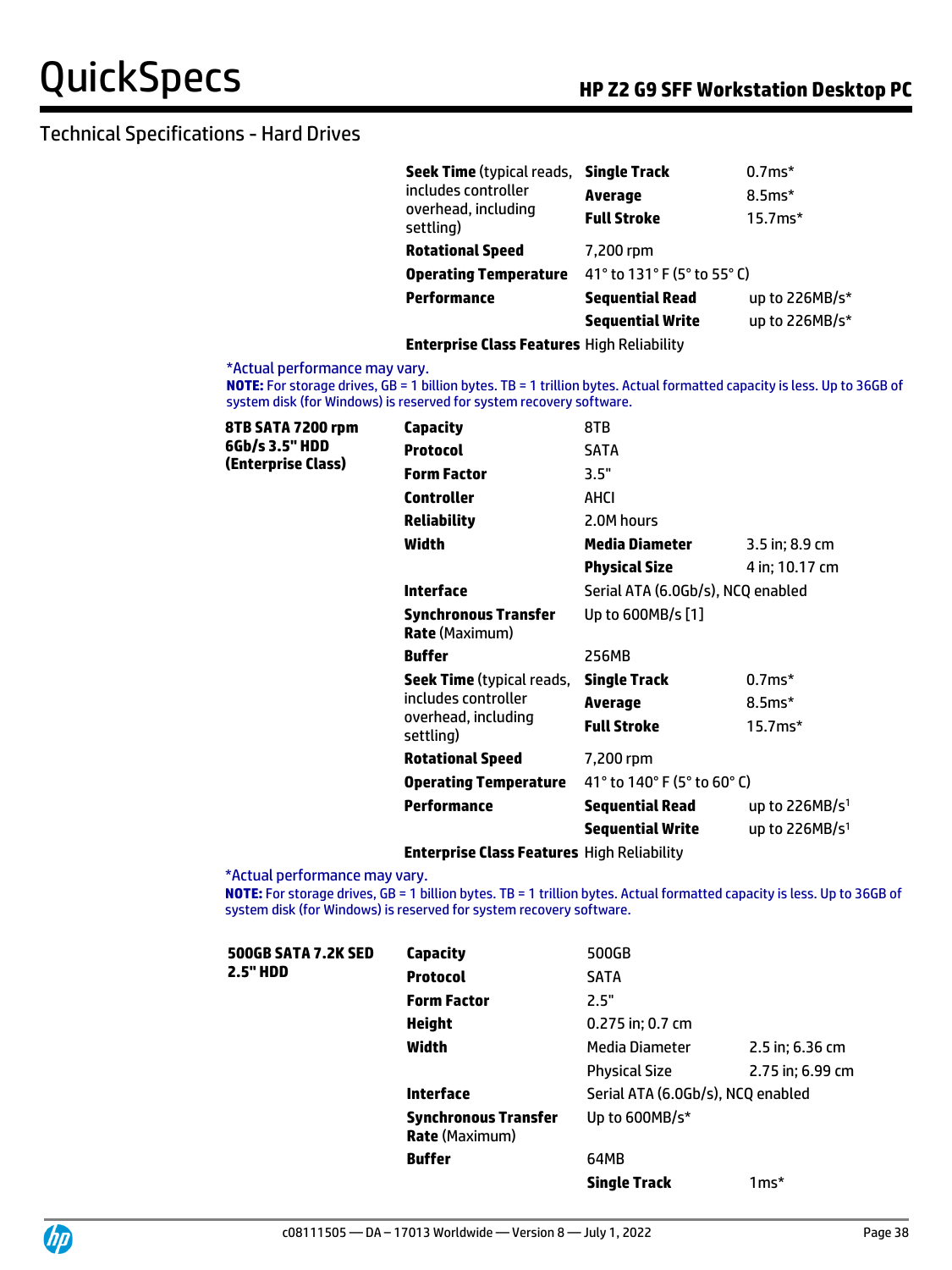| <b>Seek Time</b> (typical reads,                        | Average                     | $4.2*$          |
|---------------------------------------------------------|-----------------------------|-----------------|
| includes controller<br>overhead, including<br>settling) | <b>Full Stroke</b>          | 25ms (Typical)* |
| <b>Rotational Speed</b>                                 | 7,200 rpm                   |                 |
| <b>Operating Temperature</b>                            | 32° to 131° F (0° to 60° C) |                 |
| <b>Self-Encrypting Drive</b><br><b>Support</b>          | Yes                         |                 |

#### \*Actual performance may vary.

**NOTE:** For storage drives, GB = 1 billion bytes. TB = 1 trillion bytes. Actual formatted capacity is less. Up to 36GB of system disk (for Windows) is reserved for system recovery software.

| <b>HP Z Turbo Drv PCIE-4X4</b> | Capacity                     | 512GB                                                              |            |
|--------------------------------|------------------------------|--------------------------------------------------------------------|------------|
| 512GB TLC PCIe SSD             | <b>Protocol</b>              | <b>PCIe</b>                                                        |            |
| (Z2G9)                         | <b>Form Factor</b>           | M.2 in native Slot on motherboard                                  |            |
|                                | <b>Controller</b>            | <b>NVMe</b>                                                        |            |
|                                | <b>NAND Type</b>             | 3D TLC                                                             |            |
|                                | <b>Endurance</b>             | 150TBW (TB Written)                                                |            |
|                                | <b>Reliability (MTBF)</b>    | 1.5M hours                                                         |            |
|                                | Interface                    | PCI Express 4.0 x4 electrical                                      |            |
|                                | <b>Operating Temperature</b> | $32^{\circ}$ to 178 $^{\circ}$ F (0 $^{\circ}$ to 81 $^{\circ}$ C) |            |
|                                | Performance                  | <b>Sequential Read</b>                                             | 6400MB/s*  |
|                                |                              | <b>Sequential Write</b>                                            | 3400MB/s*  |
|                                |                              | <b>Random Read</b>                                                 | 600K IOPS* |
|                                |                              | <b>Random Write</b>                                                | 600K IOPS* |

\*Actual performance may vary.

**NOTE:** For storage drives, GB = 1 billion bytes. TB = 1 trillion bytes. Actual formatted capacity is less. Up to 36GB of system disk (for Windows) is reserved for system recovery software.

| HP Z Turbo Drv PCIE-4X4 | Capacity                     | 1TB                               |            |
|-------------------------|------------------------------|-----------------------------------|------------|
| 1TB TLC PCIe SSD (Z2G9) | <b>Protocol</b>              | <b>PCIe</b>                       |            |
|                         | <b>Form Factor</b>           | M.2 in native Slot on motherboard |            |
|                         | <b>Controller</b>            | <b>NVMe</b>                       |            |
|                         | <b>NAND Type</b>             | 3D TLC                            |            |
|                         | <b>Endurance</b>             | 300TBW (TB Written)               |            |
|                         | <b>Reliability</b>           | 1.5M Hours                        |            |
|                         | Interface                    | PCI Express 4.0 x4 electrical     |            |
|                         | <b>Operating Temperature</b> | 32° to 178° F (0° to 81° C)       |            |
|                         | Performance                  | <b>Sequential Read</b>            | 6500MB/s*  |
|                         |                              | <b>Sequential Write</b>           | 5000MB/s*  |
|                         |                              | <b>Random Read</b>                | 800K IOPS* |
|                         |                              | <b>Random Write</b>               | 800K IOPS* |

\*Actual performance may vary.

**NOTE:** For storage drives, GB = 1 billion bytes. TB = 1 trillion bytes. Actual formatted capacity is less. Up to 36GB of system disk (for Windows) is reserved for system recovery software.

**Capacity** 2TB

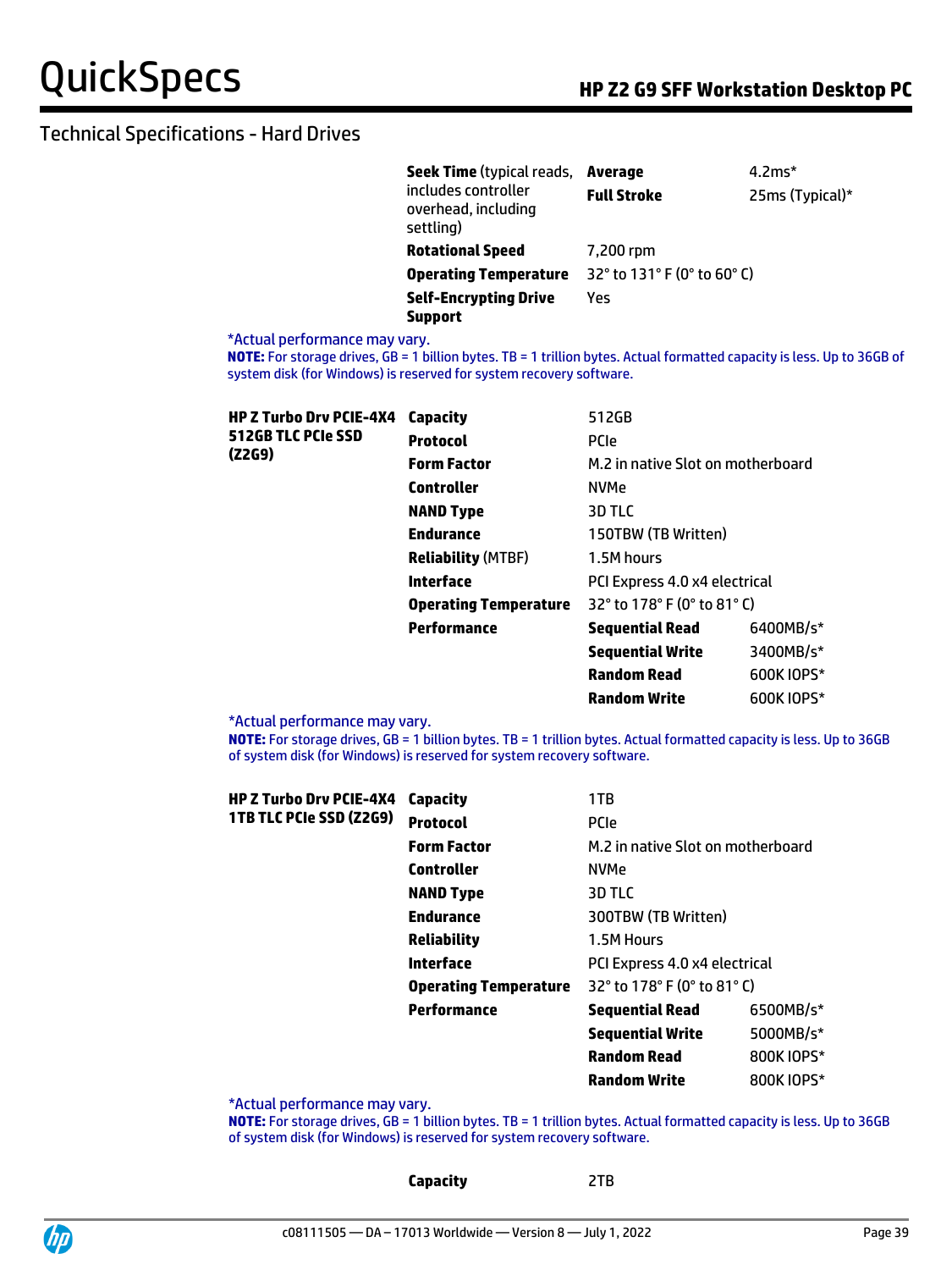|                                                           | <b>Protocol</b>              | <b>PCIe</b>                       |            |
|-----------------------------------------------------------|------------------------------|-----------------------------------|------------|
|                                                           | <b>Form Factor</b>           | M.2 in native Slot on motherboard |            |
|                                                           | Controller                   | <b>NVMe</b>                       |            |
|                                                           | <b>NAND Type</b>             | 3D TLC                            |            |
| <b>HP Z Turbo Drv PCIE-4X4</b><br>2TB TLC PCIe SSD (Z2G9) | <b>Endurance</b>             | 600TBW (TB Written)               |            |
|                                                           | <b>Reliability</b>           | 1.5M Hours                        |            |
|                                                           | Interface                    | PCI Express 4.0 x4 electrical     |            |
|                                                           | <b>Operating Temperature</b> | 32° to 178° F (0° to 81° C)       |            |
|                                                           | Performance                  | <b>Sequential Read</b>            | 6500MB/s*  |
|                                                           |                              | <b>Sequential Write</b>           | 5000MB/s*  |
|                                                           |                              | <b>Random Read</b>                | 800K IOPS* |
|                                                           |                              | <b>Random Write</b>               | 800K IOPS* |

\*Actual performance may vary.

**NOTE:** For storage drives, GB = 1 billion bytes. TB = 1 trillion bytes. Actual formatted capacity is less. Up to 36GB of system disk (for Windows) is reserved for system recovery software.

| HP Z Turbo Drv PCIE-4X4<br>4TB<br>TLC PCIe SSD | Capacity                     | 4TB                               |            |
|------------------------------------------------|------------------------------|-----------------------------------|------------|
|                                                | <b>Protocol</b>              | <b>PCIe</b>                       |            |
|                                                | <b>Form Factor</b>           | M.2 in native Slot on motherboard |            |
|                                                | <b>Controller</b>            | <b>NVMe</b>                       |            |
|                                                | <b>NAND Type</b>             | 3D TLC                            |            |
|                                                | <b>Endurance</b>             | 1200TBW (TB Written)              |            |
|                                                | <b>Reliability (MTBF)</b>    | 1.5M Hours                        |            |
|                                                | Interface                    | PCI Express 4.0 x4 electrical     |            |
|                                                | <b>Operating Temperature</b> | 32° to 178° F (0° to 81° C)       |            |
|                                                | Performance                  | <b>Sequential Read</b>            | 6500MB/s*  |
|                                                |                              | <b>Sequential Write</b>           | 5000MB/s*  |
|                                                |                              | <b>Random Read</b>                | 700K IOPS* |

\*Actual performance may vary.

**NOTE:** For storage drives, GB = 1 billion bytes. TB = 1 trillion bytes. Actual formatted capacity is less. Up to 36GB of system disk (for Windows) is reserved for system recovery software.

**Random Write 700K IOPS**\*

| HP Z Turbo Drv PCIE | Capacity                     | 4TB                               |            |
|---------------------|------------------------------|-----------------------------------|------------|
| Gen4x4 4TB          | <b>Protocol</b>              | <b>PCIe</b>                       |            |
| TLC PCIe SED OPAL2  | <b>Form Factor</b>           | M.2 in native Slot on motherboard |            |
|                     | <b>Controller</b>            | <b>NVMe</b>                       |            |
|                     | <b>NAND Type</b>             | 3D TLC                            |            |
|                     | <b>Endurance</b>             | 1200TBW (TB Written)              |            |
|                     | Interface                    | PCI Express 4.0 x4 electrical     |            |
|                     | <b>Operating Temperature</b> | 32° to 178° F (0° to 81° C)       |            |
|                     | <b>Performance</b>           | <b>Sequential Read</b>            | 6500MB/s*  |
|                     |                              | <b>Sequential Write</b>           | 5000MB/s*  |
|                     |                              | <b>Random Read</b>                | 700K IOPS* |
|                     |                              | <b>Random Write</b>               | 700K IOPS* |
|                     |                              |                                   |            |

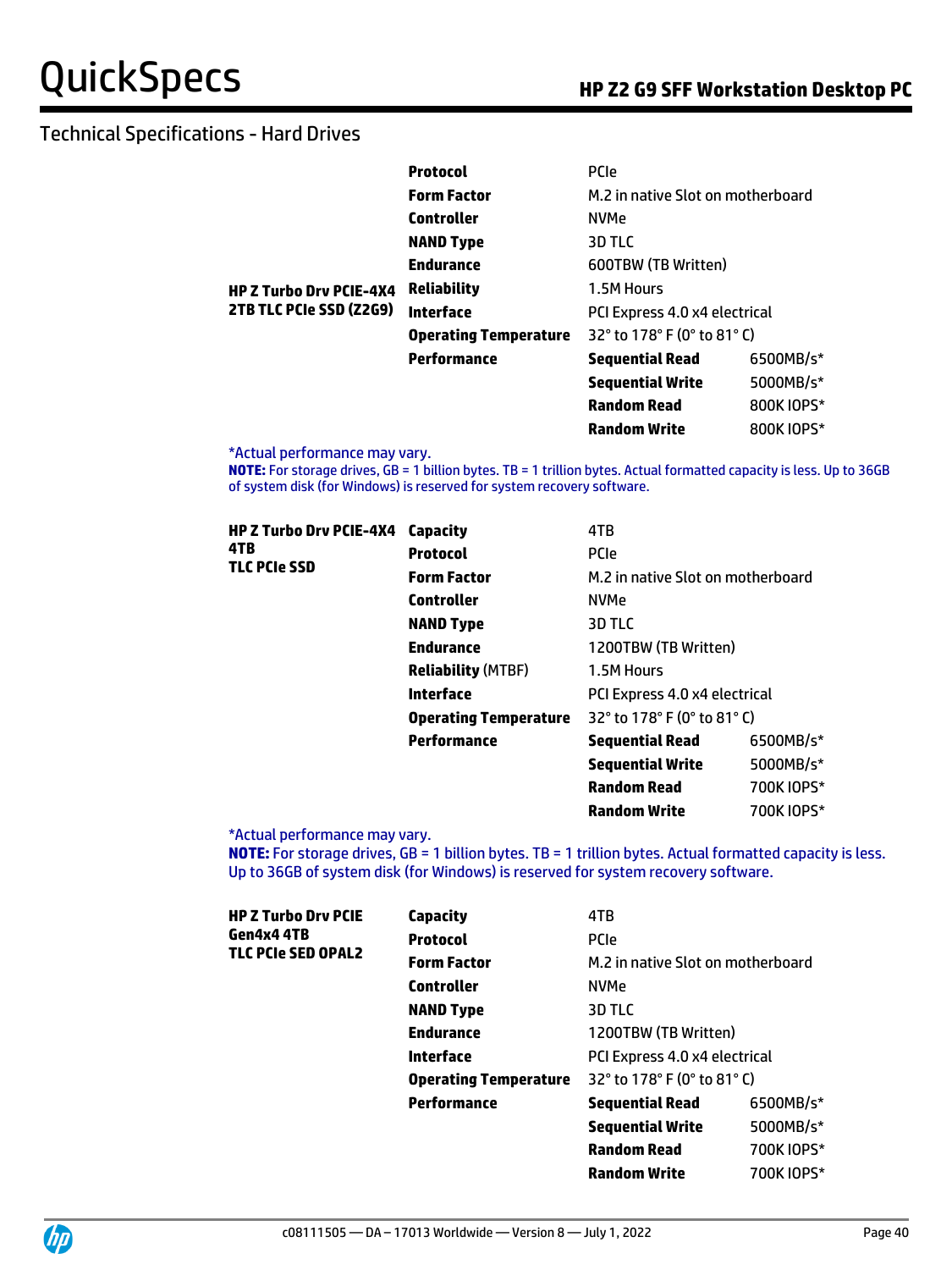#### **Self-Encrypting Drive Support** OPAL2

\*Actual performance may vary.

**NOTE:** For storage drives, GB = 1 billion bytes. TB = 1 trillion bytes. Actual formatted capacity is less. Up to 36GB of system disk (for Windows) is reserved for system recovery software.

| <b>HP Z Turbo Drv 512GB</b><br>TLC PCIe SED | Capacity                     | 512GB                             |            |
|---------------------------------------------|------------------------------|-----------------------------------|------------|
|                                             | <b>Protocol</b>              | <b>PCIe</b>                       |            |
| <b>OPAL2 (Z2G9)</b>                         | <b>Form Factor</b>           | M.2 in native Slot on motherboard |            |
|                                             | <b>Controller</b>            | <b>NVMe</b>                       |            |
|                                             | <b>NAND Type</b>             | 3D TLC                            |            |
|                                             | <b>Endurance</b>             | 150TBW (TB Written)               |            |
|                                             | <b>Reliability</b>           | 1.5M Hours                        |            |
|                                             | Interface                    | PCI Express 4.0 x4 electrical     |            |
|                                             | <b>Operating Temperature</b> | 32° to 178° F (0° to 81° C)       |            |
|                                             | Performance                  | <b>Sequential Read</b>            | 6400MB/s*  |
|                                             |                              | <b>Sequential Write</b>           | 3400MB/s*  |
|                                             |                              | <b>Random Read</b>                | 600K IOPS* |
|                                             |                              | <b>Random Write</b>               | 600K IOPS* |
|                                             |                              |                                   |            |

#### **Self-Encrypting Drive Support**

\*Actual performance may vary.

**NOTE:** For storage drives, GB = 1 billion bytes. TB = 1 trillion bytes. Actual formatted capacity is less. Up to 36GB of system disk (for Windows) is reserved for system recovery software.

OPAL2

| <b>HP Z Turbo Drv 1TB</b> | <b>Capacity</b>                                | 1TB                               |            |
|---------------------------|------------------------------------------------|-----------------------------------|------------|
| <b>TLC PCIe SED</b>       | <b>Protocol</b>                                | <b>PCIe</b>                       |            |
| <b>OPAL2 (Z2G9)</b>       | <b>Form Factor</b>                             | M.2 in native Slot on motherboard |            |
|                           | Controller                                     | NVMe                              |            |
|                           | <b>NAND Type</b>                               | 3D TLC                            |            |
|                           | <b>Endurance</b>                               | 300TBW (TB Written)               |            |
|                           | <b>Reliability</b>                             | 1.5M Hours                        |            |
|                           | Interface                                      | PCI Express 4.0 x4 electrical     |            |
|                           | <b>Operating Temperature</b>                   | 32° to 178° F (0° to 81° C)       |            |
|                           | Performance                                    | <b>Sequential Read</b>            | 6500MB/s*  |
|                           |                                                | <b>Sequential Write</b>           | 5000MB/s*  |
|                           |                                                | <b>Random Read</b>                | 800K IOPS* |
|                           |                                                | <b>Random Write</b>               | 800K IOPS* |
|                           | <b>Self-Encrypting Drive</b><br><b>Support</b> | OPAL <sub>2</sub>                 |            |

\*Actual performance may vary.

**NOTE:** For storage drives, GB = 1 billion bytes. TB = 1 trillion bytes. Actual formatted capacity is less. Up to 36GB of system disk (for Windows) is reserved for system recovery software.

| <b>HP Z Turbo Drv 2TB</b> | Capacity           | 2TB                               |
|---------------------------|--------------------|-----------------------------------|
| TLC PCIe SED              | <b>Protocol</b>    | <b>PCIP</b>                       |
| <b>OPAL2 (Z2G9)</b>       | <b>Form Factor</b> | M.2 in native Slot on motherboard |

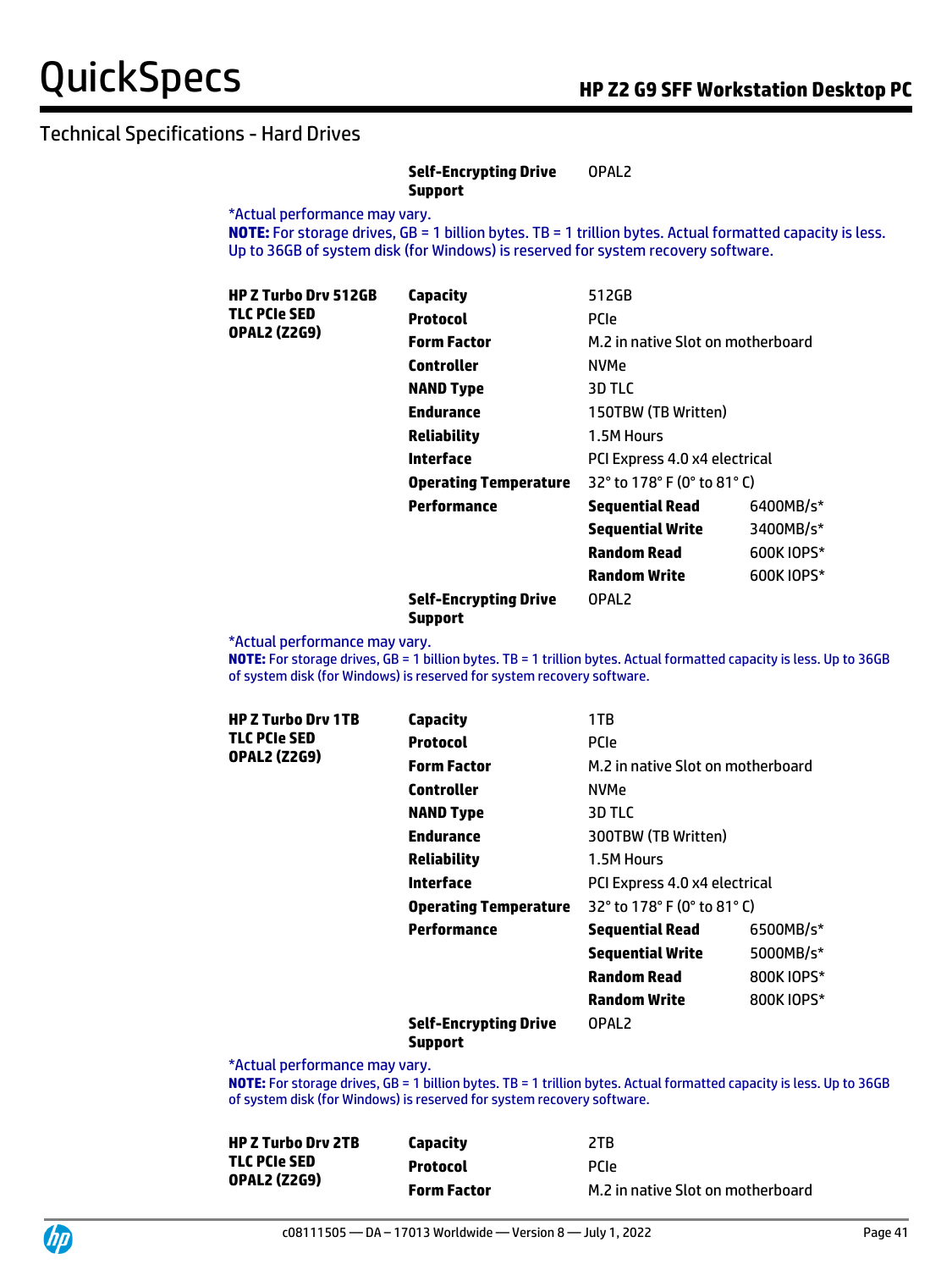| Controller                   | <b>NVMe</b>                   |            |  |
|------------------------------|-------------------------------|------------|--|
| NAND Type                    | 3D TLC                        |            |  |
| Endurance                    | 600TBW (TB Written)           |            |  |
| Reliability                  | 1.5M Hours                    |            |  |
| Interface                    | PCI Express 4.0 x4 electrical |            |  |
| <b>Operating Temperature</b> | 32° to 178° F (0° to 81° C)   |            |  |
| Performance                  | <b>Sequential Read</b>        | 6500MB/s*  |  |
|                              | <b>Sequential Write</b>       | 5000MB/s*  |  |
|                              | 800K IOPS*<br>Random Read     |            |  |
|                              | <b>Random Write</b>           | 800K IOPS* |  |
| Self-Encrypting Drive        | OPAL <sub>2</sub>             |            |  |

**Self-Encrypting Drive Support**

\*Actual performance may vary.

**NOTE:** For storage drives, GB = 1 billion bytes. TB = 1 trillion bytes. Actual formatted capacity is less. Up to 36GB of system disk (for Windows) is reserved for system recovery software.

| 256GB 2280 PCIe-4x4 | Capacity                     | 256GB                             |            |
|---------------------|------------------------------|-----------------------------------|------------|
| Value M.2 SSD       | <b>Protocol</b>              | <b>PCIe</b>                       |            |
|                     | <b>Form Factor</b>           | M.2 in native Slot on motherboard |            |
|                     | <b>Controller</b>            | <b>NVMe</b>                       |            |
|                     | <b>NAND Type</b>             | 3D TLC                            |            |
|                     | <b>Endurance</b>             | 200TBW (TB Written)               |            |
|                     | Reliability                  | 1.5M Hours                        |            |
|                     | Interface                    | PCI Express 4.0 x4 electrical     |            |
|                     | <b>Operating Temperature</b> | 32° to 158° F (0° to 70° C)       |            |
|                     | Performance                  | <b>Sequential Read</b>            | 3100MB/s*  |
|                     |                              | <b>Sequential Write</b>           | 1400MB/s*  |
|                     |                              | <b>Random Read</b>                | 200K IOPS* |

\*Actual performance may vary.

**NOTE:** For storage drives, GB = 1 billion bytes. TB = 1 trillion bytes. Actual formatted capacity is less. Up to 36GB of system disk (for Windows) is reserved for system recovery software.

**Random Write** 400K IOPS\*

| 512GB 2280 PCIe-4x4 | <b>Capacity</b>              | 512GB                             |            |
|---------------------|------------------------------|-----------------------------------|------------|
| Value M.2 SSD       | <b>Protocol</b>              | <b>PCIe</b>                       |            |
|                     | <b>Form Factor</b>           | M.2 in native Slot on motherboard |            |
|                     | <b>Controller</b>            | <b>NVMe</b>                       |            |
|                     | <b>NAND Type</b>             | 3D TLC                            |            |
|                     | <b>Endurance</b>             | 300TBW (TB Written)               |            |
|                     | <b>Reliability</b>           | 1.5M Hours                        |            |
|                     | <b>Interface</b>             | PCI Express 4.0 x4 electrical     |            |
|                     | <b>Operating Temperature</b> | 32° to 158° F (0° to 70° C)       |            |
|                     | Performance                  | <b>Sequential Read</b>            | 3400MB/s*  |
|                     |                              | <b>Sequential Write</b>           | 2500MB/s*  |
|                     |                              | <b>Random Read</b>                | 380K IOPS* |
|                     |                              | <b>Random Write</b>               | 430K IOPS* |
|                     |                              |                                   |            |

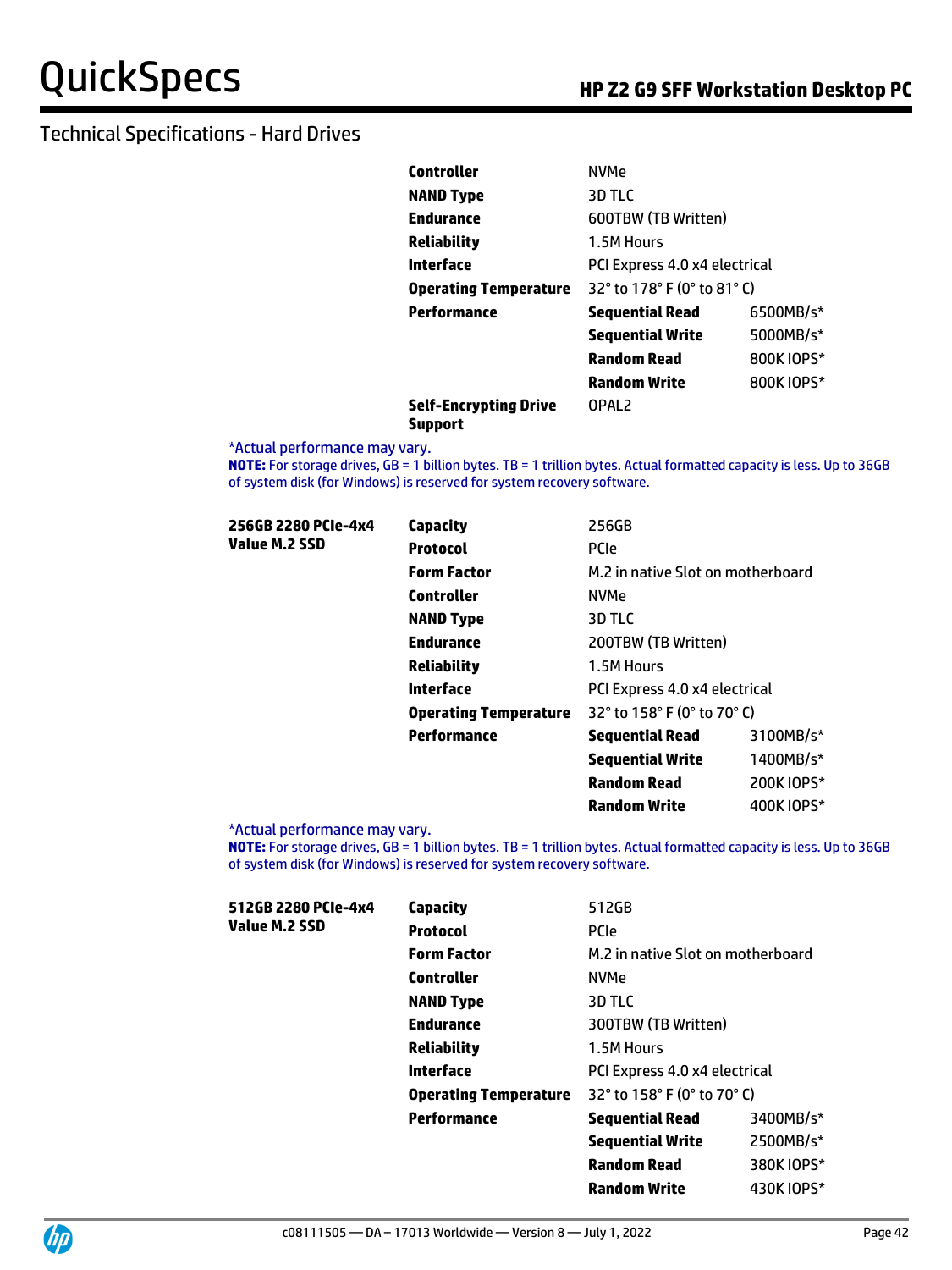\*Actual performance may vary. **NOTE:** For storage drives, GB = 1 billion bytes. TB = 1 trillion bytes. Actual formatted capacity is less. Up to 36GB of system disk (for Windows) is reserved for system recovery software.

| 1TB 2280 PCIe-4x4 Value Capacity |                              | 1TB                               |            |
|----------------------------------|------------------------------|-----------------------------------|------------|
| <b>M.2 SSD</b>                   | <b>Protocol</b>              | <b>PCIe</b>                       |            |
|                                  | <b>Form Factor</b>           | M.2 in native Slot on motherboard |            |
|                                  | <b>Controller</b>            | <b>NVMe</b>                       |            |
|                                  | <b>NAND Type</b>             | 3D TLC                            |            |
|                                  | <b>Endurance</b>             | 400TBW (TB Written)               |            |
|                                  | <b>Reliability</b>           | 1.5M Hours                        |            |
|                                  | Interface                    | PCI Express 4.0 x4 electrical     |            |
|                                  | <b>Operating Temperature</b> | 32° to 158° F (0° to 70° C)       |            |
|                                  | Performance                  | <b>Sequential Read</b>            | 3400MB/s*  |
|                                  |                              | <b>Sequential Write</b>           | 2500MB/s*  |
|                                  |                              | <b>Random Read</b>                | 500K IOPS* |
|                                  |                              | <b>Random Write</b>               | 440K IOPS* |

\*Actual performance may vary.

**NOTE:** For storage drives, GB = 1 billion bytes. TB = 1 trillion bytes. Actual formatted capacity is less. Up to 36GB of system disk (for Windows) is reserved for system recovery software.

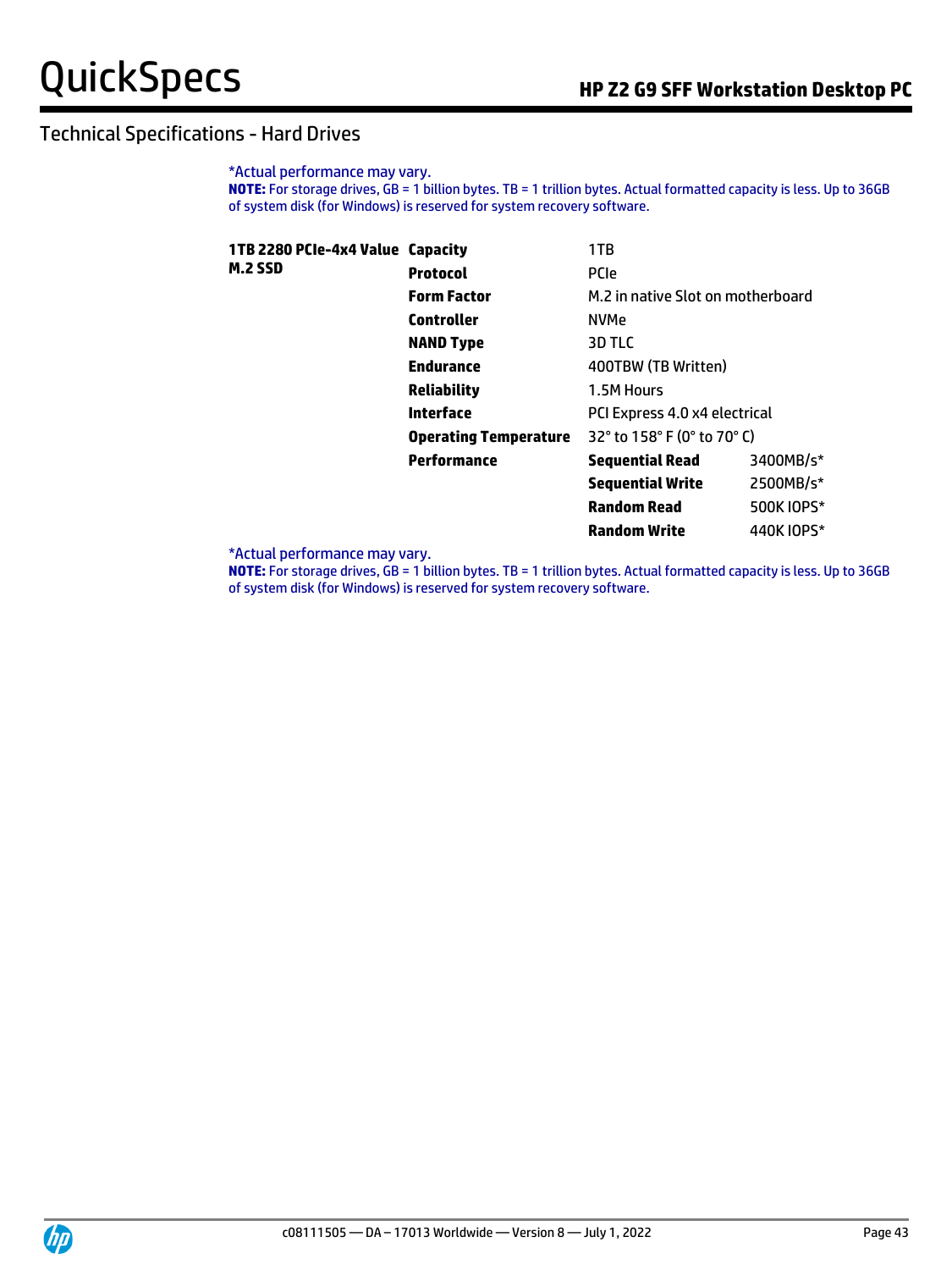| <b>AMD Radeon™ Pro</b><br><b>W6600 8GB Graphics</b> | <b>Form Factor</b>                          | Single slot, full-height, 9.5" length                                                                                                   |
|-----------------------------------------------------|---------------------------------------------|-----------------------------------------------------------------------------------------------------------------------------------------|
|                                                     | <b>Graphics Controller</b>                  | Navi23 architecture<br>Power: 122 Watts<br><b>Cooling Solution: Active Fan Heatsink</b>                                                 |
|                                                     | <b>Bus Type</b>                             | PCI Express 4.0 x8                                                                                                                      |
|                                                     | <b>Memory</b>                               | <b>8GB GDDR6 Memory</b><br>Memory Bandwidth: 224 GB/s<br>Memory Interface: 128 bit                                                      |
|                                                     | <b>Connectors</b>                           | 4x DisplayPort™ 1.4 with DSC<br>- HDR Ready<br>- Supports Multi-Stream Transport (MST)                                                  |
|                                                     | <b>Max simultaneous</b><br>displays         | @ 60Hz with HDR Enabled<br>4x @ 3840x2160px (4K)<br>4x @ 5120x2880px (5K)<br>1x @ 7680x4320px (8K)                                      |
|                                                     | <b>Shading Architecture</b>                 | DirectX 12 Shader Model 6.5                                                                                                             |
|                                                     | <b>Supported Graphics APIs</b>              | DirectX <sup>®</sup> 12 Ultimate<br>OpenGL® 4.6<br>OpenCL™ 2.1<br>Vulkan <sup>™</sup> 1.2                                               |
|                                                     | <b>Available Graphics</b><br><b>Drivers</b> | Windows 10 64-bit<br>Windows 11 64-bit<br>Linux <sup>®</sup> 64-bit (selected Enterprise distributions)                                 |
|                                                     |                                             | HP qualified drivers may be preloaded or available from the HP support<br>Web site:<br>http://welcome.hp.com/country/us/en/support.html |
| NVIDIA <sup>®</sup> T400 2GB                        | <b>Form Factor</b>                          | Single Slot, Low Profile (2.7" H x 6.1" L)                                                                                              |
| <b>Graphics</b>                                     | <b>Graphics Controller</b>                  | Turing architecture<br><b>Max Power: 30 Watts</b><br><b>Cooling Solution: Active fan heatsink</b>                                       |
|                                                     | <b>Bus Type</b>                             | PCI Express 3.0 x16                                                                                                                     |
|                                                     | <b>Memory</b>                               | <b>2GB GDDR6 Memory</b><br>Memory Bandwidth: 80 GB/s<br>Memory Interface: 64 bit                                                        |
|                                                     | <b>Connectors</b>                           | 3x mDP (Mini DisplayPort™) 1.4 Connectors                                                                                               |
|                                                     | <b>Max simultaneous</b><br>displays         | - 3x 3840 x 2160 @ 120Hz<br>- 3x 5120 x 2880 @ 60Hz<br>- supports Multi-Stream Transport (MST)                                          |
|                                                     | <b>Shading Architecture</b>                 | DirectX 12 Shader Model 5.1                                                                                                             |
|                                                     | <b>Supported Graphics APIs</b>              | OpenGL 4.6<br>DirectX 12<br>Vulkan 1.2<br>API support includes:<br>CUDA, OpenCL 1.2                                                     |
|                                                     | <b>Available Graphics</b><br><b>Drivers</b> | Windows 10 64-bit<br>Windows 11 64-bit<br>Linux <sup>®</sup> 64-bit (selected Enterprise distributions)                                 |



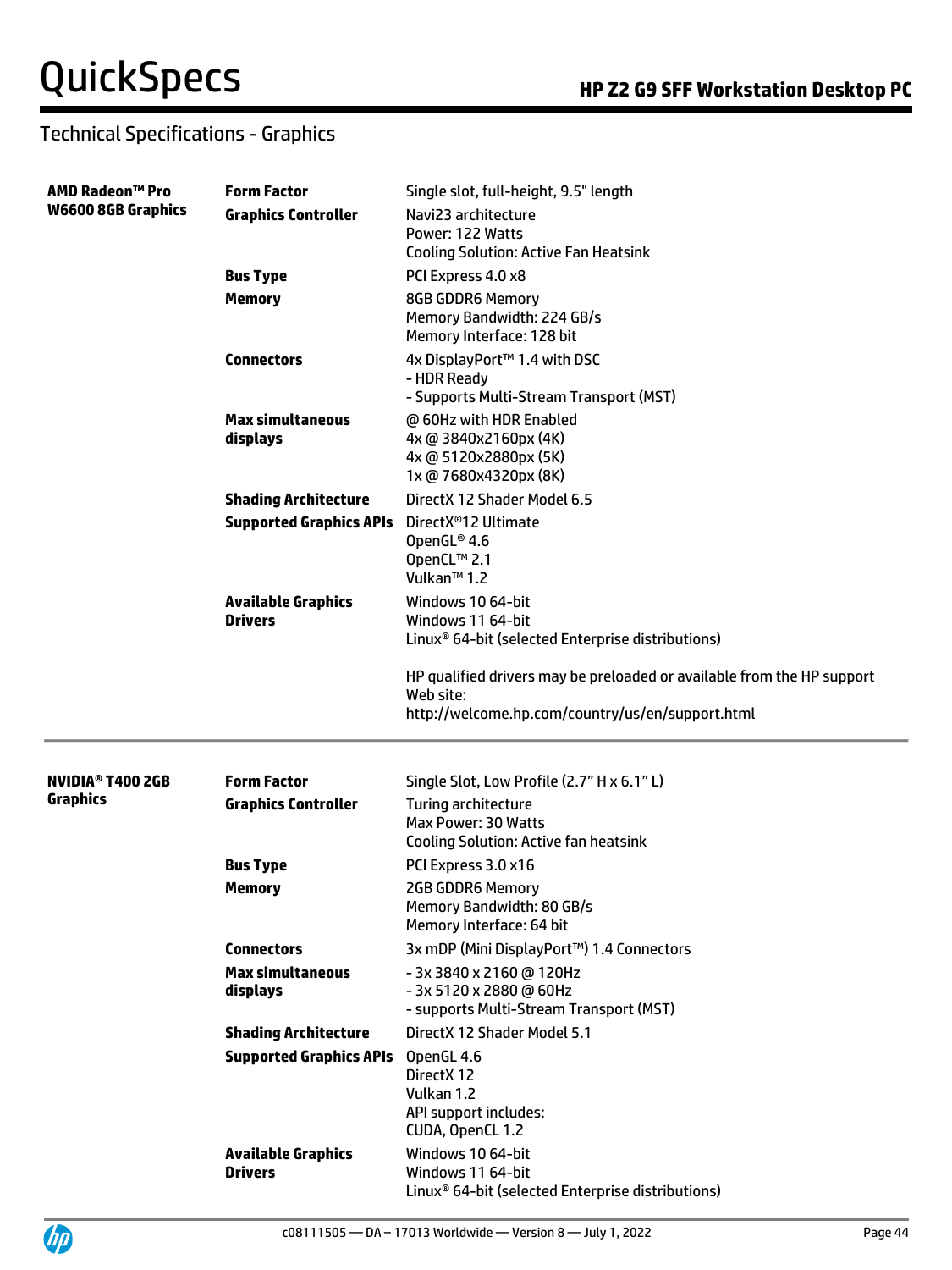|                                    |                                             | HP qualified drivers may be preloaded or available from the HP support<br>Web site:<br>http://welcome.hp.com/country/us/en/support.html |
|------------------------------------|---------------------------------------------|-----------------------------------------------------------------------------------------------------------------------------------------|
| NVIDIA® T400 4GB                   | <b>Form Factor</b>                          | Single Slot, Low Profile (2.7" H x 6.1" L)                                                                                              |
| <b>Graphics</b>                    | <b>Graphics Controller</b>                  | Turing architecture<br>Max Power: 30 Watts<br><b>Cooling Solution: Active fan heatsink</b>                                              |
|                                    | <b>Bus Type</b>                             | PCI Express 3.0 x16                                                                                                                     |
|                                    | <b>Memory</b>                               | <b>4GB GDDR6 Memory</b><br>Memory Bandwidth: 80 GB/s<br>Memory Interface: 64 bit                                                        |
|                                    | <b>Connectors</b>                           | 3x mDP (Mini DisplayPort™) 1.4 Connectors                                                                                               |
|                                    | <b>Max simultaneous</b><br>displays         | - 3x 3840 x 2160 @ 120Hz<br>- 3x 5120 x 2880 @ 60Hz<br>- supports Multi-Stream Transport (MST)                                          |
|                                    | <b>Shading Architecture</b>                 | DirectX 12 Shader Model 5.1                                                                                                             |
|                                    | <b>Supported Graphics APIs</b>              | OpenGL 4.6<br>DirectX 12<br>Vulkan 1.2<br>API support includes:<br>CUDA, OpenCL 1.2                                                     |
|                                    | <b>Available Graphics</b><br><b>Drivers</b> | Windows 10 64-bit<br>Windows 11 64-bit<br>Linux <sup>®</sup> 64-bit (selected Enterprise distributions)                                 |
|                                    |                                             | HP qualified drivers may be preloaded or available from the HP support<br>Web site:<br>http://welcome.hp.com/country/us/en/support.html |
| <b>NVIDIA<sup>®</sup> T600 4GB</b> | <b>Form Factor</b>                          | Single Slot, Low Profile (2.7" H x 6.1" L)                                                                                              |
| Graphics                           | <b>Graphics Controller</b>                  | Turing architecture<br>Max Power: 40 Watts<br><b>Cooling Solution: Active fan heatsink</b>                                              |
|                                    | <b>Bus Type</b>                             | PCI Express 3.0 x16                                                                                                                     |
|                                    | <b>Memory</b>                               | <b>4GB GDDR6 Memory</b><br>Memory Bandwidth: 160 GB/s<br>Memory Interface: 128 bit                                                      |
|                                    | <b>Connectors</b>                           | 4x mDP (Mini DisplayPort™) 1.4 Connectors                                                                                               |
|                                    | <b>Max simultaneous</b><br>displays         | -4x 3840 x 2160 @ 120Hz<br>-4x 5120 x 2880 @ 60Hz<br>- 2x 7680 x 4320 @ 60Hz<br>- supports Multi-Stream Transport (MST)                 |
|                                    | <b>Shading Architecture</b>                 | DirectX 12 Shader Model 5.1                                                                                                             |
|                                    | <b>Supported Graphics APIs</b> OpenGL 4.6   | DirectX 12<br>Vulkan 1.2                                                                                                                |

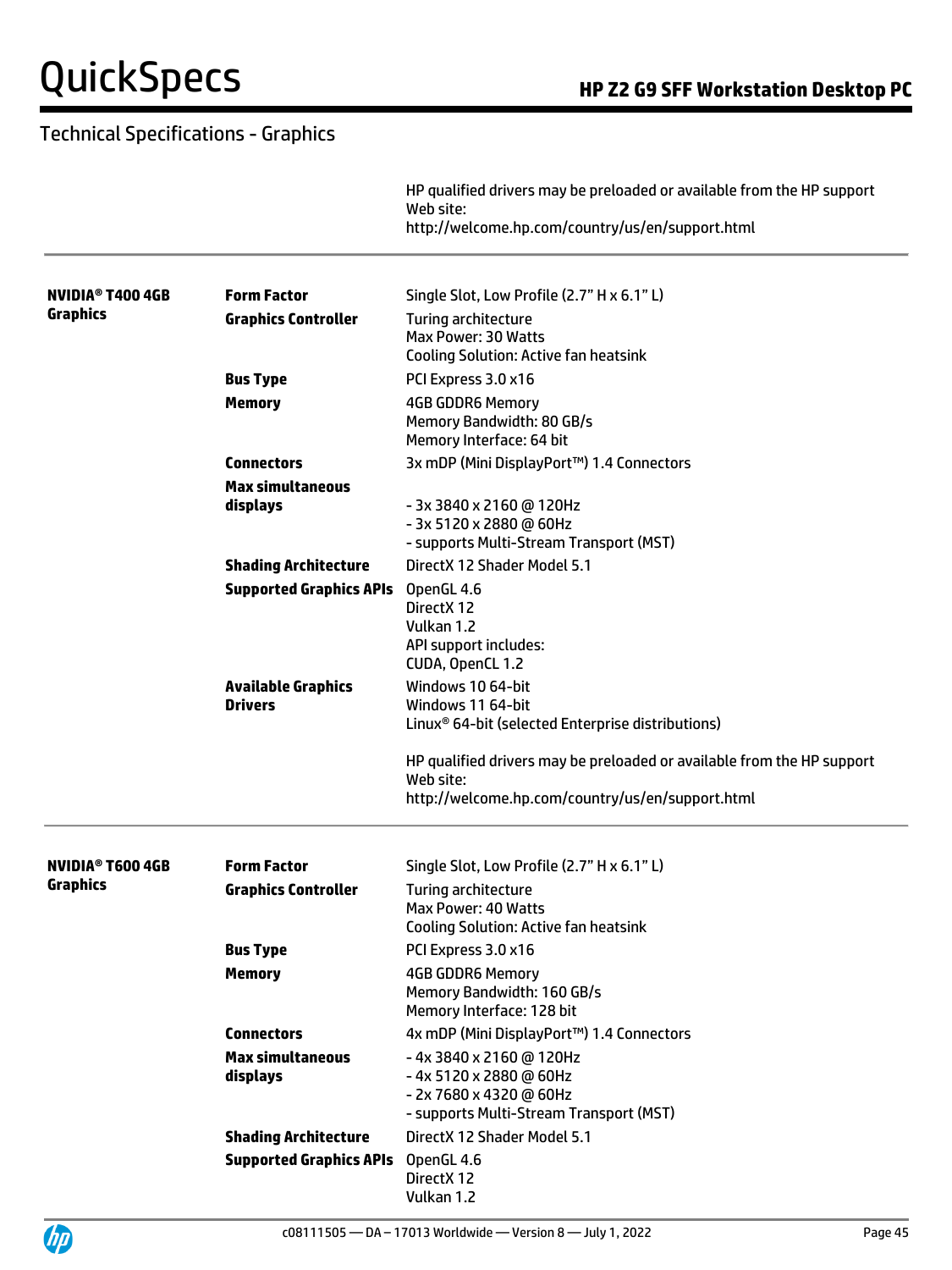|                                                  |                                             | API support includes:<br>CUDA, OpenCL 1.2                                                         |
|--------------------------------------------------|---------------------------------------------|---------------------------------------------------------------------------------------------------|
|                                                  | <b>Available Graphics</b>                   | Windows 10 64-bit                                                                                 |
|                                                  | <b>Drivers</b>                              | Windows 11 64-bit                                                                                 |
|                                                  |                                             | Linux <sup>®</sup> 64-bit (selected Enterprise distributions)                                     |
|                                                  |                                             | HP qualified drivers may be preloaded or available from the HP support<br>Web site:               |
|                                                  |                                             | http://welcome.hp.com/country/us/en/support.html                                                  |
| NVIDIA <sup>®</sup> T1000 4GB<br><b>Graphics</b> | <b>Form Factor</b>                          | Single Slot, Low Profile (2.7" H x<br>6.1" L)                                                     |
|                                                  | <b>Graphics Controller</b>                  | <b>Turing architecture</b><br>Max Power: 50 Watts<br><b>Cooling Solution: Active fan heatsink</b> |
|                                                  | <b>Bus Type</b>                             | PCI Express 3.0 x16                                                                               |
|                                                  | <b>Memory</b>                               | <b>4GB GDDR6 Memory</b>                                                                           |
|                                                  |                                             | Memory Bandwidth: 160 GB/s                                                                        |
|                                                  |                                             | Memory Interface: 128 bit                                                                         |
|                                                  | <b>Connectors</b>                           | 4x mDP (Mini DisplayPort™) 1.4 Connectors                                                         |
|                                                  | <b>Max simultaneous</b>                     | -4x 3840 x 2160 @ 120Hz                                                                           |
|                                                  | displays                                    | -4x 5120 x 2880 @ 60Hz                                                                            |
|                                                  |                                             | - 2x 7680 x 4320 @ 60Hz<br>- supports Multi-Stream Transport (MST)                                |
|                                                  | <b>Shading Architecture</b>                 | DirectX 12 Shader Model 5.1                                                                       |
|                                                  | <b>Supported Graphics APIs</b>              | OpenGL 4.6                                                                                        |
|                                                  |                                             | DirectX 12                                                                                        |
|                                                  |                                             | Vulkan 1.2                                                                                        |
|                                                  |                                             | API support includes:                                                                             |
|                                                  |                                             | CUDA, OpenCL 1.2                                                                                  |
|                                                  | <b>Available Graphics</b><br><b>Drivers</b> | Windows 10 64-bit<br>Windows 11 64-bit                                                            |
|                                                  |                                             | Linux <sup>®</sup> 64-bit (selected Enterprise distributions)                                     |
|                                                  |                                             | HP qualified drivers may be preloaded or available from the HP support                            |
|                                                  |                                             | Web site:                                                                                         |
|                                                  |                                             | http://welcome.hp.com/country/us/en/support.html                                                  |
| <b>NVIDIA<sup>®</sup> T1000 8GB</b>              | <b>Form Factor</b>                          | Single Slot, Low Profile (2.7" H x                                                                |
| <b>Graphics</b>                                  |                                             | 6.1"L)                                                                                            |
|                                                  | <b>Graphics Controller</b>                  | Turing architecture                                                                               |
|                                                  |                                             | Max Power: 50 Watts                                                                               |
|                                                  |                                             | <b>Cooling Solution: Active fan heatsink</b>                                                      |
|                                                  | <b>Bus Type</b>                             | PCI Express 3.0 x16                                                                               |
|                                                  | <b>Memory</b>                               | <b>8GB GDDR6 Memory</b><br>Memory Bandwidth: 160 GB/s<br>Memory Interface: 128 bit                |
|                                                  | <b>Connectors</b>                           | 4x mDP (Mini DisplayPort™) 1.4 Connectors                                                         |
|                                                  | <b>Max simultaneous</b>                     | -4x 3840 x 2160 @ 120Hz                                                                           |
|                                                  | displays                                    | -4x 5120 x 2880 @ 60Hz                                                                            |

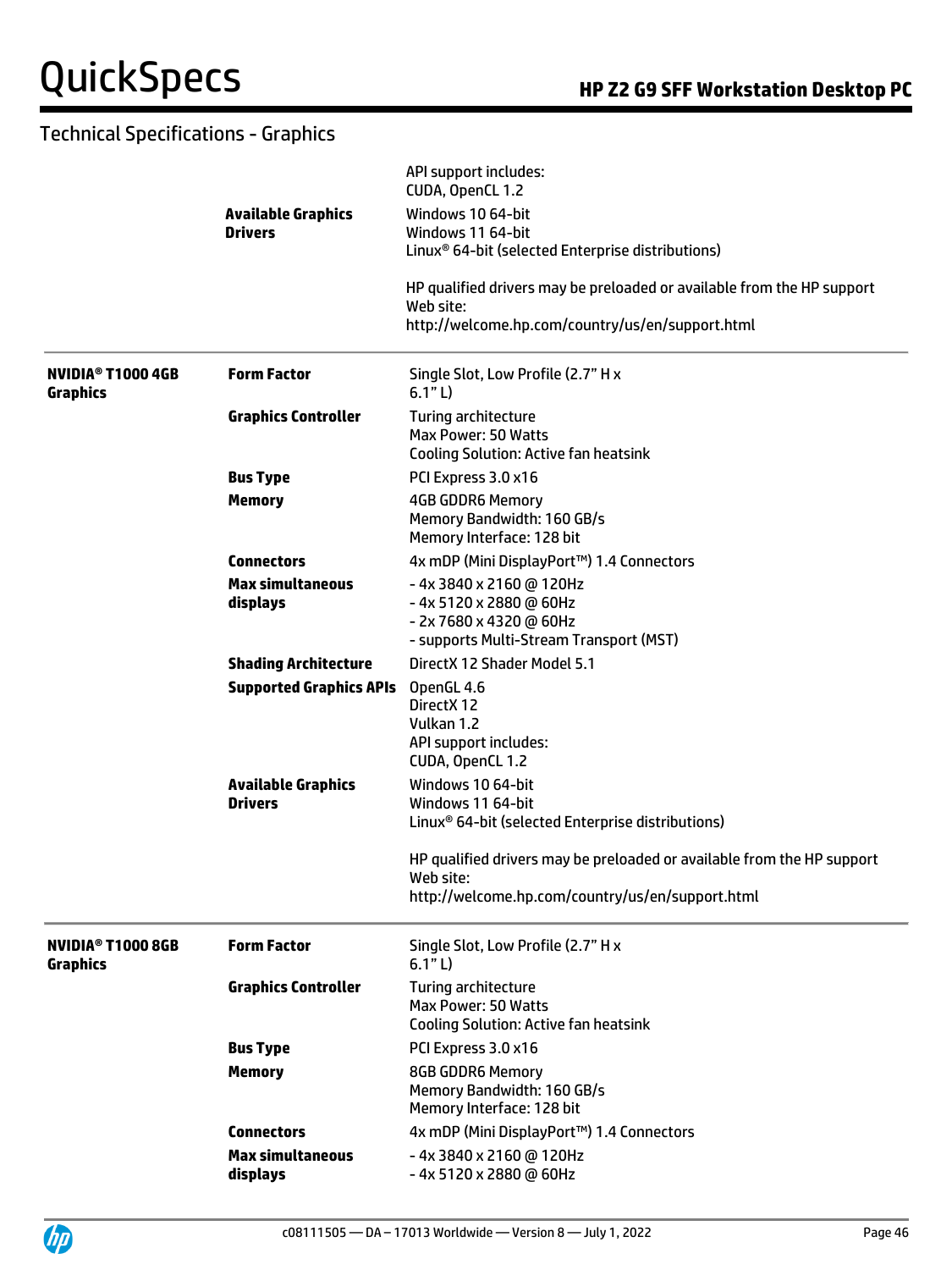|                                                   |                                             | - 2x 7680 x 4320 @ 60Hz<br>- supports Multi-Stream Transport (MST)                                                                      |  |  |
|---------------------------------------------------|---------------------------------------------|-----------------------------------------------------------------------------------------------------------------------------------------|--|--|
|                                                   | <b>Shading Architecture</b>                 | DirectX 12 Shader Model 5.1                                                                                                             |  |  |
|                                                   | <b>Supported Graphics APIs</b>              | OpenGL 4.6<br>DirectX 12<br>Vulkan 1.2<br>API support includes:<br>CUDA, OpenCL 1.2                                                     |  |  |
|                                                   | <b>Available Graphics</b><br><b>Drivers</b> | Windows 10 64-bit<br>Windows 11 64-bit<br>Linux <sup>®</sup> 64-bit (selected Enterprise distributions)                                 |  |  |
|                                                   |                                             | HP qualified drivers may be preloaded or available from the HP support<br>Web site:<br>http://welcome.hp.com/country/us/en/support.html |  |  |
| <b>NVIDIA® RTX™ A2000</b><br><b>12GB Graphics</b> | <b>Form Factor</b>                          | Low-Profile Double Slot (2.7" H x<br>6.1" L)                                                                                            |  |  |
|                                                   | <b>Graphics Controller</b>                  | Ampere architecture<br>Power: 70 Watts<br><b>Cooling: Active Fan Heatsink</b>                                                           |  |  |
|                                                   | <b>Bus Type</b>                             | PCI Express 4.0 x16                                                                                                                     |  |  |
|                                                   | <b>Memory</b>                               | 12GB GDDR6 memory<br>Memory Bandwidth: 288 GB/s<br>Memory Interface: 192 bit<br>Support Error-correcting code (ECC)                     |  |  |
|                                                   | <b>Connectors</b>                           | 4x mDP (Mini DisplayPort™) 1.4 Connectors                                                                                               |  |  |
|                                                   | <b>Max simultaneous</b><br>displays         | 4x 4096 x 2160 @ 120 Hz,<br>4x 5120 x 2880 @ 60 Hz<br>2x 7680 x 4320 @ 60 Hz                                                            |  |  |
|                                                   | <b>Shading Architecture</b>                 | <b>Shader Model 6.5</b>                                                                                                                 |  |  |
|                                                   | <b>Supported Graphics APIs</b>              | OpenGL 4.6<br>DirectX 12<br>Vulkan 1.2<br>API support includes:<br>CUDA, OpenCL 1.2                                                     |  |  |
|                                                   | <b>Available Graphics</b><br><b>Drivers</b> | Windows 10 64-bit<br>Windows 11 64-bit<br>Linux <sup>®</sup> 64-bit (selected Enterprise distributions)                                 |  |  |
|                                                   |                                             | HP qualified drivers may be preloaded or available from the HP support<br>Web site:<br>http://welcome.hp.com/country/us/en/support.html |  |  |
| <b>HP 9.5mm Slim DVD</b>                          | <b>Description</b>                          | 9.5mm height, tray-load                                                                                                                 |  |  |
| Writer                                            | <b>Mounting Orientation</b>                 | Either horizontal or vertical                                                                                                           |  |  |
|                                                   | <b>Interface Type</b>                       | SATA/ATAPI                                                                                                                              |  |  |
|                                                   | <b>Dimensions (WxHxD)</b>                   | 128 x 9.5 x 127mm                                                                                                                       |  |  |
|                                                   | <b>Supported Media Types</b>                | DVD+R<br>DVD+RW                                                                                                                         |  |  |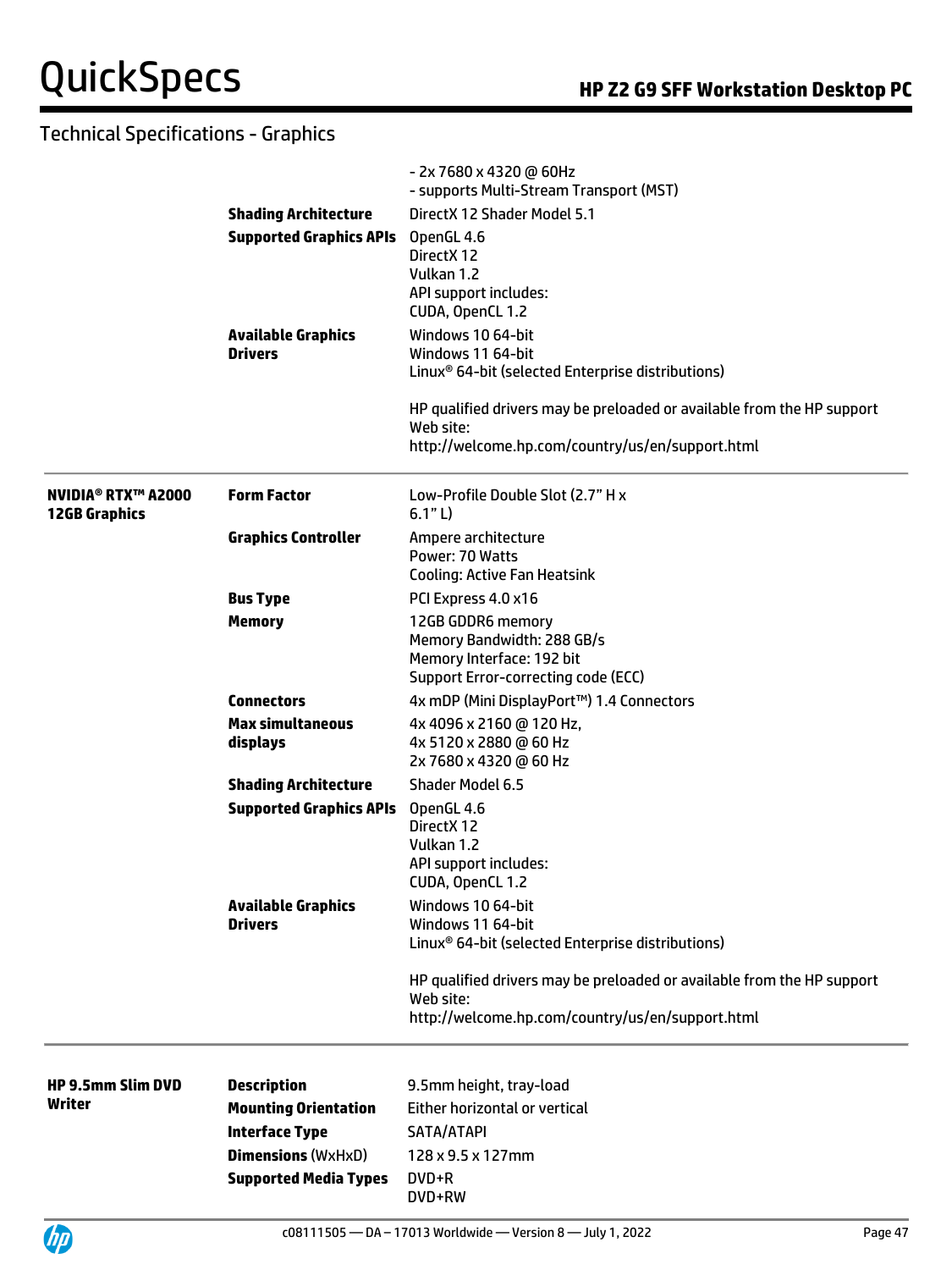|                                              | DVD+R DL<br><b>DVD-RDL</b><br>DVD-R<br>DVD-RW                                            |                                                                                                                                                       |
|----------------------------------------------|------------------------------------------------------------------------------------------|-------------------------------------------------------------------------------------------------------------------------------------------------------|
|                                              | $CD-R$<br>CD-RW                                                                          |                                                                                                                                                       |
| <b>Disc Capacity</b>                         | <b>DVD-ROM</b>                                                                           | 8.5 GB DL or 4.7 GB standard                                                                                                                          |
| <b>Access Times</b>                          | <b>Full Stroke DVD</b>                                                                   | < 200 ms (seek)                                                                                                                                       |
|                                              | <b>Full Stroke CD</b>                                                                    | < 200 ms (seek)                                                                                                                                       |
| <b>Maximum Data Transfer CD ROM Read</b>     |                                                                                          | CD-ROM, CD-R Up to 24X                                                                                                                                |
| <b>Rates</b>                                 |                                                                                          | CD-RW Up to 24X                                                                                                                                       |
|                                              | <b>DVD ROM Read</b>                                                                      | DVD+RW Up to 8X                                                                                                                                       |
|                                              |                                                                                          | DVD-RW Up to 8X                                                                                                                                       |
|                                              |                                                                                          | DVD+R DL Up to 8X<br>DVD-R DL Up to 8X                                                                                                                |
|                                              |                                                                                          | DVD-ROM Up to 8X                                                                                                                                      |
|                                              |                                                                                          | DVD-ROM DL Up to 8X                                                                                                                                   |
|                                              |                                                                                          | DVD+R Up to 8X                                                                                                                                        |
|                                              |                                                                                          | DVD-R Up to 8X                                                                                                                                        |
| <b>Power</b>                                 | <b>Source</b>                                                                            | SATA DC power receptacle                                                                                                                              |
|                                              | <b>DC Power Requirements</b>                                                             | 5 VDC $\pm$ 5%-100 mV ripple p-p                                                                                                                      |
|                                              | <b>DC Current</b>                                                                        | 5 VDC -< 800 mA typical, <1600 mA maximum                                                                                                             |
| <b>Operating Environmental Temperature</b>   |                                                                                          | 41° to 122° F (5° to 50° C)                                                                                                                           |
| (all conditions non-                         | <b>Relative Humidity</b>                                                                 | 10% to 80%                                                                                                                                            |
| condensing)                                  | <b>Maximum Wet Bulb</b><br><b>Temperature</b>                                            | 84°F (29°C)                                                                                                                                           |
| <b>Operating Systems</b><br><b>Supported</b> | Windows 10, Windows 7 Professional 32-bit and 64-bit,<br>Home 32*.<br>Linux <sup>®</sup> | Windows Vista Business 64*, Windows Vista Business 32*, Windows Vista<br>Home Basic 32*, Windows 2000, Windows XP Professional or Windows XP          |
|                                              | operating system.                                                                        | No driver is required for this device. Native support is provided by the                                                                              |
| <b>Kit Contents</b>                          | HP SATA DVD Writer drive, installation guide.                                            |                                                                                                                                                       |
| <b>Approvals</b>                             | Specification Rev. 1.0,<br>BSMI, C-Tick, VCCI, MIC, cUL, TUVT                            | USB-IF, WHQL, Compliant with USB Mass Storage Class Bulk only Transport<br>Compliant Intel Front Panel I/O Connectivity Design Guide V. 1.3, FCC, CE, |
|                                              |                                                                                          |                                                                                                                                                       |
| D-ROM Description                            | 9.5mm height, tray-load                                                                  |                                                                                                                                                       |
| <b>Mounting Orientation</b>                  | Either horizontal or vertical                                                            |                                                                                                                                                       |
|                                              |                                                                                          |                                                                                                                                                       |

| HP 9.5mm Slim DVD-ROM Description<br><b>Drive</b> |                             | 9.5mm height, tray-load        |                            |
|---------------------------------------------------|-----------------------------|--------------------------------|----------------------------|
|                                                   | <b>Mounting Orientation</b> | Either horizontal or vertical  |                            |
|                                                   | Interface Type              | SATA / ATAPI                   |                            |
|                                                   | <b>Dimensions</b> (WxHxD)   | $128 \times 9.5 \times 127$ mm |                            |
|                                                   | <b>Disc Capacity</b>        | <b>DVD-ROM</b>                 | Single layer: Up to 4.7 GB |

Double layer: Up to 8.5 GB

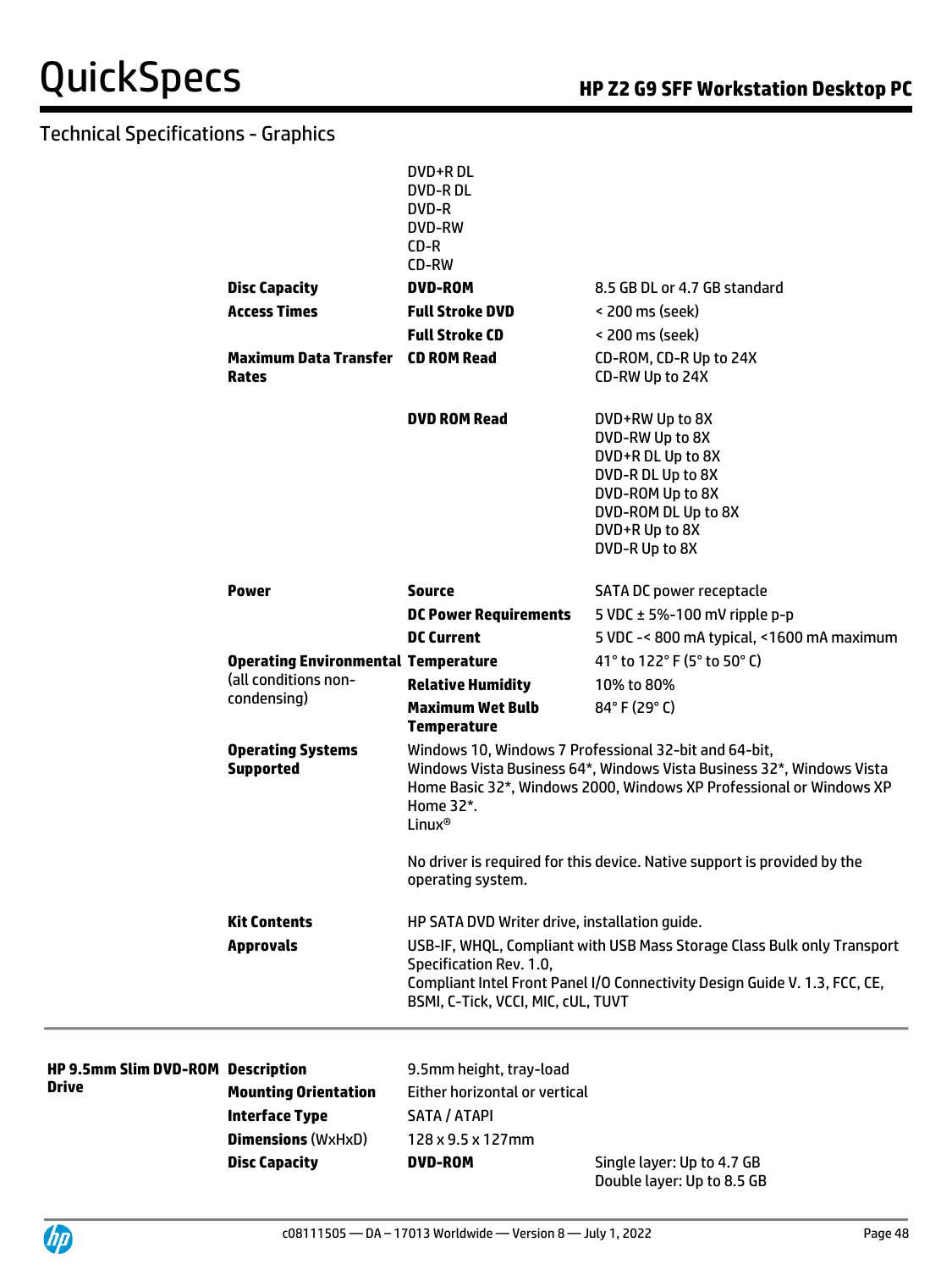|                                            | <b>Access Times</b>                                                                 | <b>DVD-ROM Single Layer</b>                                                                                                                                                                                                                                                                                          | < 110 me (typical)                                                                                                                                    |
|--------------------------------------------|-------------------------------------------------------------------------------------|----------------------------------------------------------------------------------------------------------------------------------------------------------------------------------------------------------------------------------------------------------------------------------------------------------------------|-------------------------------------------------------------------------------------------------------------------------------------------------------|
|                                            |                                                                                     | <b>CD-ROM Mode 1</b>                                                                                                                                                                                                                                                                                                 | < 110 ms (typical)                                                                                                                                    |
|                                            |                                                                                     | <b>Full Stroke DVD</b>                                                                                                                                                                                                                                                                                               | < 230 ms (typical)                                                                                                                                    |
|                                            |                                                                                     | <b>Full Stroke CD</b>                                                                                                                                                                                                                                                                                                | < 220 ms (typical)                                                                                                                                    |
|                                            | <b>Power</b>                                                                        | <b>Source</b>                                                                                                                                                                                                                                                                                                        | <b>SATA DC power receptacle</b>                                                                                                                       |
|                                            |                                                                                     | <b>DC Power Requirements</b>                                                                                                                                                                                                                                                                                         | 5 VDC $\pm$ 5%-100 mV ripple p-p                                                                                                                      |
|                                            |                                                                                     | <b>DC Current</b>                                                                                                                                                                                                                                                                                                    | 5 VDC - < 800mA typical, < 1600 mA maximum                                                                                                            |
|                                            | <b>Operating Environmental Temperature</b>                                          |                                                                                                                                                                                                                                                                                                                      | 41° to 122° F (5° to 50° C)                                                                                                                           |
|                                            | (all conditions non-<br>condensing)<br><b>Operating Systems</b><br><b>Supported</b> | <b>Relative Humidity</b>                                                                                                                                                                                                                                                                                             | 10% to 80%                                                                                                                                            |
|                                            |                                                                                     | <b>Maximum Wet Bulb</b><br><b>Temperature</b>                                                                                                                                                                                                                                                                        | 84°F (29°C)                                                                                                                                           |
|                                            |                                                                                     | Windows 10, Windows 7 Professional 32-bit and 64-bit,<br>Windows Vista Business 64*, Windows Vista Business 32*, Windows Vista<br>Home Basic 32*, Windows 2000, Windows XP Professional or Windows XP<br>Home 32*.<br>Linux <sup>®</sup><br>No driver is required for this device. Native support is provided by the |                                                                                                                                                       |
|                                            |                                                                                     | operating system.                                                                                                                                                                                                                                                                                                    |                                                                                                                                                       |
|                                            | <b>Kit Contents</b>                                                                 | guide                                                                                                                                                                                                                                                                                                                | 9.5mm Slim DVD-ROM Drive, slim SATA data/power cable, installation                                                                                    |
|                                            | <b>Approvals</b>                                                                    | Specification Rev. 1.0,<br>BSMI, C-Tick, VCCI, MIC, cUL, TUVT                                                                                                                                                                                                                                                        | USB-IF, WHQL, Compliant with USB Mass Storage Class Bulk only Transport<br>Compliant Intel Front Panel I/O Connectivity Design Guide V. 1.3, FCC, CE, |
| <b>HP SD Media Card Reader Description</b> |                                                                                     | USB3.0-SD4.0<br>NOTE: actual throughput is USB2.0.                                                                                                                                                                                                                                                                   |                                                                                                                                                       |
|                                            | <b>Interface Type</b>                                                               |                                                                                                                                                                                                                                                                                                                      |                                                                                                                                                       |
|                                            |                                                                                     | $\bullet$                                                                                                                                                                                                                                                                                                            | Support USB 2.0 LPM function<br>Support USB 3.0 U1/U2/U3 Power saving mode<br>Support USB 3.0 LTM function.                                           |
|                                            | <b>Dimensions (WxHxD)</b>                                                           | Dedicated slot in front bezel (orderable option)                                                                                                                                                                                                                                                                     |                                                                                                                                                       |
|                                            | <b>Supported Media Types</b>                                                        | Secure Digital Card (SD)<br>ı.<br>ii. Secure Digital Support up to 2TB<br>iii. Secure Digital HC (SDHC)<br>iv. Secure Digital XC (SDXC)<br>v. Support SD USH50 mode<br>vi. miniSD *1<br>vii. miniSDHC*1<br>viii. MicroSD*1<br>ix. MicroSDHC*1<br>MicroSDXC*1<br>х.                                                   | Note: "*1" means Adapter Needed                                                                                                                       |
|                                            | <b>Operating Systems</b><br><b>Supported</b>                                        | operating system.                                                                                                                                                                                                                                                                                                    | No driver is required for this device. Native support is provided by the                                                                              |

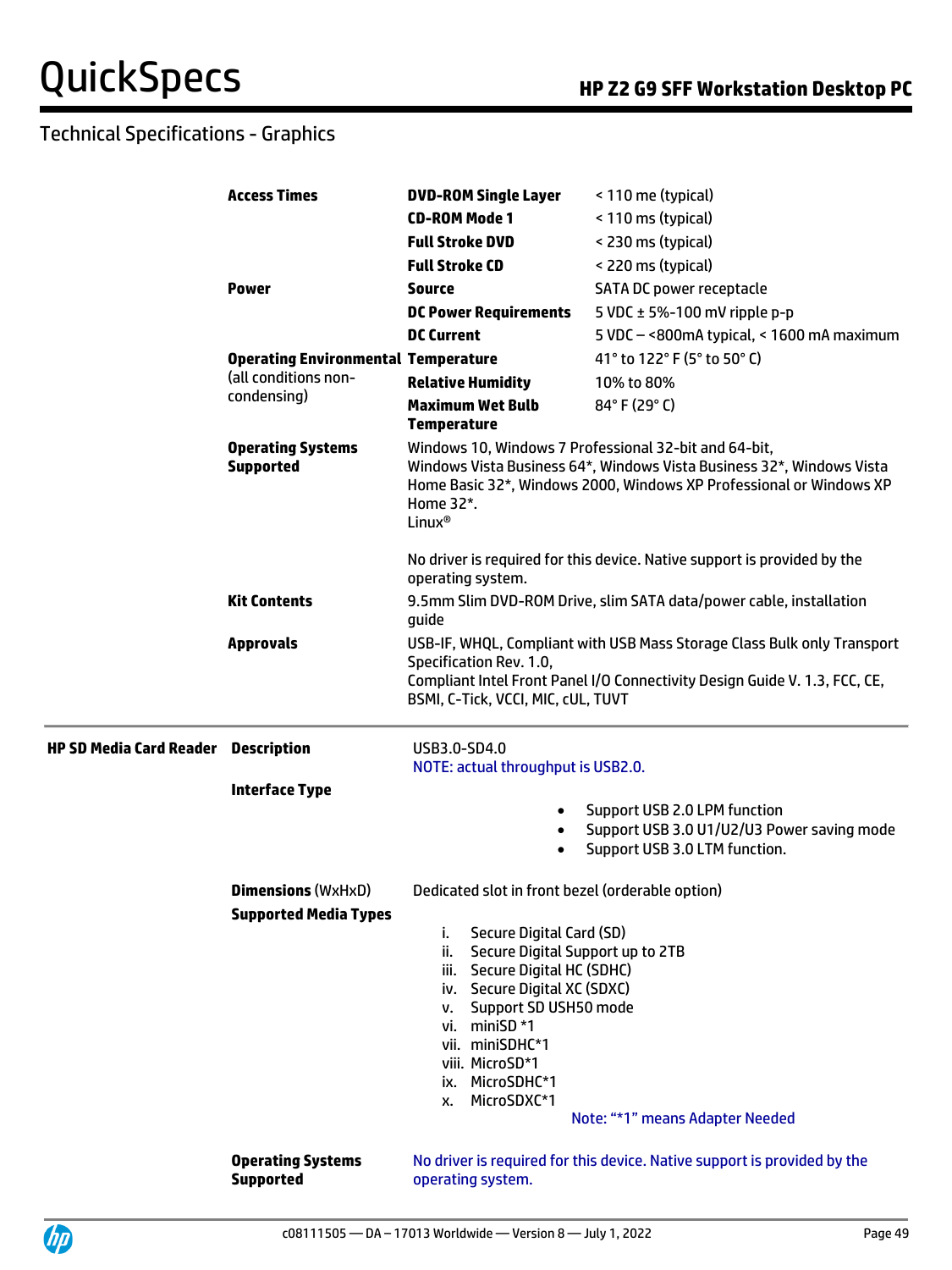Not all features are available in all editions or versions of Windows. Systems may require upgraded and/or separately purchased hardware, drivers, software or BIOS update to take full advantage of Windows functionality. Windows 10 is automatically updated, which is always enabled. ISP fees may apply and additional requirements may apply over time for updates. See [http://www.microsoft.com.](http://www.microsoft.com/)

See http://www.microsoft.com/windows/windows-7/ for details.

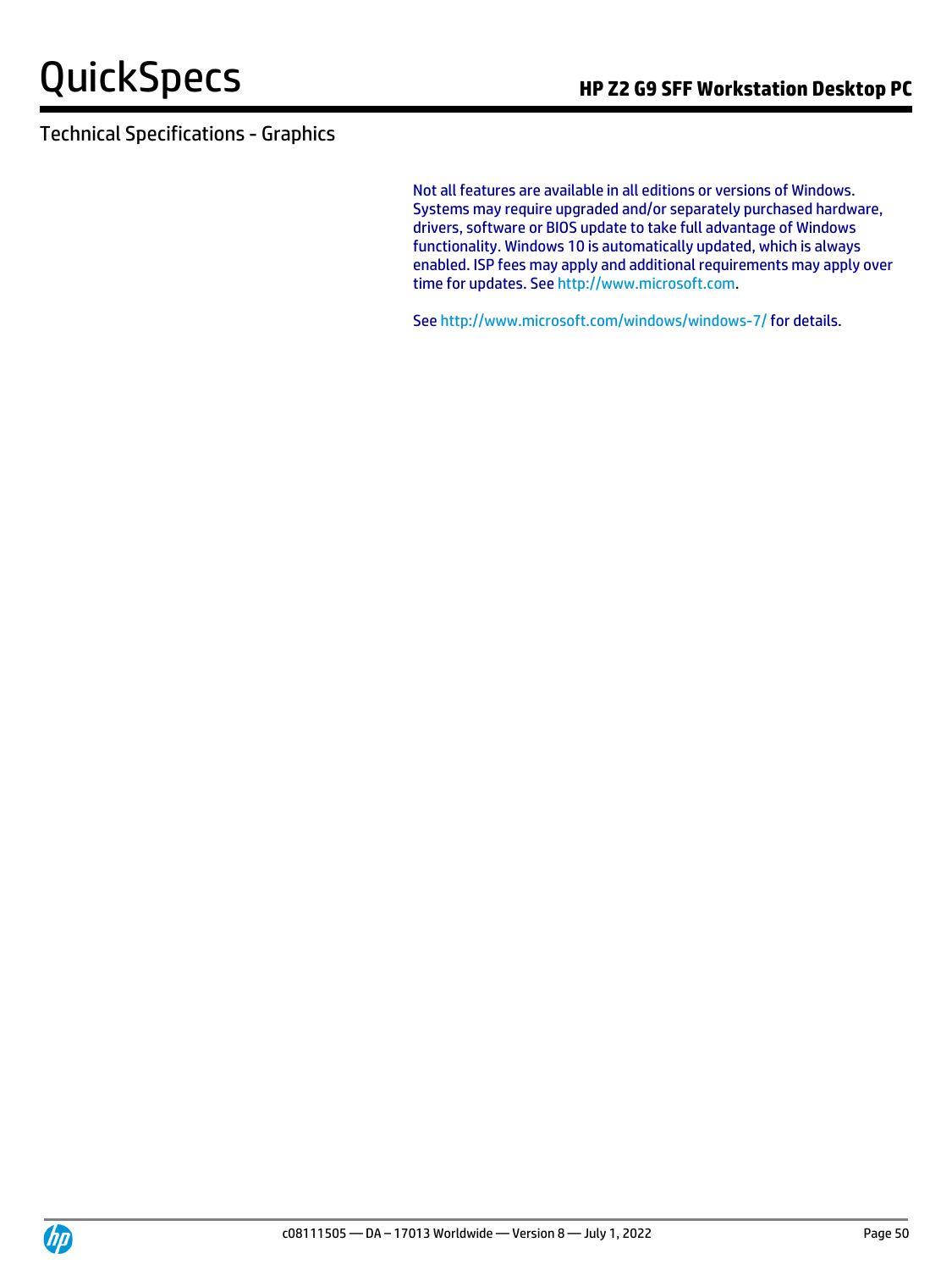| Integrated Intel® I219LM Connector                   |                              | <b>RJ-45</b>                                                                                                                                                                                                                                                                                                                                                                                                                                                                                                    |
|------------------------------------------------------|------------------------------|-----------------------------------------------------------------------------------------------------------------------------------------------------------------------------------------------------------------------------------------------------------------------------------------------------------------------------------------------------------------------------------------------------------------------------------------------------------------------------------------------------------------|
| <b>PCIe GbE Controller</b>                           | Cabling                      | Twisted pair up to 100m                                                                                                                                                                                                                                                                                                                                                                                                                                                                                         |
| (Intel® vPro® with Intel®<br>AMT 16.0 <sup>1</sup> ) | <b>Controller</b>            | Intel® I219LM GbE platform LAN connect networking controller                                                                                                                                                                                                                                                                                                                                                                                                                                                    |
|                                                      | <b>Memory</b>                | 3 KB Tx and 3KB Rx FIFO packet buffer memory                                                                                                                                                                                                                                                                                                                                                                                                                                                                    |
|                                                      | <b>Data Rates Supported</b>  | 10/100/1000 Mbps                                                                                                                                                                                                                                                                                                                                                                                                                                                                                                |
|                                                      | <b>Compliance</b>            | 802.1as/1588, 802.1p, 802.1Q, 802.3, 802.3ab, 802.3az, 802.3i, 802.3u,<br>802.3z                                                                                                                                                                                                                                                                                                                                                                                                                                |
|                                                      | <b>Bus Architecture</b>      | <b>PCI Express and SMBus</b>                                                                                                                                                                                                                                                                                                                                                                                                                                                                                    |
|                                                      | <b>Data Transfer Mode</b>    | PCIe-based interface for active state operation (SO state) and SMBus for<br>host and management traffic (Sx low power state)                                                                                                                                                                                                                                                                                                                                                                                    |
|                                                      | <b>Power Requirement</b>     | Requires 3.3V (integrated regulators for core Vdc)                                                                                                                                                                                                                                                                                                                                                                                                                                                              |
|                                                      | <b>Boot ROM Support</b>      | Yes                                                                                                                                                                                                                                                                                                                                                                                                                                                                                                             |
|                                                      | <b>Network Transfer Mode</b> | Full-duplex; Half-duplex                                                                                                                                                                                                                                                                                                                                                                                                                                                                                        |
|                                                      | <b>Network Transfer Rate</b> | 10BASE-T (half-duplex) 10 Mbps<br>10BASE-T (full-duplex) 20 Mbps<br>100BASE-TX (half-duplex) 100 Mbps<br>100BASE-TX (full-duplex) 200 Mbps<br>1000BASE-T (full-duplex) 2000 Mbps                                                                                                                                                                                                                                                                                                                                |
|                                                      |                              | Management Capabilities vPro®, WOL, auto MDI crossover, PXE, Muti-port teaming, RSS, ACPI,<br>Advanced cable diagnostic, loopback modes,<br>AMT 16.0 support, Circuit Breaker, VLAN, Multicast Listener Discovery<br>(MLD)                                                                                                                                                                                                                                                                                      |
|                                                      | technology.html              | 1Requires activation and a system with a corporate network connection, an Intel® AMT enabled<br>chipset, and network hardware and software. For notebooks, Intel AMT may be unavailable or limited<br>over a host OS-based VPN, when connecting wirelessly, on battery power, sleeping, hibernating, or<br>powered off. Results dependent upon hardware, setup, and configuration. For more information, visit:<br>https://www.intel.com/content/www/us/en/architecture-and-technology/intel-active-management- |
| <b>HP 1-Port 1GbE Flex IO</b>                        | <b>Connector</b>             | <b>RJ-45</b>                                                                                                                                                                                                                                                                                                                                                                                                                                                                                                    |
| NIC                                                  | <b>Cabling</b>               | 1GbE over Category 5e (or better) up to 100m                                                                                                                                                                                                                                                                                                                                                                                                                                                                    |
|                                                      | <b>Controller</b>            | Realtek RTL8153                                                                                                                                                                                                                                                                                                                                                                                                                                                                                                 |
|                                                      | <b>Data Rates Supported</b>  | 10/100/1000 Mbps                                                                                                                                                                                                                                                                                                                                                                                                                                                                                                |
|                                                      | <b>Compliance</b>            | 802.3 (LAN)<br>802.3u (100BASE-TX)<br>802.3ab (1000BASE-T)<br>802.3x (Ethernet Flow Control)<br>802.1Q (Virtual LAN)<br>802.3az (Energy Efficient Ethernet)                                                                                                                                                                                                                                                                                                                                                     |
|                                                      | <b>Bus Architecture</b>      | <b>USB</b>                                                                                                                                                                                                                                                                                                                                                                                                                                                                                                      |
|                                                      | <b>Power Requirement</b>     | Requires 3.3V (integrated regulators for core Vdc)                                                                                                                                                                                                                                                                                                                                                                                                                                                              |
|                                                      | <b>Boot ROM Support</b>      | Yes                                                                                                                                                                                                                                                                                                                                                                                                                                                                                                             |
|                                                      | <b>Network Transfer Mode</b> | Full-duplex; Half-duplex                                                                                                                                                                                                                                                                                                                                                                                                                                                                                        |
|                                                      | <b>Network Transfer Rate</b> | 10BASE-T (half-duplex) 10 Mbps<br>10BASE-T (full-duplex) 20 Mbps<br>100BASE-TX (half-duplex) 100 Mbps                                                                                                                                                                                                                                                                                                                                                                                                           |

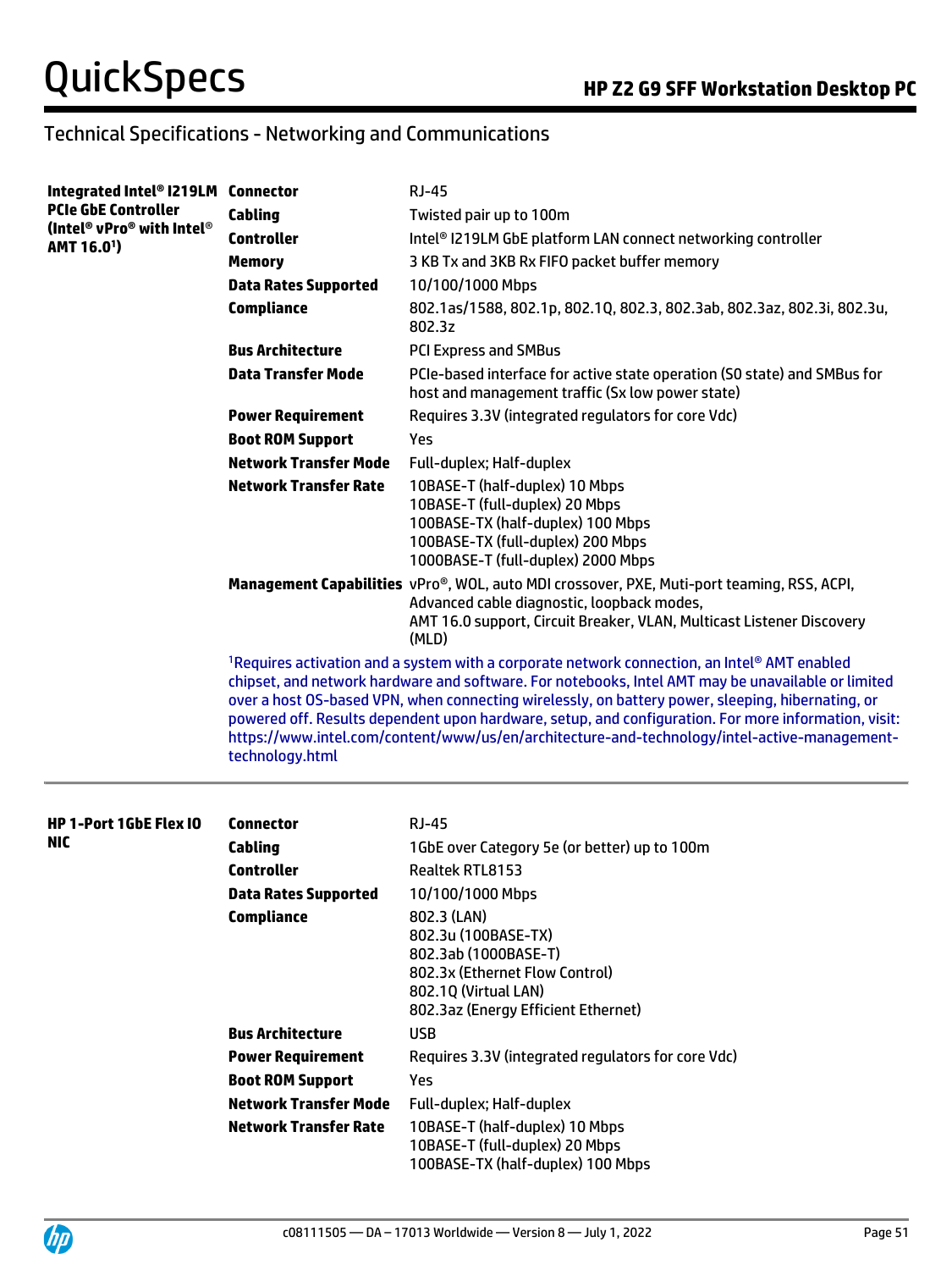|                                   |                                                                             | 100BASE-TX (full-duplex) 200 Mbps<br>1000BASE-T (full-duplex) 2000 Mbps                                                                                                                                                                                                                                          |  |  |
|-----------------------------------|-----------------------------------------------------------------------------|------------------------------------------------------------------------------------------------------------------------------------------------------------------------------------------------------------------------------------------------------------------------------------------------------------------|--|--|
|                                   | <b>Operating Temperature</b>                                                | 32° to 131° F (0° to 55° C)                                                                                                                                                                                                                                                                                      |  |  |
|                                   | <b>Dimensions (HxW)</b><br><b>Operating System Driver</b><br><b>Support</b> | 1.5 in x 1.5 in. x 0.75 in (3.81 cm x 3.81 cm x 1.9 cm)                                                                                                                                                                                                                                                          |  |  |
|                                   |                                                                             | Windows 11<br>Windows 10<br>Linux <sup>®</sup>                                                                                                                                                                                                                                                                   |  |  |
| Intel <sup>®</sup> X550-T2 2-Port | Connector                                                                   | Dual-port RJ-45                                                                                                                                                                                                                                                                                                  |  |  |
| 10GbE NIC                         | Cabling                                                                     | 10GbE: Cat6a (or better) up to 100m<br>5GbE and below: Cat5e (or better) up to 100m                                                                                                                                                                                                                              |  |  |
|                                   | <b>Controller</b>                                                           | Intel® Ethernet Controller X550                                                                                                                                                                                                                                                                                  |  |  |
|                                   | <b>Network Transfer Rates</b><br><b>Supported</b>                           | 10GbE, 5GbE, 2.5GbE, 1GbE, 100MbE                                                                                                                                                                                                                                                                                |  |  |
|                                   | <b>Data Path Width</b>                                                      | PCIe Gen3x4                                                                                                                                                                                                                                                                                                      |  |  |
|                                   | <b>Power Requirement</b>                                                    | 11.2W (typical) 13.0 (Maximum)                                                                                                                                                                                                                                                                                   |  |  |
|                                   | <b>Operating Temperature</b>                                                | 32° to 131° F (0° to 55° C)                                                                                                                                                                                                                                                                                      |  |  |
|                                   | <b>Dimensions (HxW)</b>                                                     | 5.1 x 2.7 in (without brackets)                                                                                                                                                                                                                                                                                  |  |  |
|                                   | <b>Operating System Driver</b> Windows 11 64-Bit<br><b>Support</b>          | Windows 10 64-bit<br>Linux <sup>®</sup>                                                                                                                                                                                                                                                                          |  |  |
|                                   | <b>Kit Contents</b>                                                         | . Intel <sup>®</sup> X550-T2 2-Port 10GbE NIC with standard height bracket<br>attached<br>• Low-profile bracket<br>• Product Literature                                                                                                                                                                          |  |  |
| <b>NVIDIA Mellanox</b>            | Connector                                                                   | Dual-port SFP28                                                                                                                                                                                                                                                                                                  |  |  |
| <b>ConnectX-6 DX Dual Port</b>    | Cabling                                                                     | Transceiver with Multi-Mode Fiber OM3 or OM4)                                                                                                                                                                                                                                                                    |  |  |
| 10/25GbE SFP28 NIC                | <b>Controller</b>                                                           | ConnectX-6 Dx                                                                                                                                                                                                                                                                                                    |  |  |
|                                   | <b>Network Transfer Rates</b><br><b>Supported</b>                           | 1/10/25 GbE                                                                                                                                                                                                                                                                                                      |  |  |
|                                   | <b>Data Path Width</b>                                                      | PCIe Gen4x8                                                                                                                                                                                                                                                                                                      |  |  |
|                                   | <b>Power Requirement</b>                                                    | 19.74W Maximum power available through SFP28 port: 2.5W (each port)                                                                                                                                                                                                                                              |  |  |
|                                   | <b>Operating Temperature</b>                                                | 32° to 131° F (0° to 55° C)                                                                                                                                                                                                                                                                                      |  |  |
|                                   | <b>Dimensions (HxW)</b>                                                     | 6.22in. x 2.67in (158mm x 68mm)                                                                                                                                                                                                                                                                                  |  |  |
|                                   | <b>Operating System Driver</b>                                              | Windows 11 64-Bit<br>Windows 10 64-bit<br>Linux <sup>®</sup>                                                                                                                                                                                                                                                     |  |  |
|                                   | <b>Kit Contents</b>                                                         | . NVIDIA Mellanox ConnectX-6 SFP28 25GbE NIC with standard height<br>bracket<br>attached<br>• Low-profile bracket<br>• Product Literature                                                                                                                                                                        |  |  |
|                                   |                                                                             | NOTE: The NVIDIA Mellanox ConnectX-6 DX network adapter requires either a PCIeG4 x4 or PCIeG4 x8<br>slot (electrical connection) to have full performance with two 25GbE SFP28 transceivers installed in<br>the network adapter. When the network adapter is installed in a PCIeG3 x4 slot, the performance will |  |  |

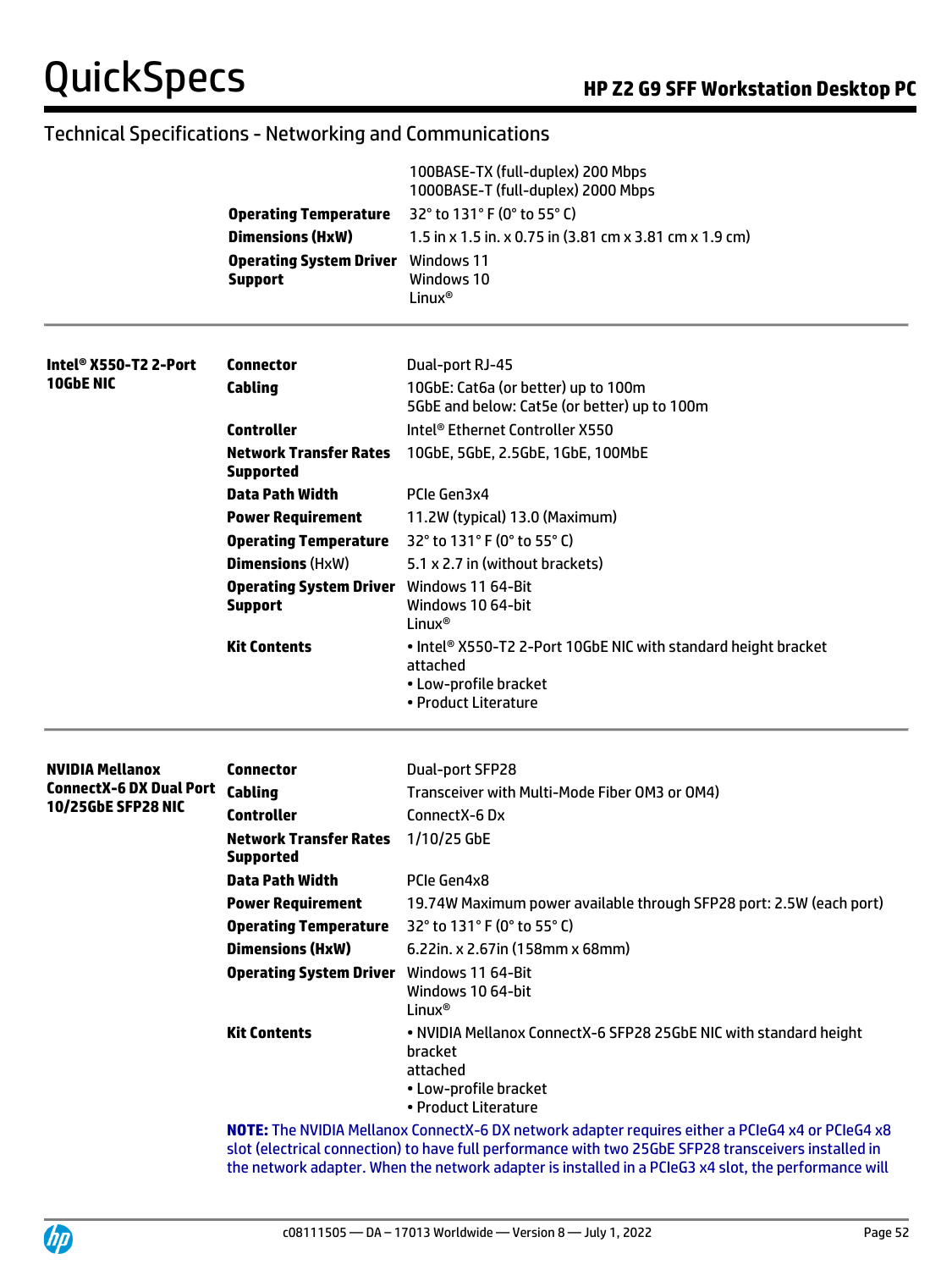be limited when installing two 25GbE SFP28 transceivers or installing a 25GbE SFP28 transceiver plus a 10GbE SFP+ transceiver

| <b>NVIDIA Mellanox 25GbE</b><br><b>SFP28 Transceiver</b>   | <b>Operating Temperature</b><br><b>Operating Humidity</b><br><b>Dimensions (HxWxD)</b><br><b>Kit Contents</b>                     | 32°F to 158°F (0°C to 70°C)<br>5% to 85%, noncondensing<br>0.47 x 0.54 x 2.22 inches<br>NVIDIA Mellanox 25GbE SFP28 Transceiver                                 |  |  |
|------------------------------------------------------------|-----------------------------------------------------------------------------------------------------------------------------------|-----------------------------------------------------------------------------------------------------------------------------------------------------------------|--|--|
| <b>NVIDIA Mellanox 10GbE</b><br><b>SFP+ SR Transceiver</b> | <b>Operating Temperature</b><br><b>Operating Humidity</b><br><b>Dimensions (HxWxD)</b><br><b>Kit Contents</b>                     | 32°F to 158°F (0°C to 70°C)<br>5% to 85%, noncondensing<br>0.47 x 0.54 x 2.22 inches<br>NVIDIA Mellanox 10GbE SFP+ SR Transceiver                               |  |  |
| Intel® I350-T4 4-Port<br><b>1GbE NIC</b>                   | <b>Connector</b><br>Cabling<br><b>Controller</b><br><b>Network Transfer Rates</b>                                                 | 4 RJ-45<br>Cat5e (or better) up to 100m<br>Intel® Ethernet I350 Controller<br>1GbE, 100MbE, 10MbE                                                               |  |  |
|                                                            | <b>Supported</b><br><b>Data Path Width</b><br><b>Power Requirement</b><br><b>Operating Temperature</b><br><b>Dimensions (HxW)</b> | PCIe Gen2.1x4<br>5W (typical)<br>32° to 131° F (0° to 55° C)<br>2.75 x 5.5 inches (without brackets)                                                            |  |  |
|                                                            | <b>Operating System Driver</b> Windows 11<br><b>Support</b>                                                                       | Windows 10<br>Linux <sup>®</sup>                                                                                                                                |  |  |
|                                                            | <b>Kit Contents</b>                                                                                                               | Intel® I350-T4 4-Port 1GbE NIC with standard height bracket attached<br>$\bullet$<br>Low-profile bracket<br>$\bullet$<br><b>Product Literature</b><br>$\bullet$ |  |  |
| <b>HP Flex 1GbE Fiber LC</b>                               | <b>Connector</b>                                                                                                                  | <b>Fiber</b>                                                                                                                                                    |  |  |
| <b>Single Port</b>                                         | <b>Cabling</b>                                                                                                                    | 1GbE over Category OM1 (or better) up to 100m                                                                                                                   |  |  |
|                                                            | <b>Controller</b>                                                                                                                 | Microchip LAN7801                                                                                                                                               |  |  |
|                                                            | <b>Data Rates Supported</b>                                                                                                       | 100/1000 Mbps                                                                                                                                                   |  |  |
|                                                            | <b>Compliance</b>                                                                                                                 | IEEE 802.1p priority encoding/tagging (QoS, CoS)<br>IEEE 802.1g VLAN tagging<br>IEEE 802.3x flow control                                                        |  |  |
|                                                            | <b>Bus Architecture</b>                                                                                                           | <b>USB</b>                                                                                                                                                      |  |  |
|                                                            | <b>Power Requirement</b>                                                                                                          | Requires 3.3V (integrated regulators for core Vdc)                                                                                                              |  |  |
|                                                            | <b>Boot ROM Support</b>                                                                                                           | Yes                                                                                                                                                             |  |  |
|                                                            | <b>Network Transfer Mode</b>                                                                                                      | Full-duplex; Half-duplex                                                                                                                                        |  |  |
|                                                            | <b>Network Transfer Rate</b>                                                                                                      | 100BASE-X (half-duplex) 100 Mbps<br>1000BASE-X (half-duplex) 1000 Mbps<br>1000BASE-X (full-duplex) 2000 Mbps                                                    |  |  |

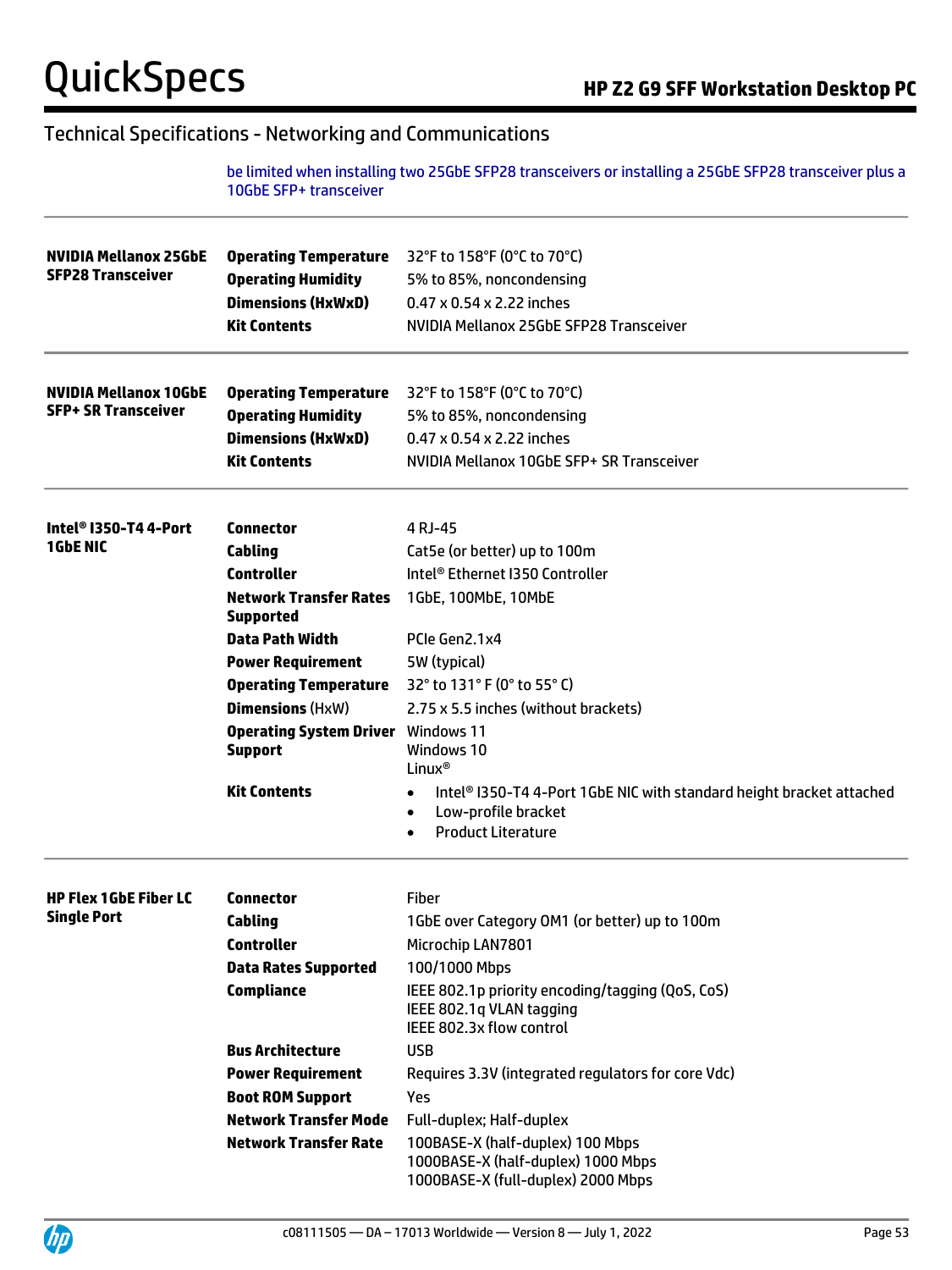|                                                                                 | calvin<br><b>Operating System Driver</b> Windows 11 64-Bit<br><b>Support</b> | <b>Operating Temperature</b> 32° to 158° F (0°C to 70°C)<br>1.5 in x 1.7 in. x 0.75 in (3.84 cm x 4.3 cm x 1.9 cm)<br>Windows 10 64-bit<br>Linux <sup>®</sup>                                                                                                                              |
|---------------------------------------------------------------------------------|------------------------------------------------------------------------------|--------------------------------------------------------------------------------------------------------------------------------------------------------------------------------------------------------------------------------------------------------------------------------------------|
| Intel <sup>®</sup> I225-T1 1-Port<br>2.5GbE NIC                                 | Connector<br>Cabling<br><b>Controller</b>                                    | RJ-45<br>Cat5e (or better) up to 85m<br>Intel <sup>®</sup> Ethernet I225 Controller                                                                                                                                                                                                        |
|                                                                                 | <b>Network Transfer Rates</b><br><b>Supported</b>                            | 2.5GbE, 1GbE, 100MbE, 10MbE                                                                                                                                                                                                                                                                |
|                                                                                 | <b>Data Path Width</b><br><b>Power Requirement</b>                           | PCIe Gen3.1x1<br>1.9W (typical)                                                                                                                                                                                                                                                            |
|                                                                                 | <b>Operating Temperature</b><br><b>Dimensions (HxW)</b>                      | 32° to 158° F (0°C to 70°C)<br>2.7 in x 2.57 in. (68.7mm x 65.3mm)                                                                                                                                                                                                                         |
|                                                                                 | <b>Operating System Driver</b> Windows 11 64-Bit                             | Windows 10 64-bit<br>Linux <sup>®</sup>                                                                                                                                                                                                                                                    |
|                                                                                 | <b>Kit Contents</b>                                                          | . Intel® I225-T1 1-Port 2.5GbE NIC with standard height bracket attached<br>Low-profile bracket<br>• Product Literature                                                                                                                                                                    |
| Intel® Wi-Fi 6E* AX211<br>802.11ax, BT 5.2, M.2<br><b>With Internal Antenna</b> | <b>WLAN Standards</b>                                                        | 802.11abgn+acR2+axR2(Pre-Standard) MIMO 2x2<br>High performance, low power dual band Pre-Standard-802.11ax R2 2x2,<br>both with 160MHz channel support - Wi-Fi 6E                                                                                                                          |
|                                                                                 | Antenna                                                                      | 2x2 Dual- Band (internal)                                                                                                                                                                                                                                                                  |
|                                                                                 | <b>Bluetooth Standards</b>                                                   | 5.2                                                                                                                                                                                                                                                                                        |
|                                                                                 | <b>Operating Temperature</b>                                                 | 32° to 176° F (0° to 80° C)                                                                                                                                                                                                                                                                |
|                                                                                 | <b>Interface</b>                                                             | M.2 CNVio2                                                                                                                                                                                                                                                                                 |
|                                                                                 | <b>Dimensions</b>                                                            | M.2 2230                                                                                                                                                                                                                                                                                   |
|                                                                                 | <b>Kit Contents</b>                                                          |                                                                                                                                                                                                                                                                                            |
|                                                                                 | in countries where Wi-Fi 6E is supported.                                    | <b>NOTE:</b> The AX211 with internal antenna only support WIFI 6<br>*Wi-Fi 6E requires a Wi-Fi 6E router, sold separately, to function in the 6GHz band. Availability of public<br>wireless access points limited. Wi-Fi 6E is backwards compatible with prior 802.11 specs. And available |
| Intel® Wi-Fi 6E* AX211<br>802.11ax, BT 5.2, M.2<br><b>With External Antenna</b> | <b>WLAN Standards</b>                                                        | 802.11abgn+acR2+axR2(Pre-Standard) MIMO 2x2<br>High performance, low power dual band Pre-Standard-802.11ax R2 2x2,<br>both with 160MHz channel support - Wi-Fi 6E                                                                                                                          |
|                                                                                 | Antenna                                                                      | 2x2 Dual-Band (External)                                                                                                                                                                                                                                                                   |
|                                                                                 | <b>Bluetooth Standards</b>                                                   | 5.2                                                                                                                                                                                                                                                                                        |
|                                                                                 | <b>Operating Temperature</b>                                                 | 32° to 176° F (0° to 80° C)                                                                                                                                                                                                                                                                |
|                                                                                 | <b>Interface</b>                                                             | M.2 CNVio2                                                                                                                                                                                                                                                                                 |
|                                                                                 | <b>Dimensions</b>                                                            | M.2 2230                                                                                                                                                                                                                                                                                   |
|                                                                                 | <b>Kit Contents</b>                                                          | ANTENNA, External, Dipole, WLAN, WIFI 6E                                                                                                                                                                                                                                                   |

### Technical Specifications - Networking and Communications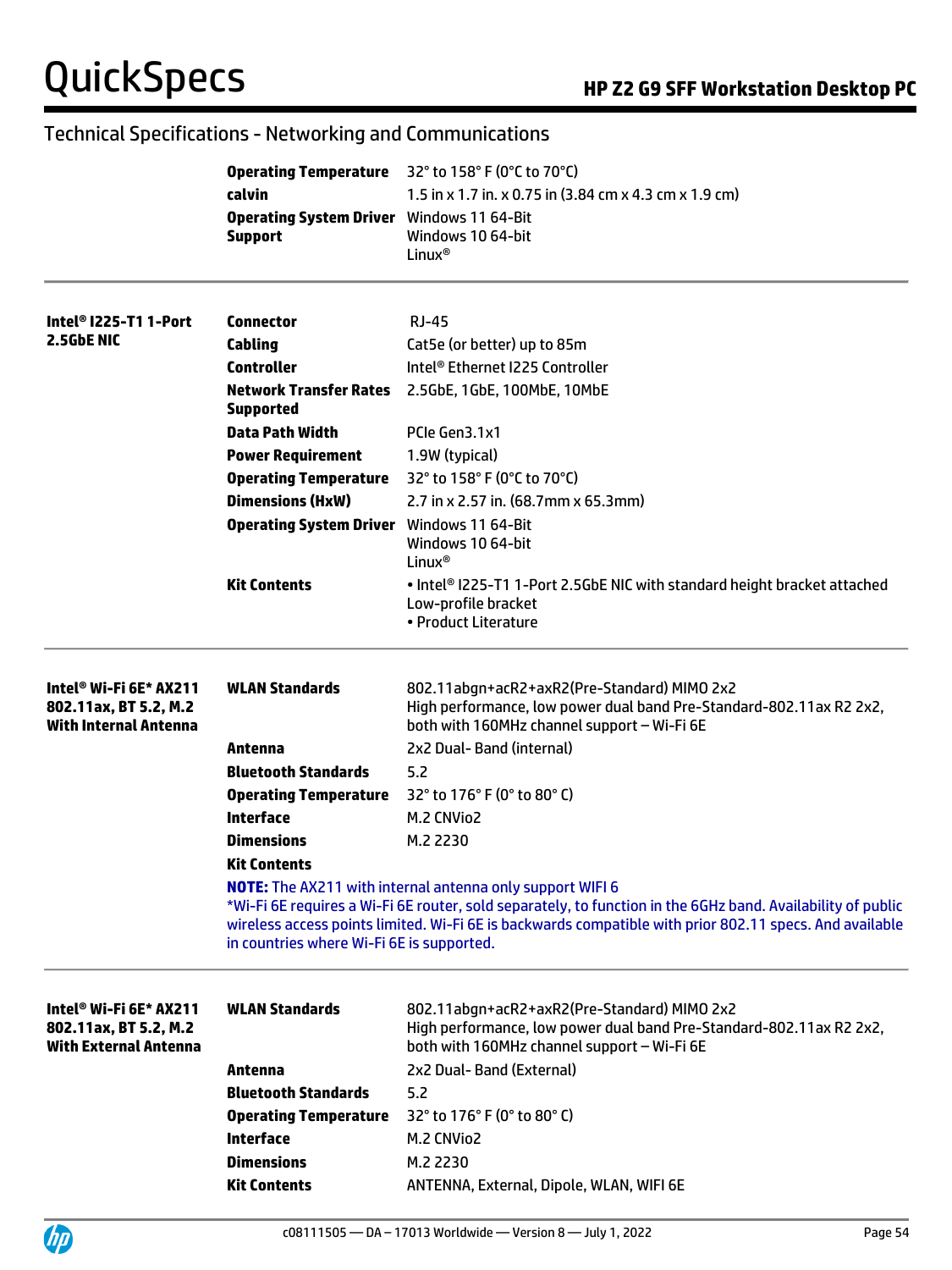#### **NOTE:** The AX211 with external antenna support WIFI 6E

\*Wi-Fi 6E requires a Wi-Fi 6E router, sold separately, to function in the 6GHz band. Availability of public wireless access points limited. Wi-Fi 6E is backwards compatible with prior 802.11 specs. And available in countries where Wi-Fi 6E is supported.

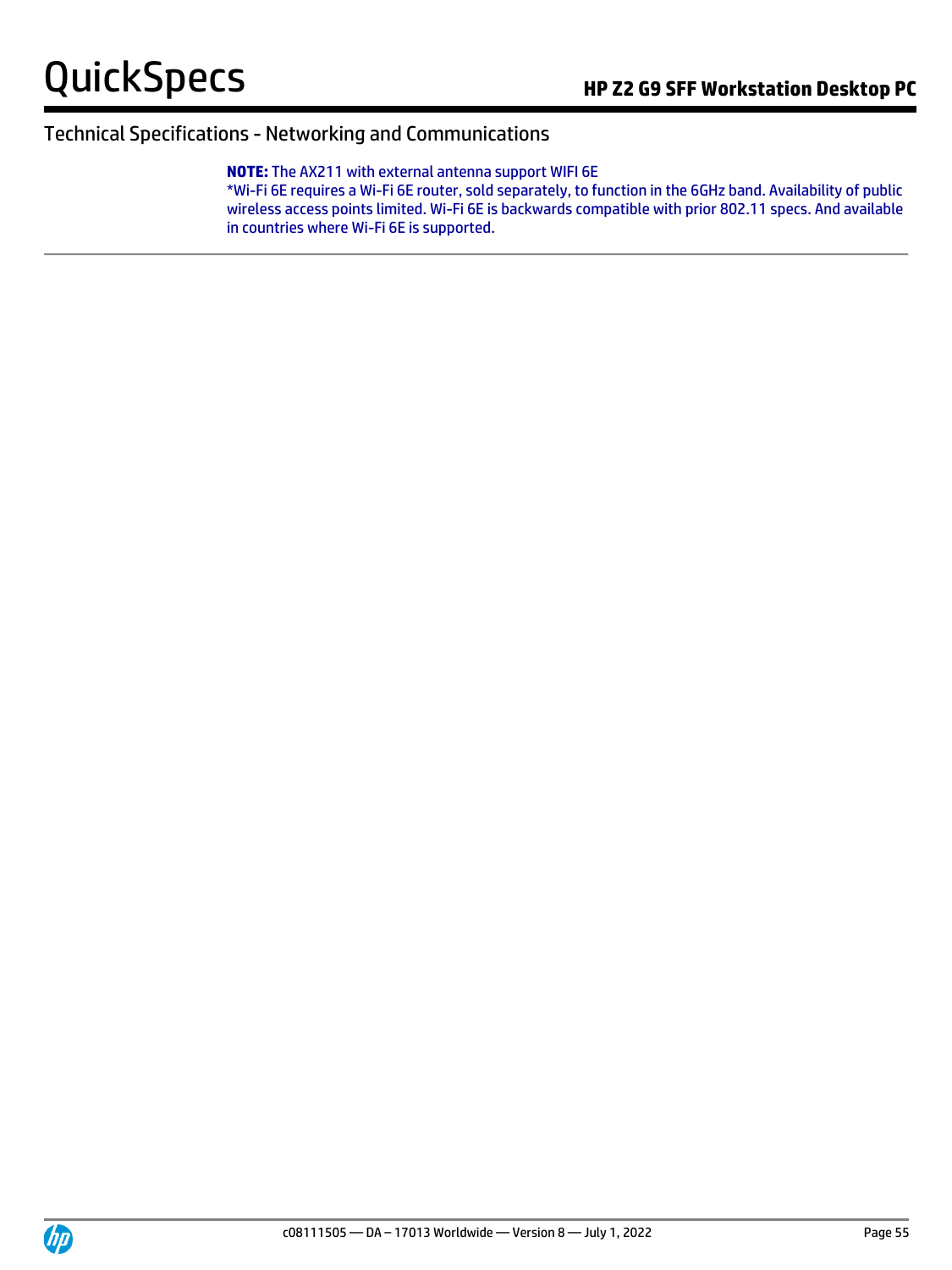### Summary of Changes

| <b>Date of change:</b> | <b>Version History:</b> |                | <b>Description of change:</b>                                |
|------------------------|-------------------------|----------------|--------------------------------------------------------------|
| March 8, 2022          | From v1 to v2           | <b>Changed</b> | <b>Format</b>                                                |
| March 16, 2022         | From v2 to v3           | <b>Changed</b> | Social and Environmental Responsibility section              |
| May 6, 2022            | <b>From v3 to v4</b>    | Changed        | Processors, Graphics, Networking and Communications sections |
| May 19, 2022           | From v4 to v5           | Changed        | Overview section in Packaged Dimensions subsection           |
| June 1, 2022           | From v5 to v6           | Changed        | Operating Systems and SATA Hard Drives sections              |
| June 15, 2022          | <b>From v6 to v7</b>    | Changed        | Networking and Communications section                        |
| July 1, 2022           | From v7 to v8           | Changed        | <b>Declared Noise Emissions section</b>                      |